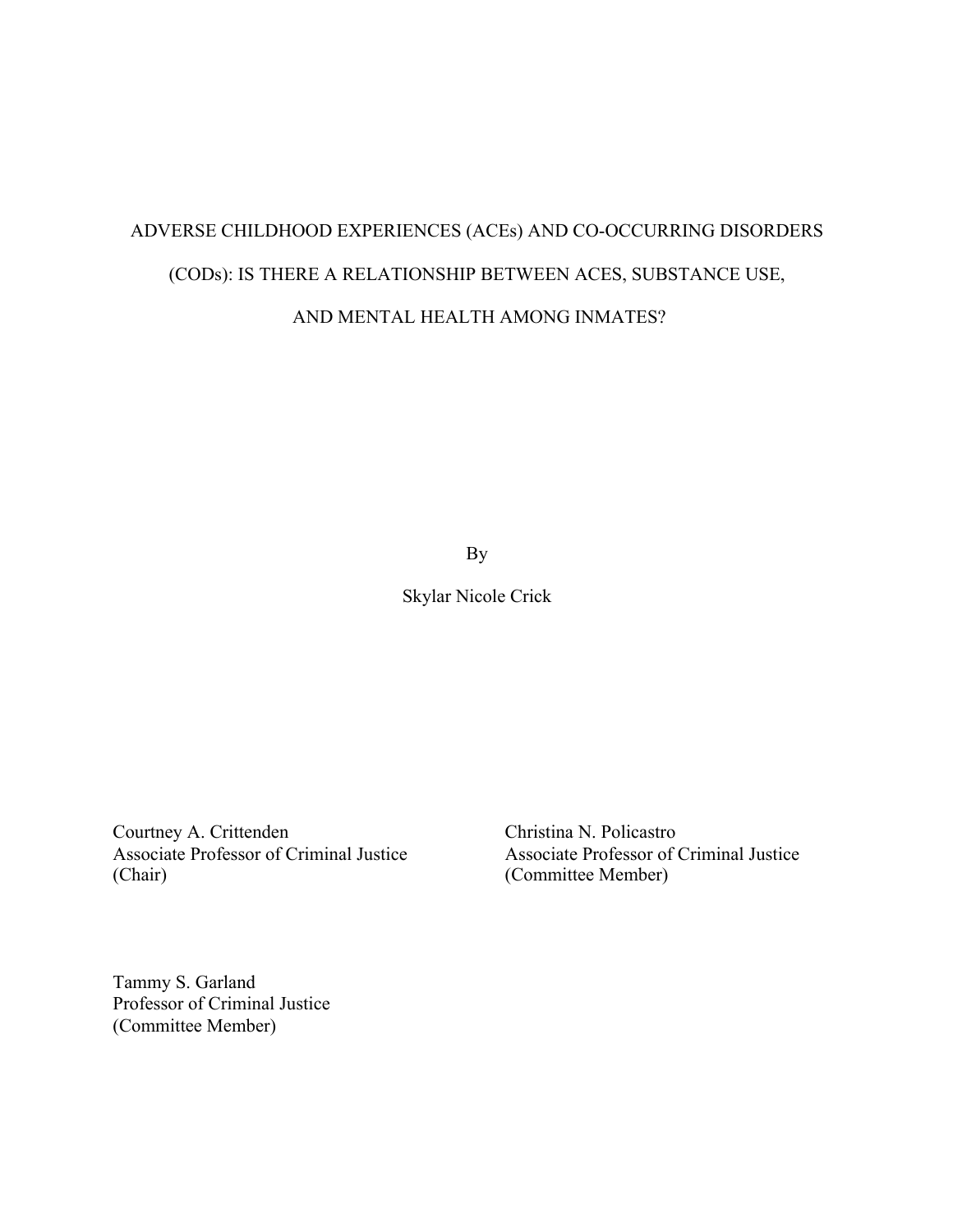# ADVERSE CHILDHOOD EXPERIENCES (ACES) AND CO-OCCURRING DISORDERS: IS THERE A RELATIONSHIP BETWEEN ACES, SUBSTANCE USE,

## AND MENTAL HEALTH AMONG INMATES?

By

## Skylar Nicole Crick

A Thesis Submitted to the Faculty of the University of Tennessee at Chattanooga in Partial Fulfillment of the Requirements of the Degree of Master of Science in Criminal Justice

The University of Tennessee at Chattanooga Chattanooga, Tennessee

May 2022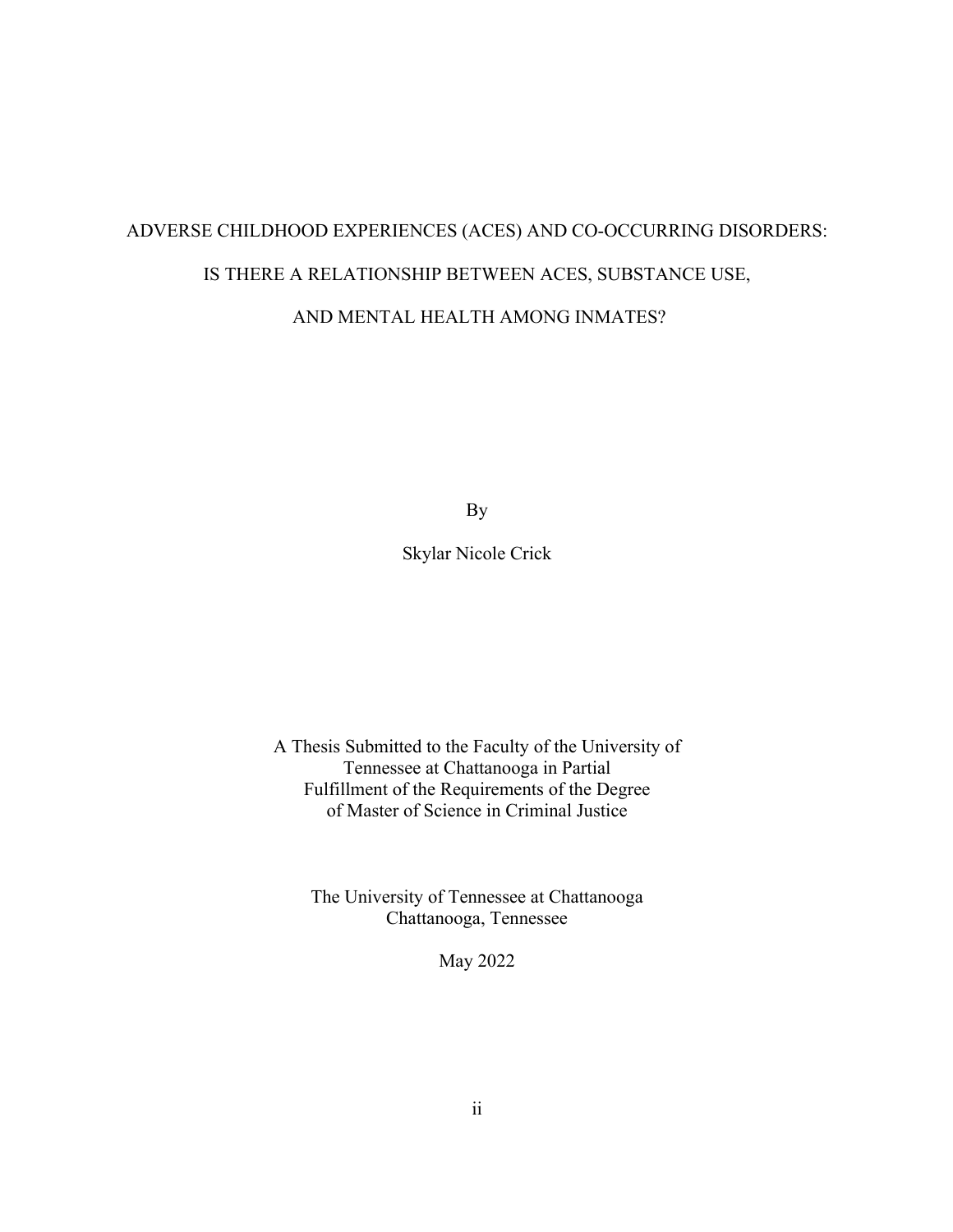Copyright © 2022

By Skylar Nicole Crick

All Rights Reserved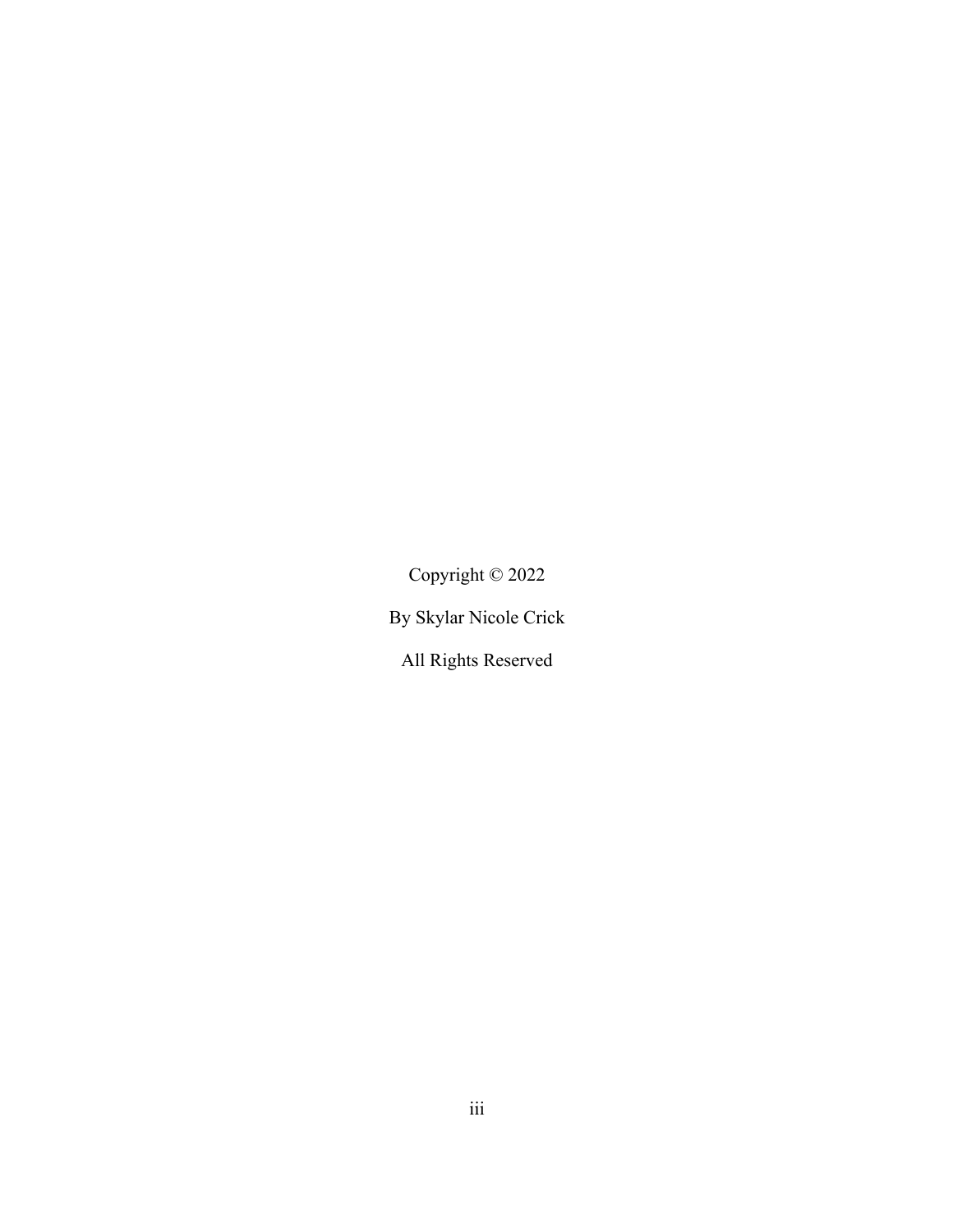#### ABSTRACT

Previous literature has shown that adverse childhood experiences (ACEs) are a factor in future criminal behavior, victimization, and overall health (DeLisi et al., 2017; Mersky et al., 2013; U.S. Centers for Disease Control and Prevention, 2020). Research has also found that cooccurring disorders (CODs) are prevalent among inmates with approximately half of inmates meeting the criteria of mental health and substance use disorders in previous studies (Butler et al., 2011; James & Glaze, 2006). The current study explores the relationship between ACEs and CODs, specifically in the areas of substance use and mental health. This study utilizes a secondary data analysis of an Inmate History and Needs survey completed by 166 inmates (59 females, 107 males) from three different rural jails in a southern state. Specifically, I examine if there is a relationship between ACEs and CODs among inmates. Additionally, I explore if CODs differ among male and female inmates and the relationship between parents, CODs, and living with their children prior to arrest.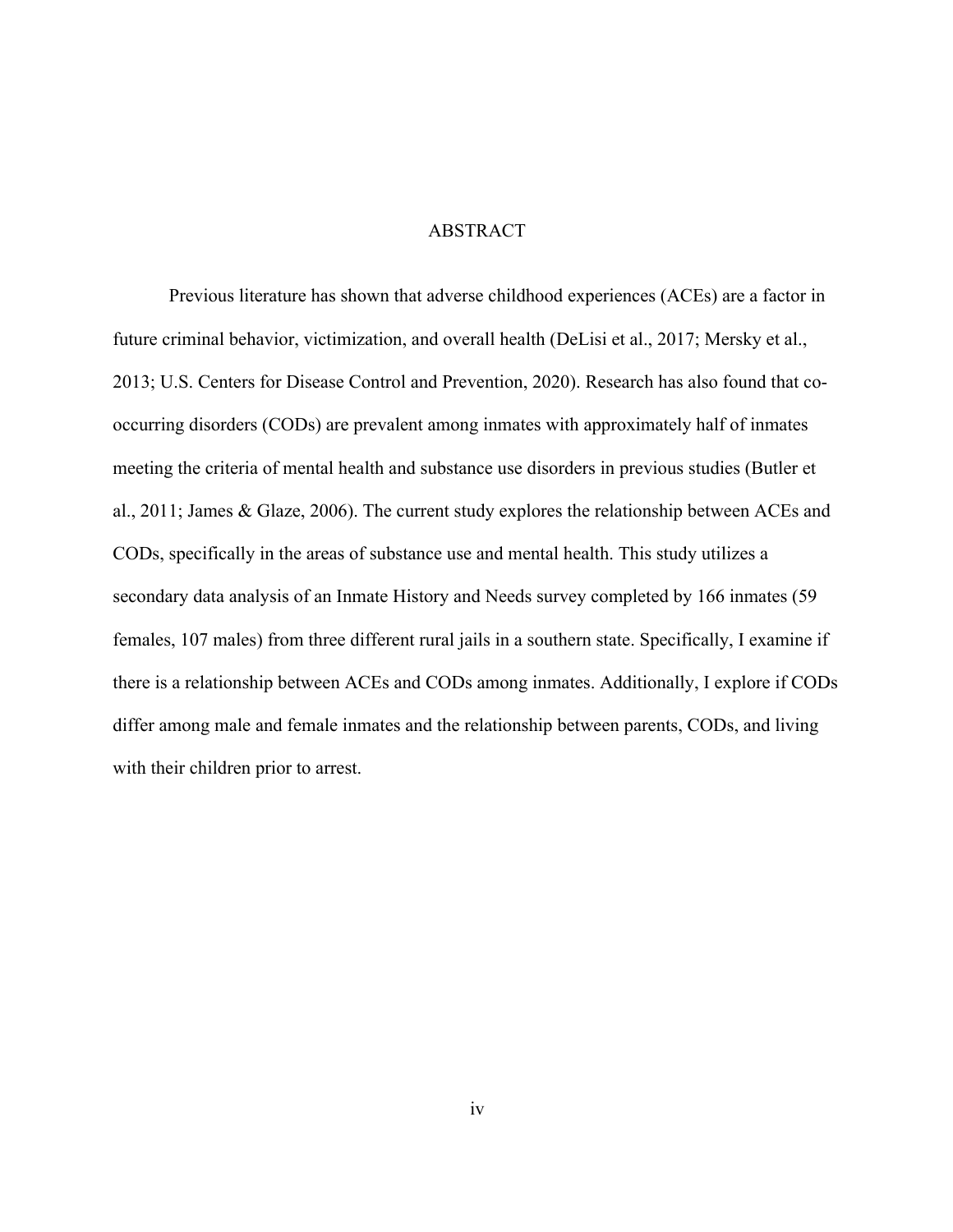#### AKNOWLEDGEMENTS

The completion and submission of this master's thesis was certainly not done alone. First, I must express my gratitude and admiration for my chair, Dr. Courtney Crittenden. Dr. Crittenden has provided invaluable mentorship, as well as unlimited support, encouragement, and guidance in the completion of this project. Thank you, Dr. Crittenden, for being a constant source of inspiration in pursuit of gender and social equality. I aspire to follow in your footsteps. I would also like to thank Dr. Christina Policastro and Dr. Tammy Garland for their vast statistical knowledge and expertise on the topics explored in this research process. Thank you to all of my committee members for their time, advice, effort, and dedication to my success. I must also thank Dr. Rick Dierenfeldt for sharing the data used in this research project without hesitation. However, my gratitude is based greatly in his unwavering faith in me as a person as well as an academic. Thank you, Dr. Dierenfeldt, for not only pushing me to pursue a master's degree, but for also answering every email and/or call at any time of the day. Most importantly, thank you for constantly having a pot of coffee ready in the office for anyone in need.

I would also like to thank my family and friends who have been there for me through this experience. Thank you to my mom, dad, sister, aunt, and uncle for being the ultimate support system. You all have been an integral aspect of my success as well as my source of love and laughter during the stressful time of graduate school during a pandemic. I can never accurately express the level of gratitude I have for the life you all have given me. I would never be where I am today without each one of you.

v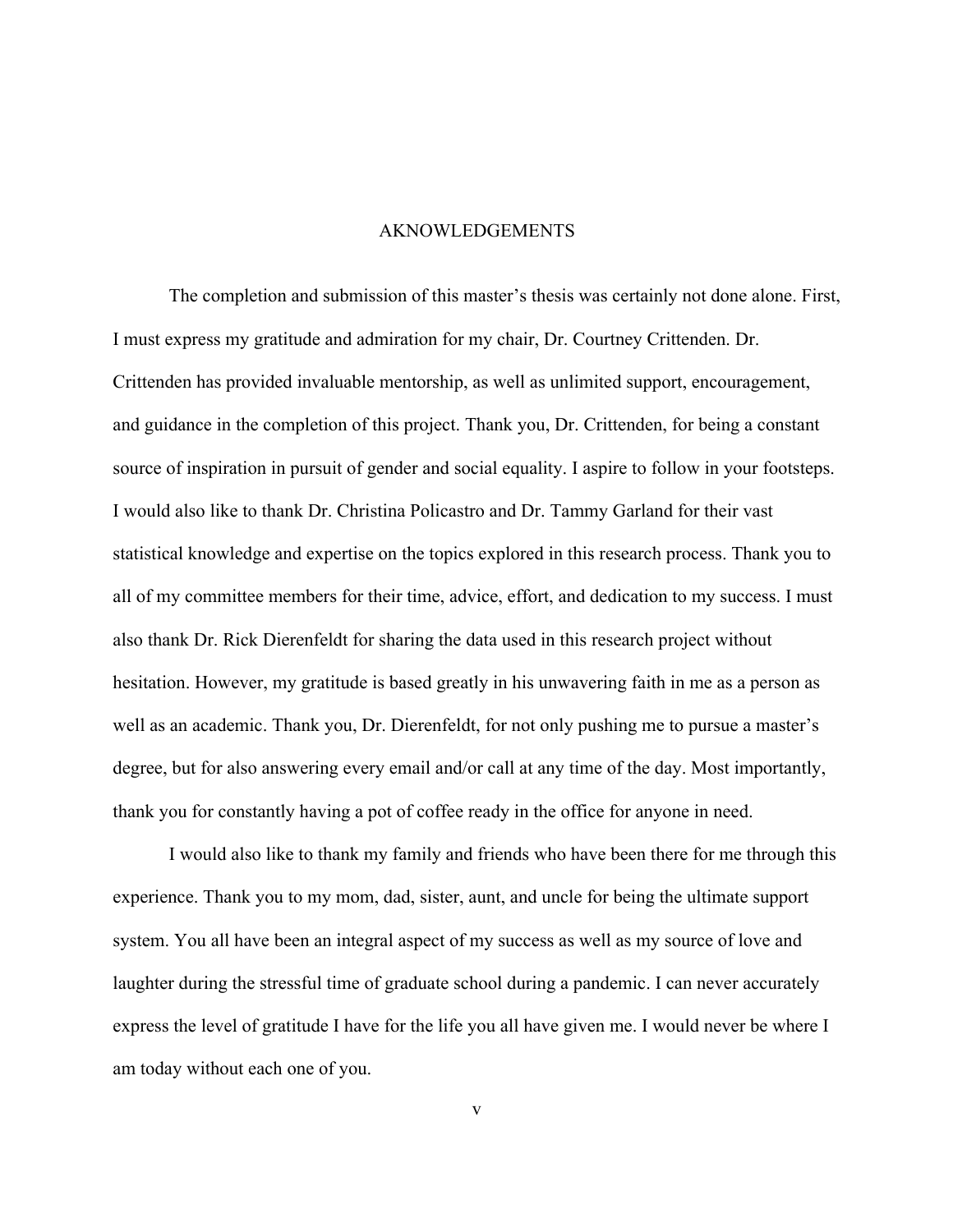## TABLE OF CONTENTS

| <b>CHAPTER</b> |                                                              |
|----------------|--------------------------------------------------------------|
| I.             |                                                              |
| Π.             |                                                              |
|                | Co-occurring Disorders of Mental Health and Substance Use 10 |
| III.           |                                                              |
|                |                                                              |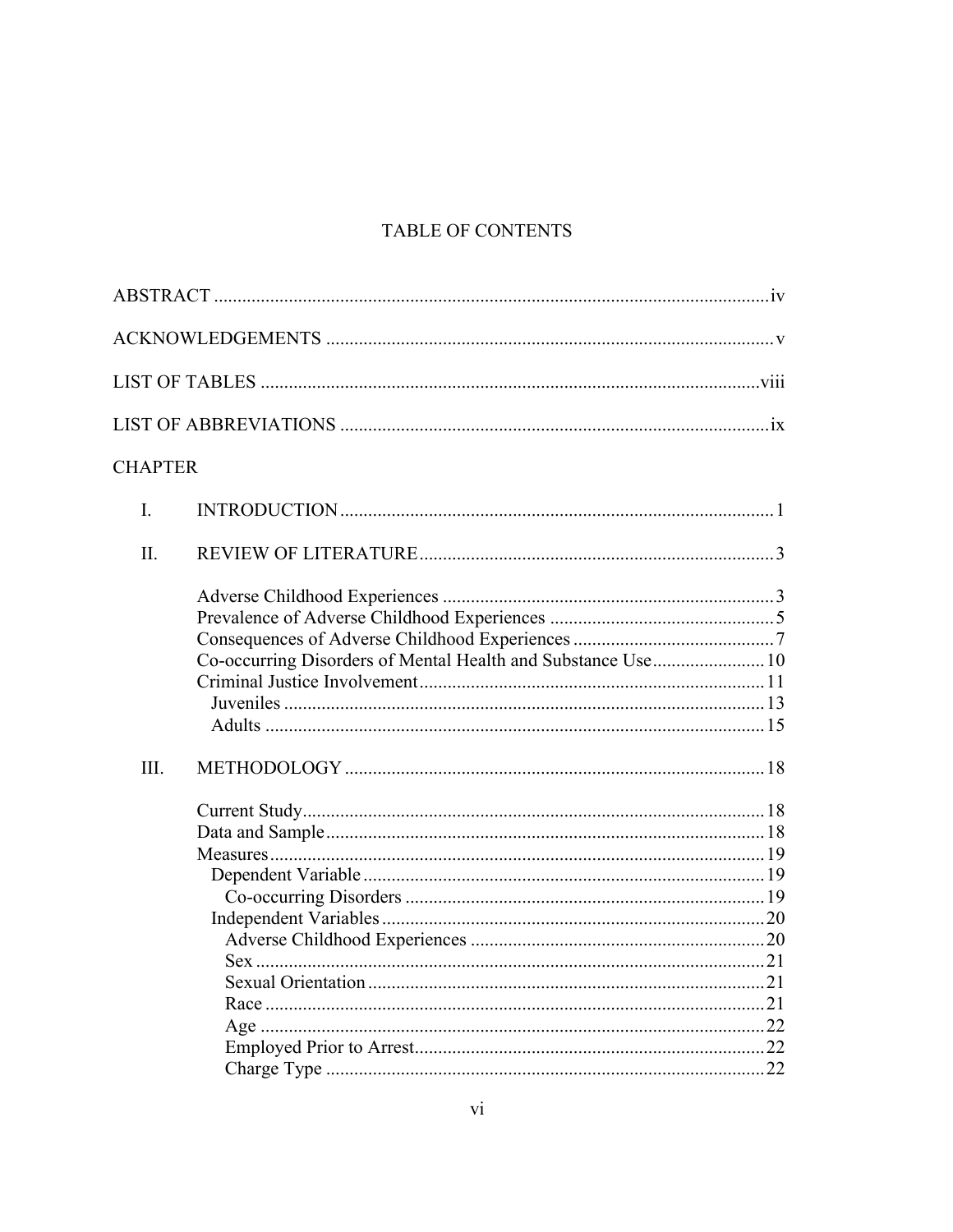| $V_{\cdot}$ |  |
|-------------|--|
|             |  |
|             |  |
|             |  |
|             |  |
|             |  |
|             |  |
|             |  |
|             |  |
|             |  |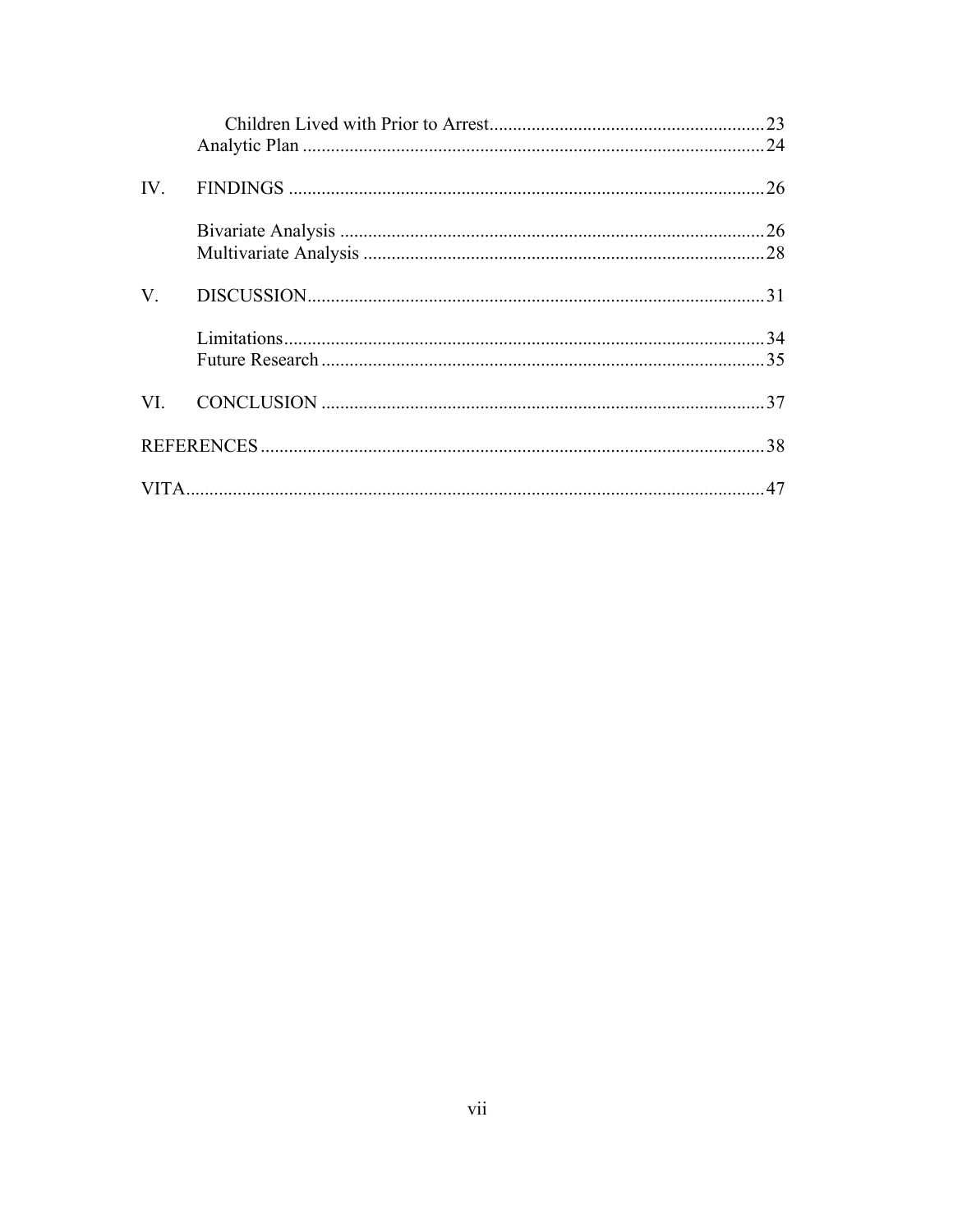## LIST OF TABLES

| Table 4 Relationship between CODs and living with children prior |  |
|------------------------------------------------------------------|--|
|                                                                  |  |
|                                                                  |  |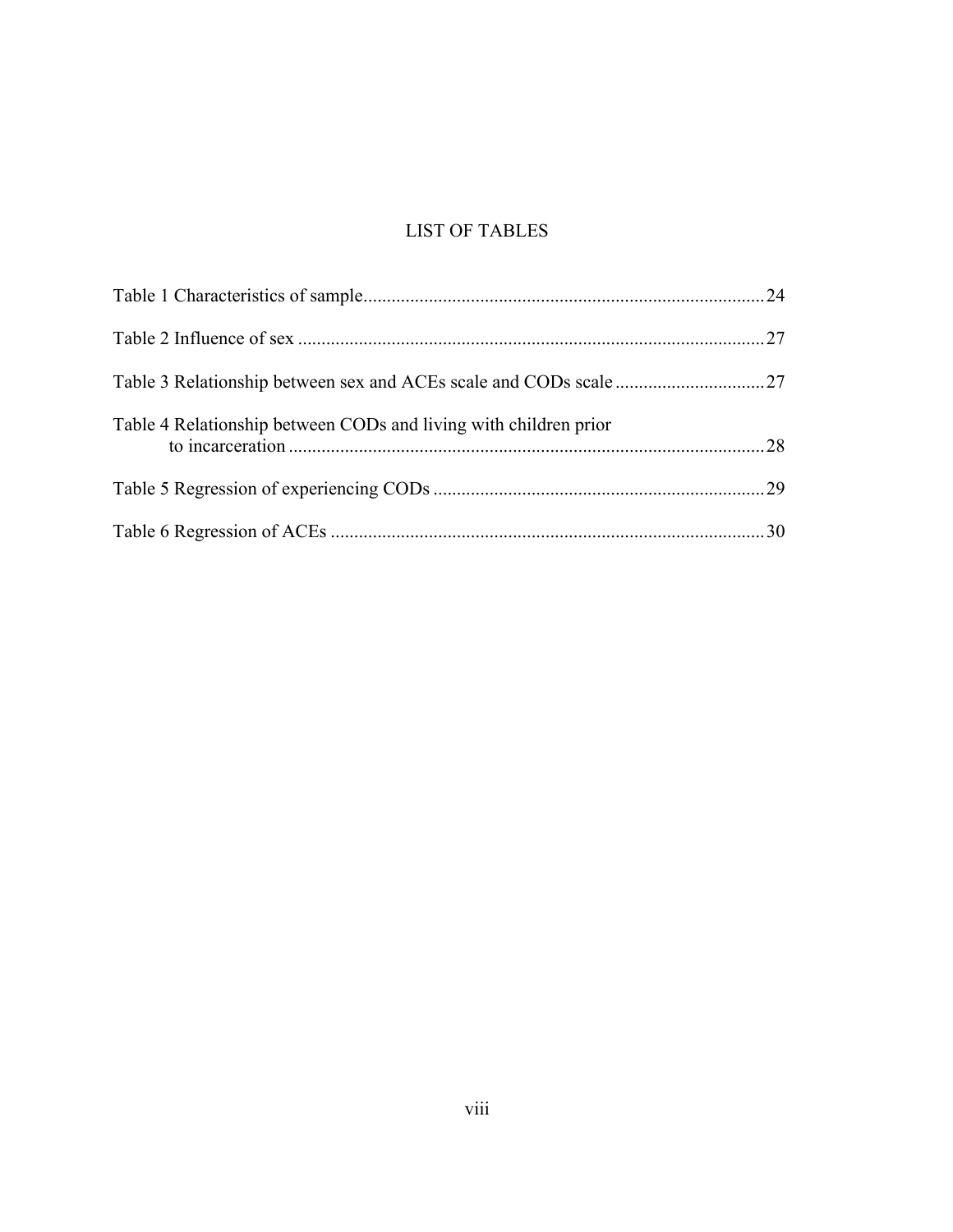## LIST OF ABBREVIATIONS

CODs, Co-occurring disorders

ACEs, Adverse childhood experiences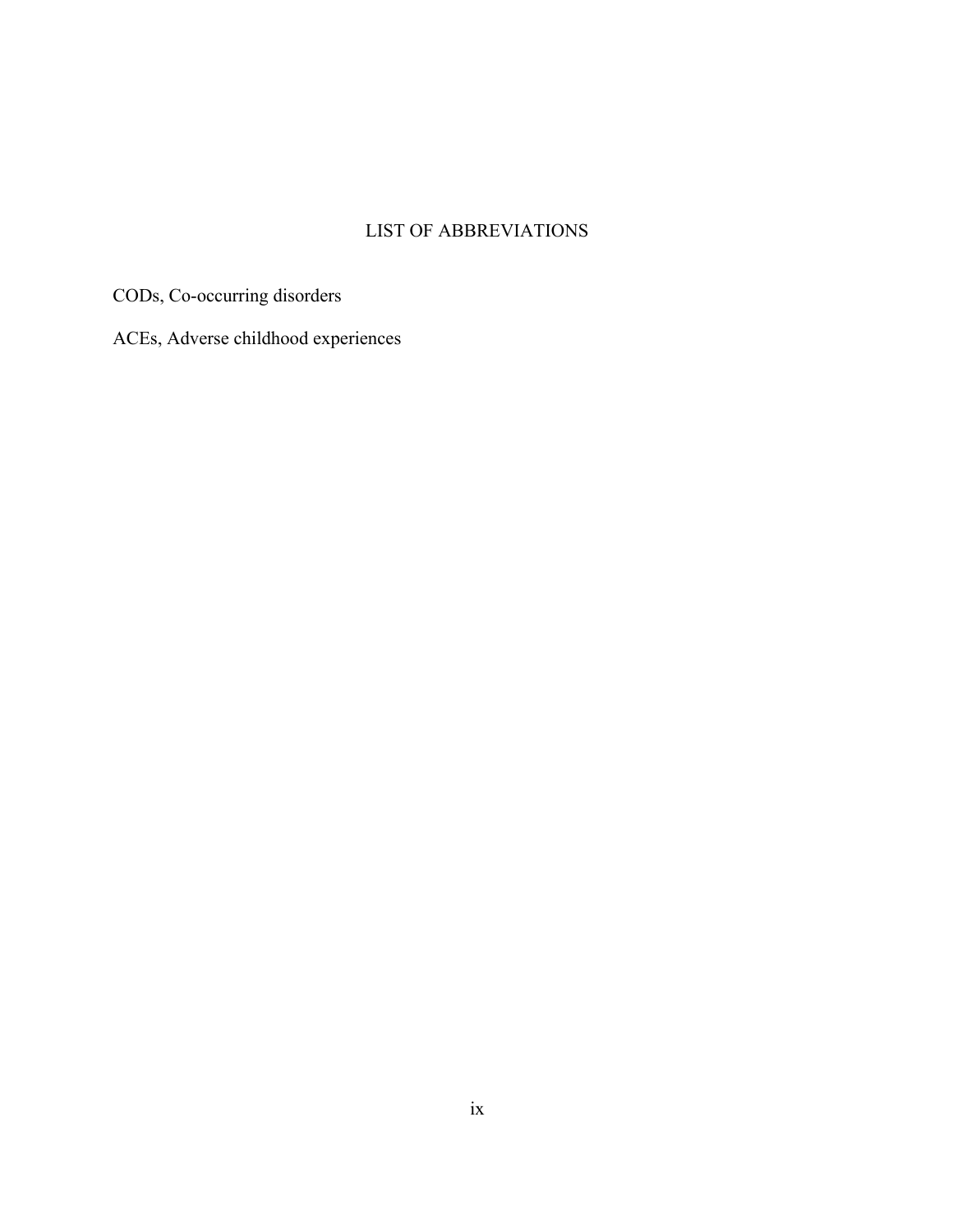#### CHAPTER 1

#### **INTRODUCTION**

Childhood trauma has been a topic of much empirical exploration in various areas including medical health and criminal justice interaction (Bethell et al., 2014; Felitti et al., 1998; Siegel & Williams, 2003). These areas explore negative outcomes resulting from childhood trauma, specific forms of which have been identified as adverse childhood experiences (ACEs). ACEs are any form of trauma, maltreatment, or neglect experienced before the age of 18 (Felitti et al., 1998). The prevalence of multiple forms of childhood trauma has also led to the exploration into mental health issues and substance abuse as negative consequences (Kessler et al., 2010) Additionally, mental health issues and substance abuse are topics that have been explored in consideration of their co-occurrence (Woody & Blaine, 1979). That is, these negative outcomes often occur simultaneously and may ultimately be associated with each other.

ACEs are also an area of public concern due to the extremely high rates of ACEs among individuals involved with the criminal justice system (Altintas & Bilici, 2018; Baglivio et al., 2014; Baglivio et al., 2015). Those who are involved with the criminal justice system also experience mental health issues and substance use at high rates (Dierkhising et al., 2013; Grant et al., 2004; Mersky et al., 2013; Substance Abuse and Mental Health Services Administration, 2012). Due to these disproportionate rates of childhood trauma, mental health, and substance use among the incarcerated population, research into this population is increasingly needed to create appropriate and effective programming and intervention for those who are justice-involved.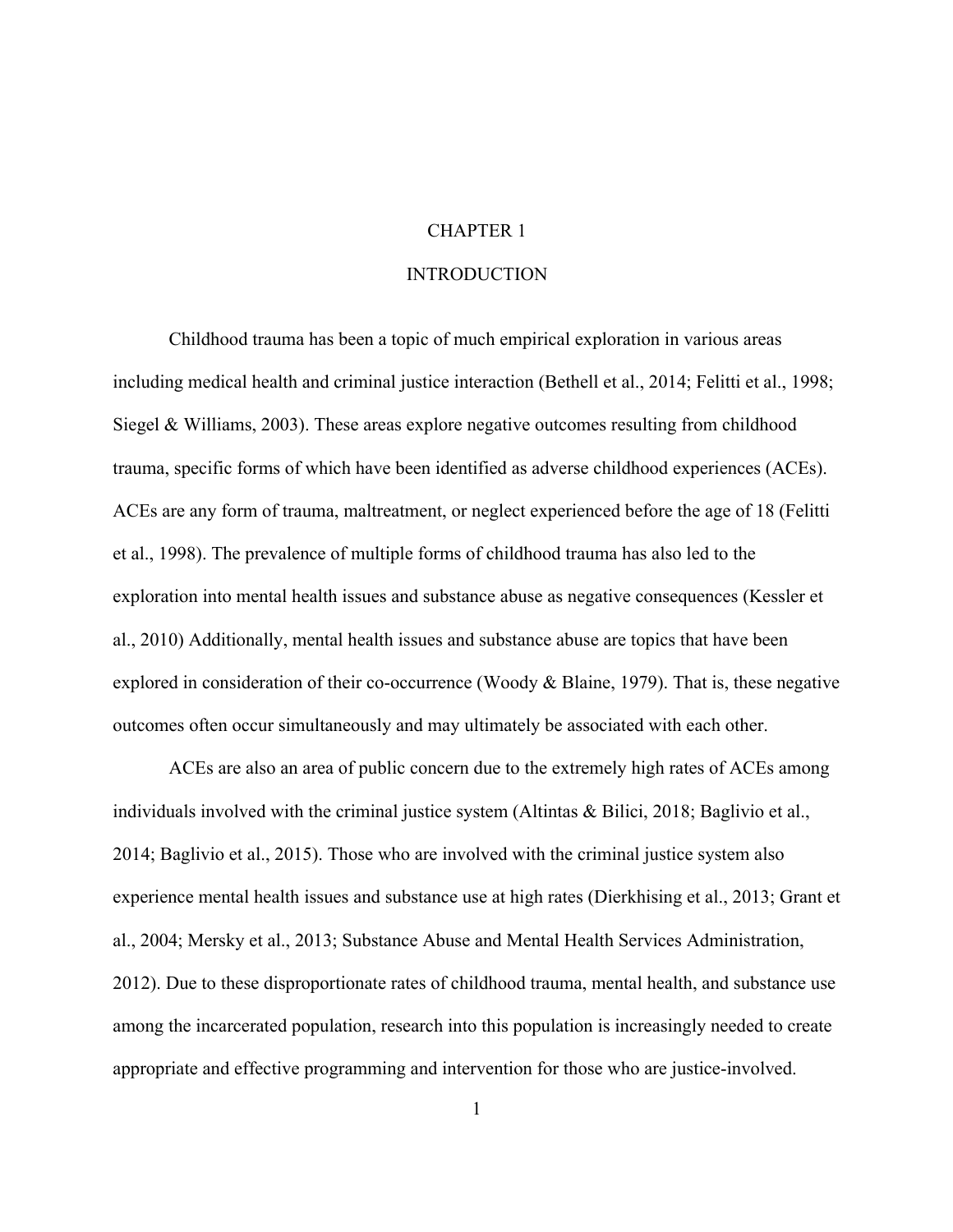Similarly, once individuals are involved with the criminal justice system, there is a higher likelihood that they will interact with the system again (Baglivio et al., 2014). Thus, exploration into ACEs and co-occurring disorders (CODs) may positively impact those within the criminal justice system as well as the system, and thus, the general public.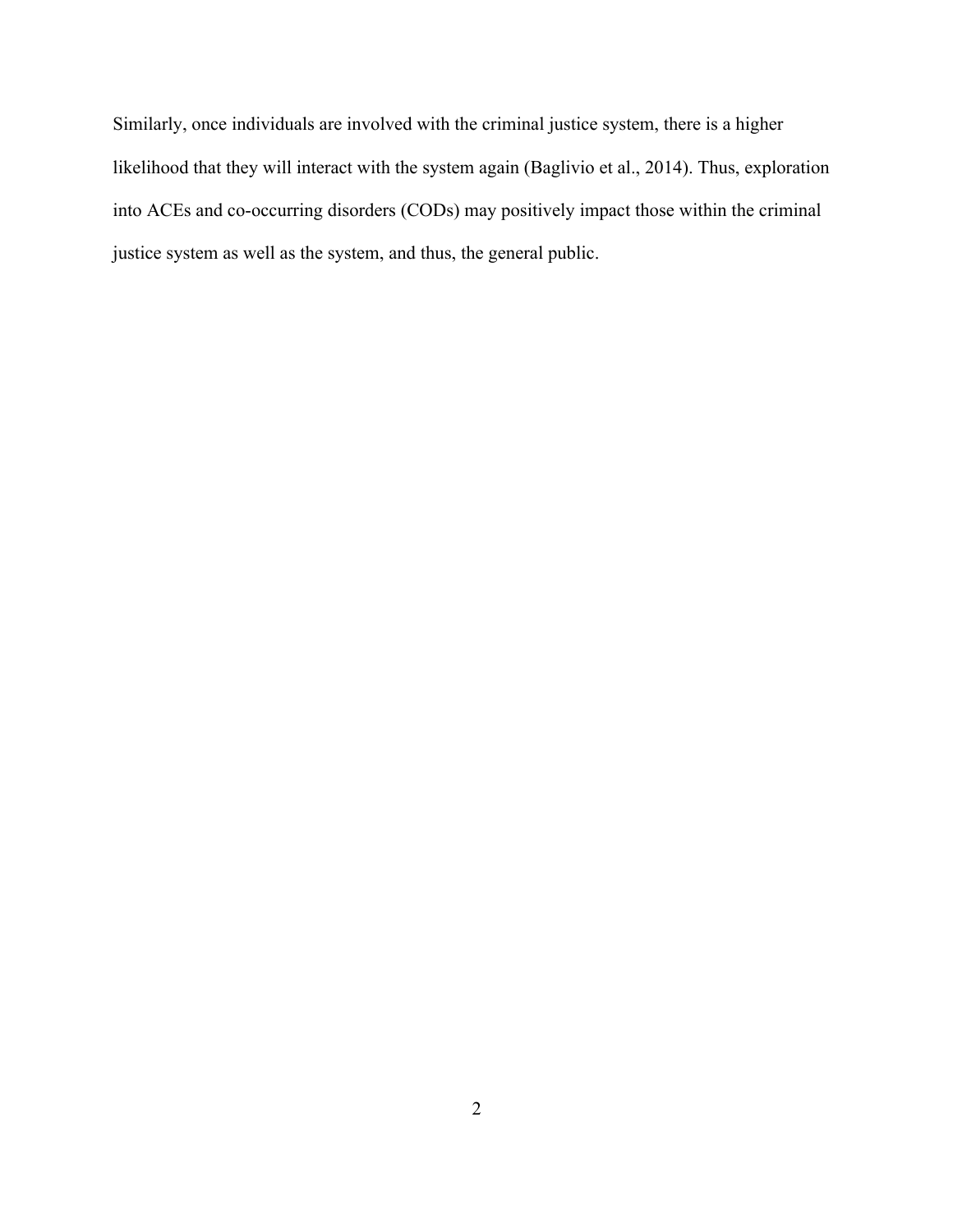#### CHAPTER II

#### REVIEW OF LITERATURE

#### **Adverse Childhood Experiences**

More recent explanations for anti-social and maladaptive behaviors among adolescents and adults have stemmed from exploration into ACEs. Particularly, exploration includes the relationship between ACEs, trauma, associated stress, and later health as an adult (Bethell et al., 2014; Felitti et al., 1998). Felitti and colleagues (1998) initially identified ten risk factors of adverse childhood exposure in the late 1990s: physical abuse, emotional abuse, sexual abuse, emotional neglect, physical neglect, violent treatment towards mother figure, household substance abuse, household mental illness, parental separation or divorce, and having an incarcerated household member (Baglivio et al., 2014; Felitti et al., 1998). The results of the initial study encouraged further research into the cumulative effects of multiple forms of childhood maltreatment and trauma. As such, ACEs, overall health, and productivity as an adult have increasingly been explored among various populations. These populations vary from national health surveys, community-based city samples (i.e., Cronholm et al., 2015), and other specific populations of interest like extremists (i.e., Windisch et al., 2020), digital media users (i.e., Jackson et al., 2021), and samples from medical evaluation centers (i.e., Felitti et al., 1998). This highlights the growth and versatility of using ACEs to explore more than overall health.

The types of experiences included as ACEs have grown since Felitti and colleagues' (1998) preliminary study identifying them in the late 1990s. The 2016 National Survey of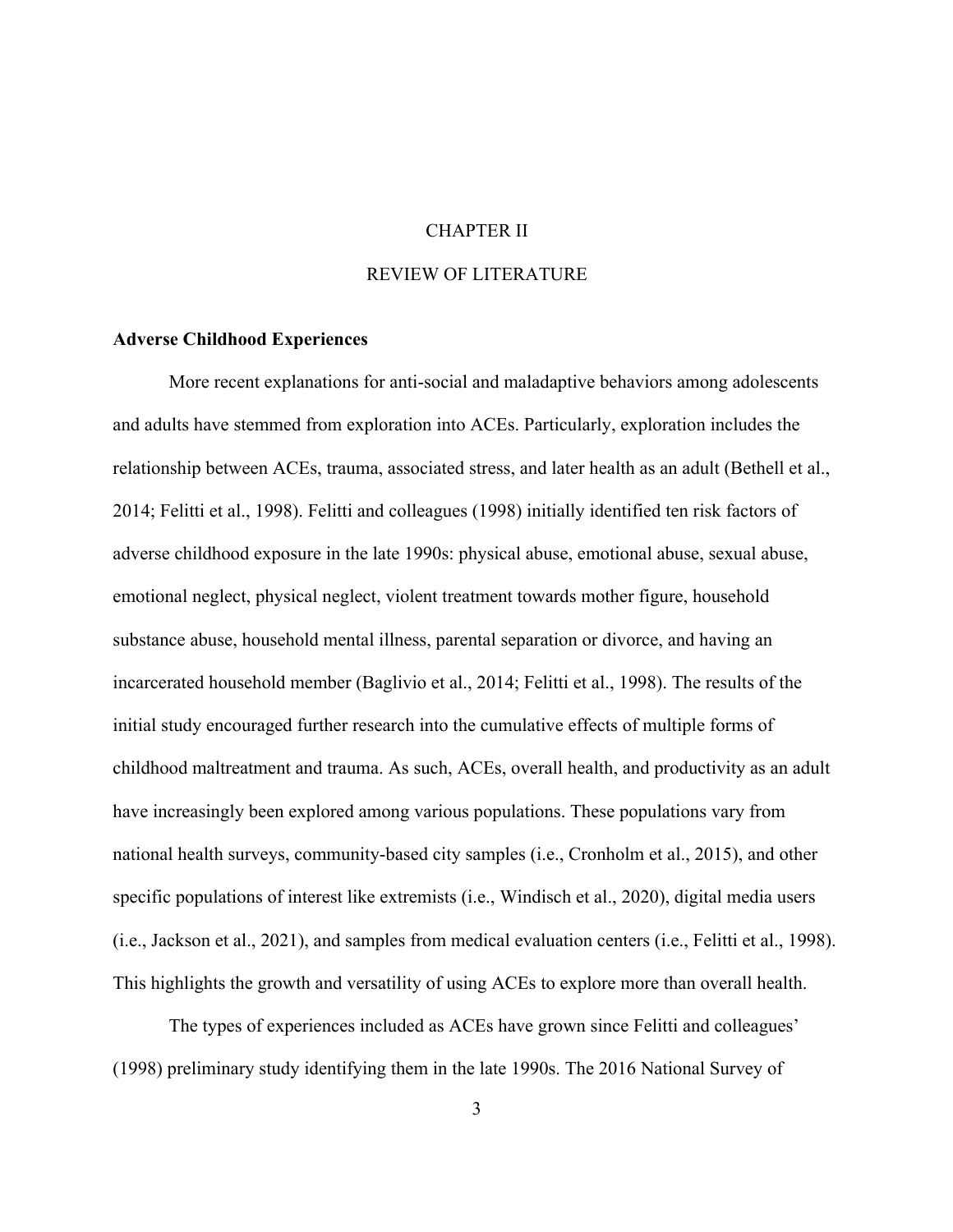Children's Health (NSCH) developed measurements including forms of economic hardship, death of a parent or guardian, and discrimination based on race or ethnicity to explore as forms of adverse exposure (Child and Adolescent Health Measurement Initiative, 2017). Additionally, while ACEs include direct experiences of individuals, they also include witnessing abuse and violence in the home. Notably, adverse experiences may be hard to recognize if there are no physical signs or maladaptive behaviors present that are easily identifiable. As a result, traumatic experiences that do not present in a physical manner such as physical abuse or neglect may be difficult for the public and even trained professionals to identify. Nevertheless, Thompson and colleagues (2020) noted that two specific ACEs, economic hardship and parent/caregiver divorce or separation, were strongly associated with other adverse experiences. This encourages potential increase in screening for the identification of individuals who may experience other forms of ACEs. That is, these risk factors may provide a basis for identifying adolescents who are at risk of experiencing other forms of ACEs.

While it is difficult to detect some forms of trauma, identifying economic hardship and parent/caregiver divorce or separation may provide practitioners the ability to use these ACEs as indicators of possible other forms of trauma. In other words, the presence of these factors may lead to further evaluations of individuals, and inversely, the absence of these ACEs may eliminate the need for further evaluation (Crouch et al., 2019; Thompson et al., 2020). Despite difficulty in primary prevention, it is possible to provide parent supportive services to prevent adverse exposure to children. Detection during childhood is advantageous as it may contribute to a greater chance of positive intervention and outcomes as opposed to identifying ACEs retrospectively for adults (Schilling et al., 2007). This allows for the possibility of secondary prevention to occur from trained professionals. This also encourages awareness among those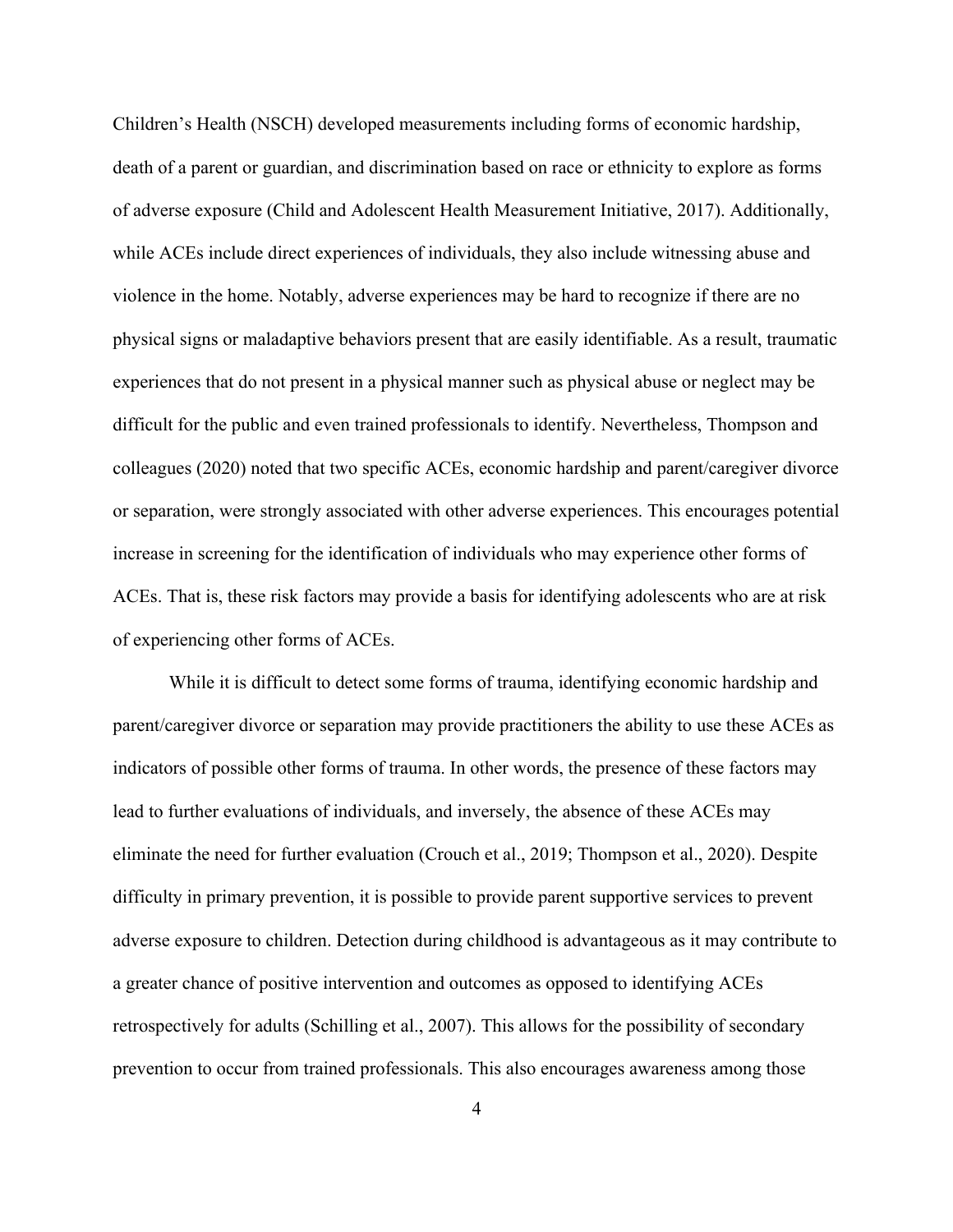whose occupation involves working with children. In association, the access to a healthcare provider has been explored as this may be reflective of socioeconomic status and accessibility (Crouch et al., 2019). Healthcare professionals are not able to identify ACEs or provide interventions if they do not interact with certain individuals. Families who do not have access to affordable healthcare may avoid medical professionals and thus, detrimental health-related consequences as a result of ACEs may persist. This allows for negative consequences to continue and increase in severity if they are left untreated due to low economic status and inability to pay for medical treatment. These consequences also include adverse interactions with the criminal justice system and subsequent incarceration due to prevalent substance use, risky behaviors, and negative impacts on school performance for adolescents (Baglivio et al., 2014; Baglivio et al., 2015; Dube et al., 2003; Teague et al., 2008; Widom et al., 2018). Therefore, early detection and intervention is imperative to countering childhood trauma and negative adult outcomes that may result in involvement in the criminal justice system.

#### **Prevalence of Adverse Childhood Experiences**

The prevalence of ACEs remains a prominent issue globally. Kessler and colleagues (2010) found that the occurrence of ACEs is similar across countries that vary in income and economic status. Regardless of income level, rate of exposure to childhood trauma for the sampled countries was approximately 39% (Kessler et al., 2010). While economic hardship has been explored as a form of childhood trauma, these findings support the position that other forms of ACEs occur at a high rate independent of economic status or financial security.

While the trauma factors of economic hardship and parent/caregiver divorce or separation can be used as indicators of other potential ACEs, they have also been found to have the highest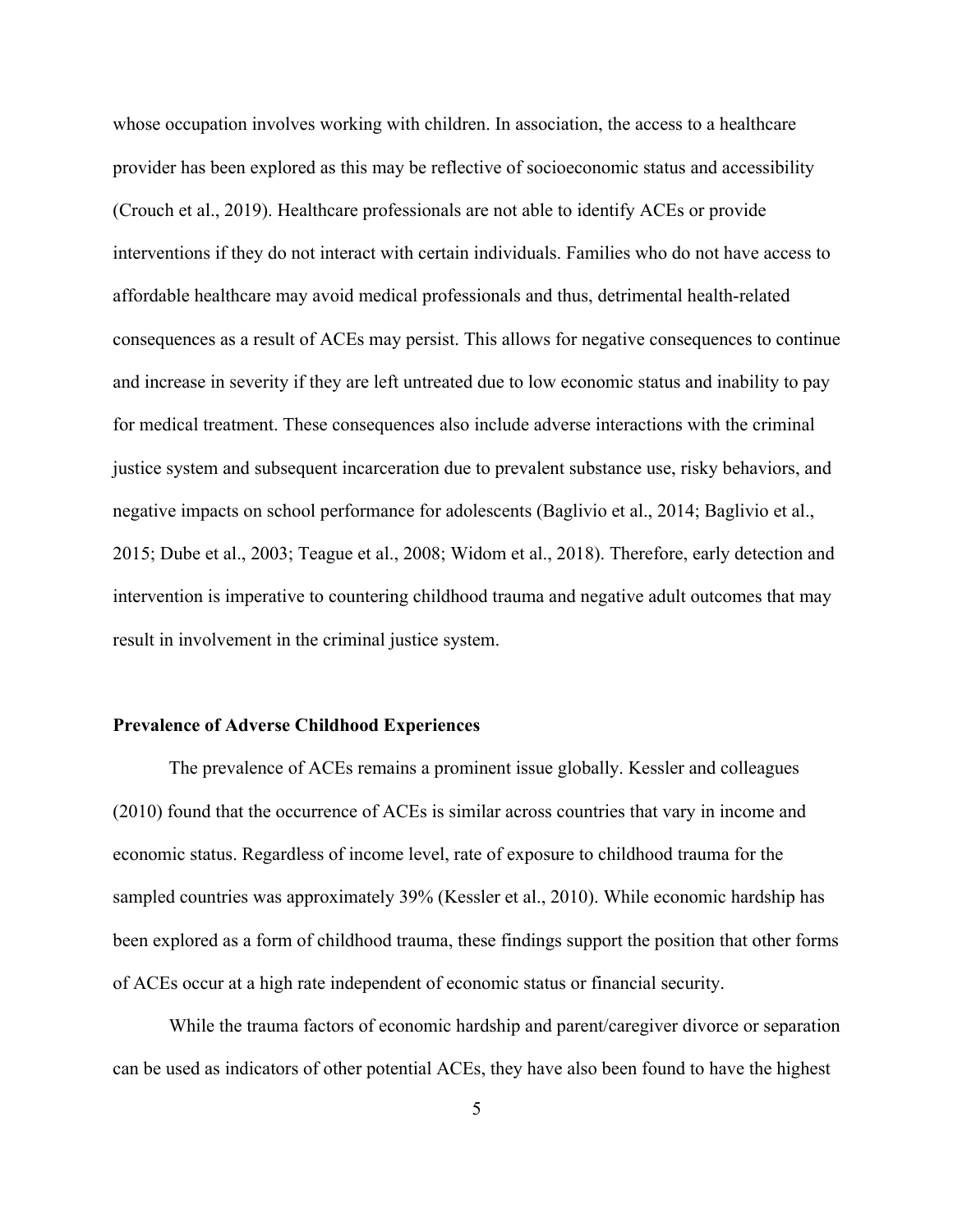prevalence of all ACEs (Crouch et al., 2019; Thompson et al., 2020). Indeed, parental divorce has been found to have a positive relationship with delinquency (Burt et al., 2008). Felitti and colleagues' (1998) initial study did not include economic hardship as a form of trauma in their analysis. Therefore, as research on ACEs has expanded, the prevalence of different trauma exposures and relationships among multiple ACEs have come to light. Research has also explored the compounding effect of multiple ACEs. Although a single traumatic experience may contribute to long-term effects and maladaptive behaviors, the experience of multiple traumatic events may increase the negative impact on overall health (Anda et al., 2010; Baglivio & Epps, 2016; Boullier & Blair, 2018; Dube et al., 2003; Felitti et al., 1998). For example, repeated exposure to ACEs often increases the prevalence of alcohol use, substance use, and poor overall health in early adulthood (Mersky et al., 2013). The prevalence of adverse experiences highlights the need to develop preventative measures to decrease childhood trauma and its' impact into adulthood.

Despite the importance of exploring ACEs and associated consequences, there are major limitations that include underreporting or avoidance of disclosure and difficulty in identifying and defining instances of abuse and/or neglect (Felitti et al., 1998). Identification of child maltreatment, specifically psychological maltreatment, may be difficult for parents as well as professionals in the field due to definitions and recognition of the behavior (Baker et al., 2021). Parents may also not be able to report experiences of their child(ren) if they are not aware of them. Similarly, individuals may find difficulty in disclosure of their victimization, especially if it is being identified retrospectively. While disclosure is often difficult, so is identifying and defining the experience as abuse as well as defining the type of victimization. As such, it can be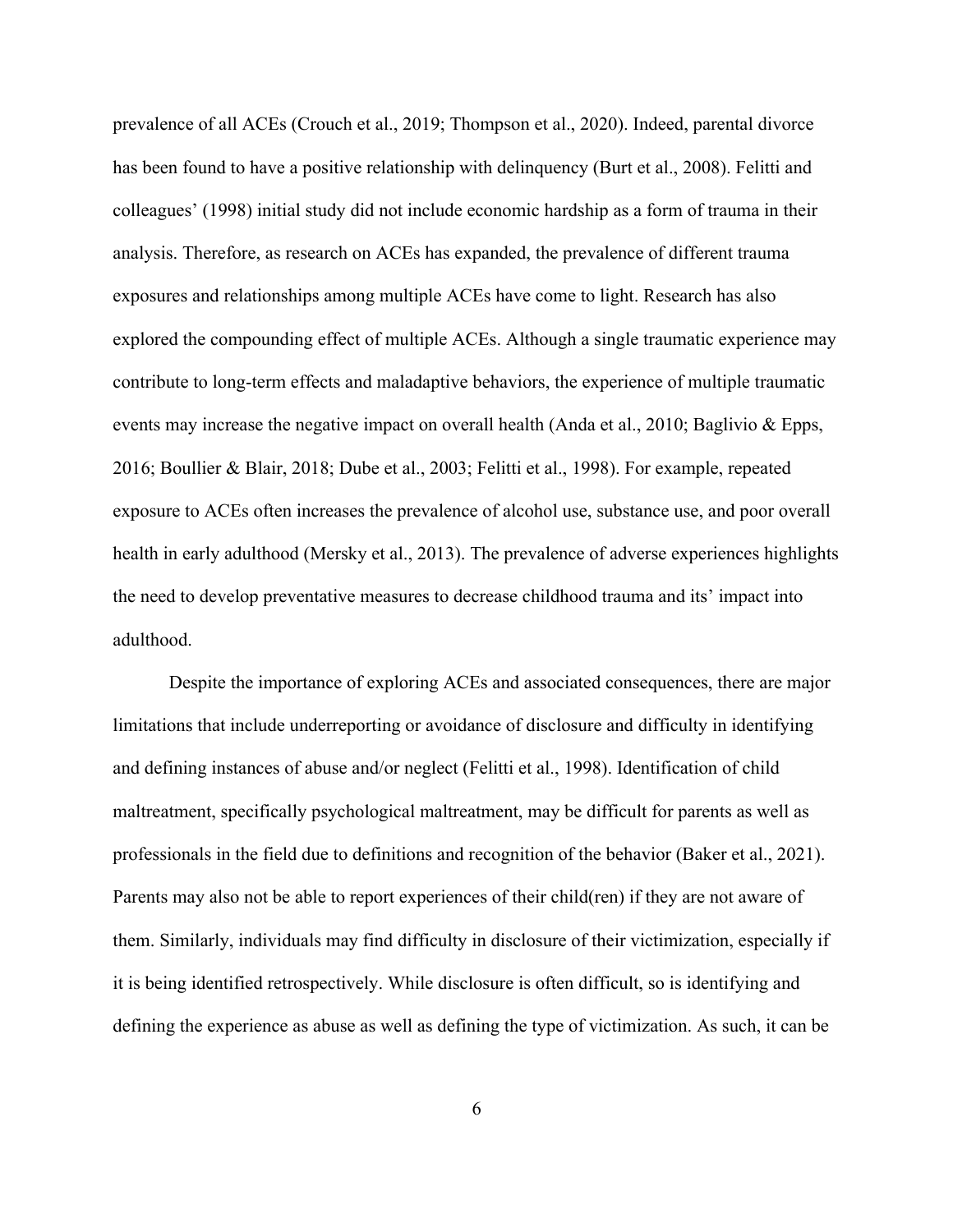speculated that the prevalence of ACEs is highly underreported by adults and adolescents (Baker et al., 2021; Everson et al., 2008).

#### **Consequences of Adverse Childhood Experiences**

The effects of ACEs may manifest in different forms including emotional, psychological, and physical consequences (Campbell et al., 2016; DeHart, 2008; Kessler et al., 2010; Monnat & Chandler, 2016). In particular, childhood trauma has been connected to psychiatric problems and dissociative experiences (Altintas & Bilici, 2018), as well as an increased risk of mood disorders, anxiety disorders, and substance use disorders (Kessler et al., 2010). Similarly, another study found a relationship among adverse experiences and daily impairment due to anxiety and mood disorders (McLaughlin et al., 2010). In consideration of physical consequences, there is an association between ACEs and health-related issues such as diabetes, cardiovascular disease, and cancer (Campbell et al., 2016; Felitti et al., 1998). Moreover, Monnat and Chandler (2016) found a high occurrence of negative physical outcomes such as obesity and lack of exercise among adults who report a history of ACEs. The same study identified the relationship between mental health and negative coping mechanisms that affect the physical health of participants. Additionally, the researchers posit that psychological abuse may have greater negative effects on later health as compared to physical abuse, especially self-perceived health (Monnat & Chandler, 2016).

While these consequences have been identified, there are also other themes that have emerged. A qualitative exploration of ACEs by Windisch and colleagues (2020) found themes of loss of childhood innocence, self-blame, and being quick to anger. The researchers found that some study participants reported a change in mentality following a trauma exposure. For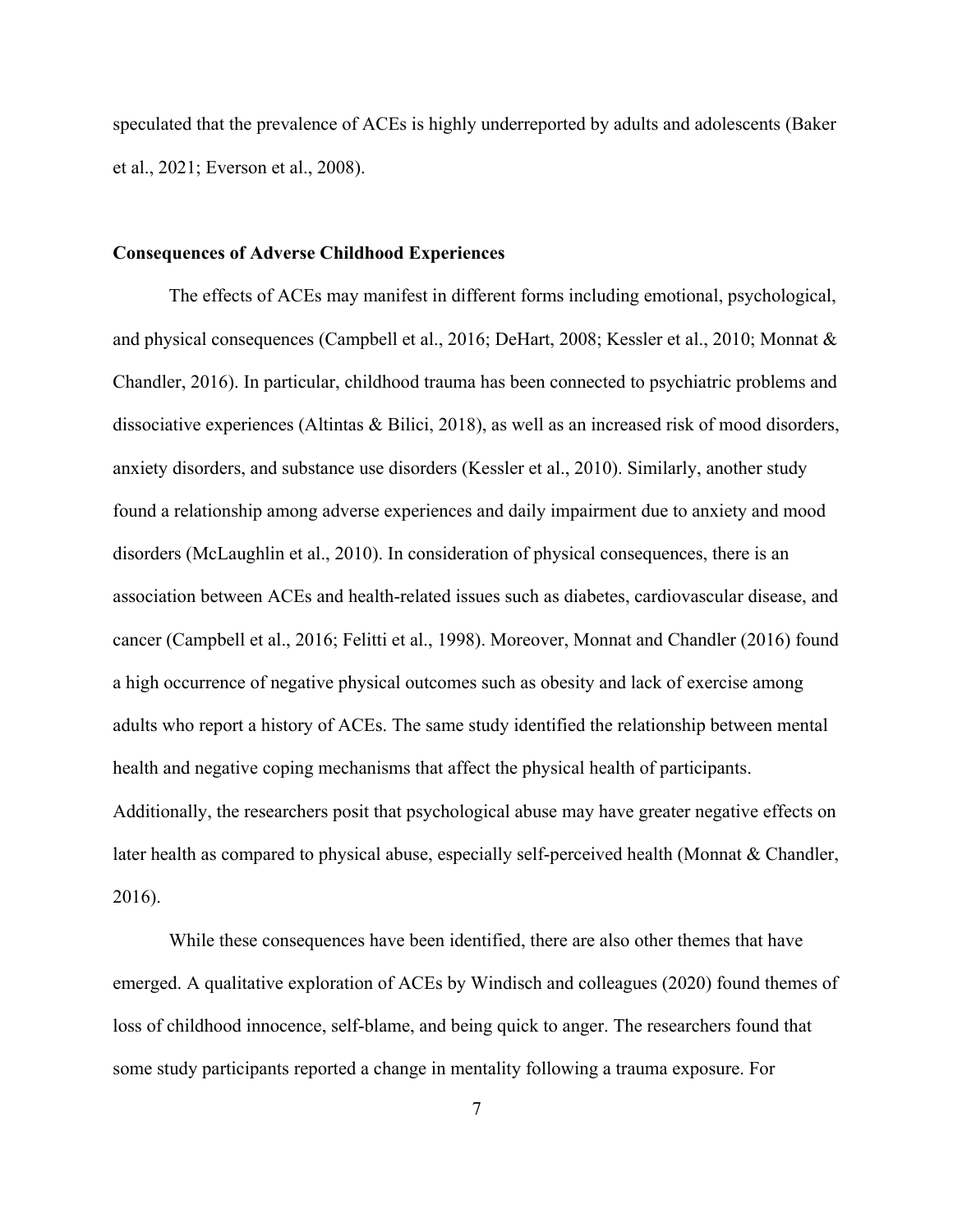example, reports of an altered mentality and lifestyle changes may be a consequence of sexual abuse (Windisch et al., 2020). Additionally, self-blame may also be a prevalent response to ACEs as children may attribute their mistreatment to themselves instead of the one who perpetrated it (Windisch et al., 2020). Another consequence may be a short fuse or reacting in a defensive manner (Windisch et al., 2020). This may be a defense mechanism in which those who experienced childhood trauma act in a way to protect themselves, similar to a "fight-or-flight" mentality.

Additionally, childhood sexual abuse has been explored as a prevalent form of victimization and revictimization. Finkelhor and colleagues (2007) found a pervasive relationship between childhood sexual abuse and the experience of recurring sexual abuse. That is, children who were sexually abused before the initial survey had approximately a six times increase in the chance of being sexually revictimized in the next year (Finkelhor et al., 2007). Dehart and colleagues (2014) reported that 86 percent of their sample of female inmates experienced sexual violence including molestation prior to the age of 16 and forcible rape after the age of 16. Another prevalent finding is the internalized shame, worthlessness, and withdrawal associated with victimization similar to self-blame identified by Windisch and colleagues (2020). These findings suggest that there are mental health consequences associated with physical and sexual abuse as a juvenile.

Aside from physical and emotional consequences, there are also negative educational and work consequences. Females have reported low educational attainment and poor academic performance due to a lack of parental support (DeHart, 2008). DeHart (2008) found that the lack of parent support coupled with emotional and sexual abuse also contributes to female adolescents' inability to focus as well as a lack of motivation associated with schoolwork. Low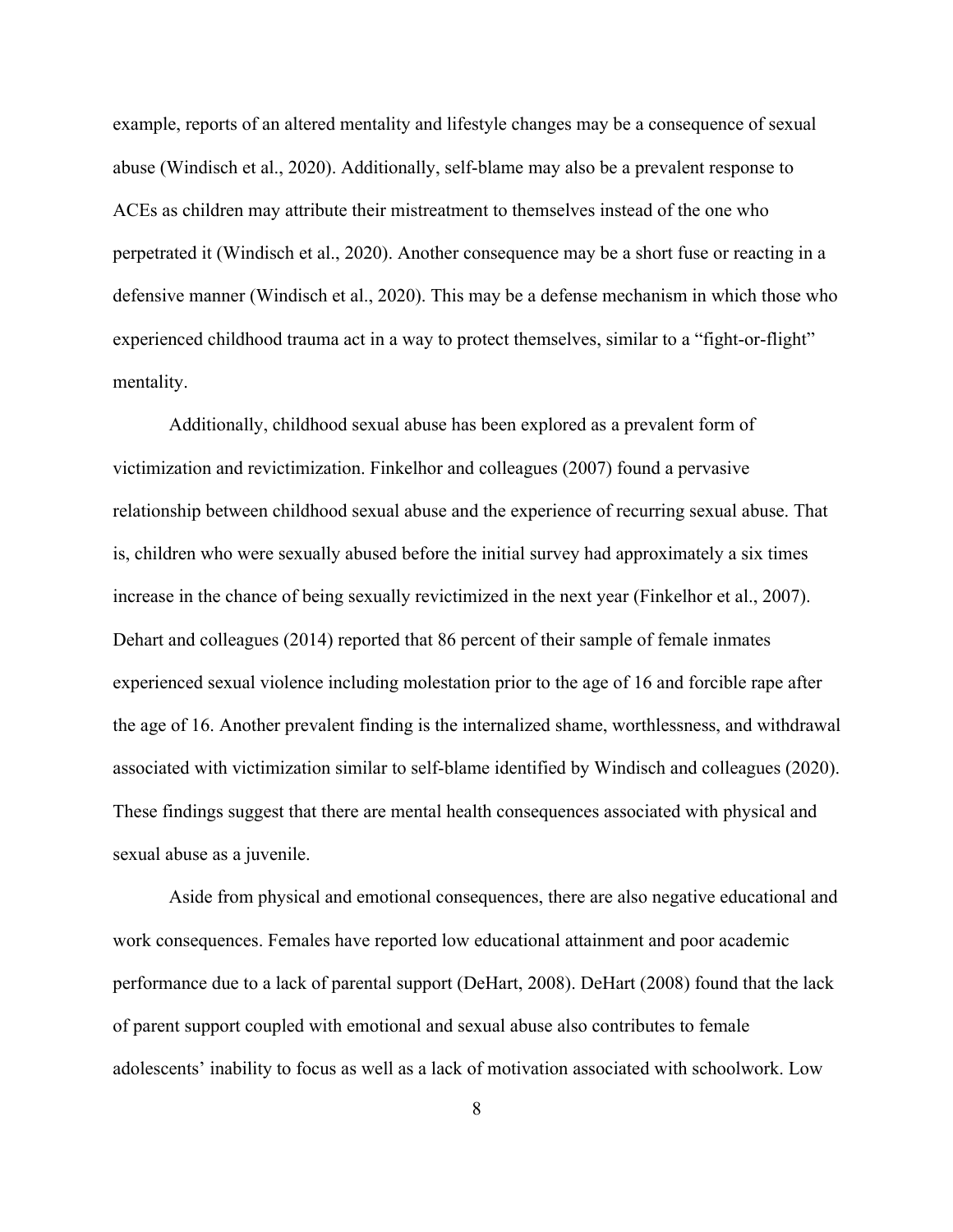educational attainment and poor work performance, or inability to work, may contribute to low socioeconomic achievement. In other words, the lack of certain educational status may affect the ability to secure employment which may contribute to a lack of economic security. As such, intergenerational trauma is also a prevalent concept in the discussion of ACEs. One study found that mothers who reported emotional, physical, or sexual abuse in their own childhood were more likely to express concern for their own child(ren)'s wellbeing and developmental risk (Sun et al., 2017). Additionally, Sun and colleagues (2016) identify the long-term effect of trauma and ACEs on stability as an adult that contributes to the potential intergenerational effect that may produce another form of stress (Sun et al., 2016).

In association with economic hardship, food insecurity is also a form of adverse experiences. Research has shown there is an association between childhood trauma, low educational attainment, and successive low wages (DeHart, 2008). Thus, low wages may contribute to food insecurity and/or the lack of disposable income and, ultimately, impact intergenerational trauma. As financial instability and low educational attainment may present additional stress, Monnat and Chandler (2016) found that individuals with an income of 25,000 dollars or less had an increased risk of heart attack or cardiovascular health issues as did individuals with less than a high school diploma compared to those with a college degree (Monnat & Chandler, 2016). These increased risks and negative consequences associated with a lack of financial stability have the potential to contribute to adverse experiences of these individuals' children. Thus, the consequences of financially associated ACEs play a role in the potential for negative adult health outcomes and a cycle of intergenerational trauma. As a result, these negative consequences impact the likelihood of contact with the criminal justice system as well as self-reported offending (Dierkhising et al., 2013; Teague et al., 2008). While drug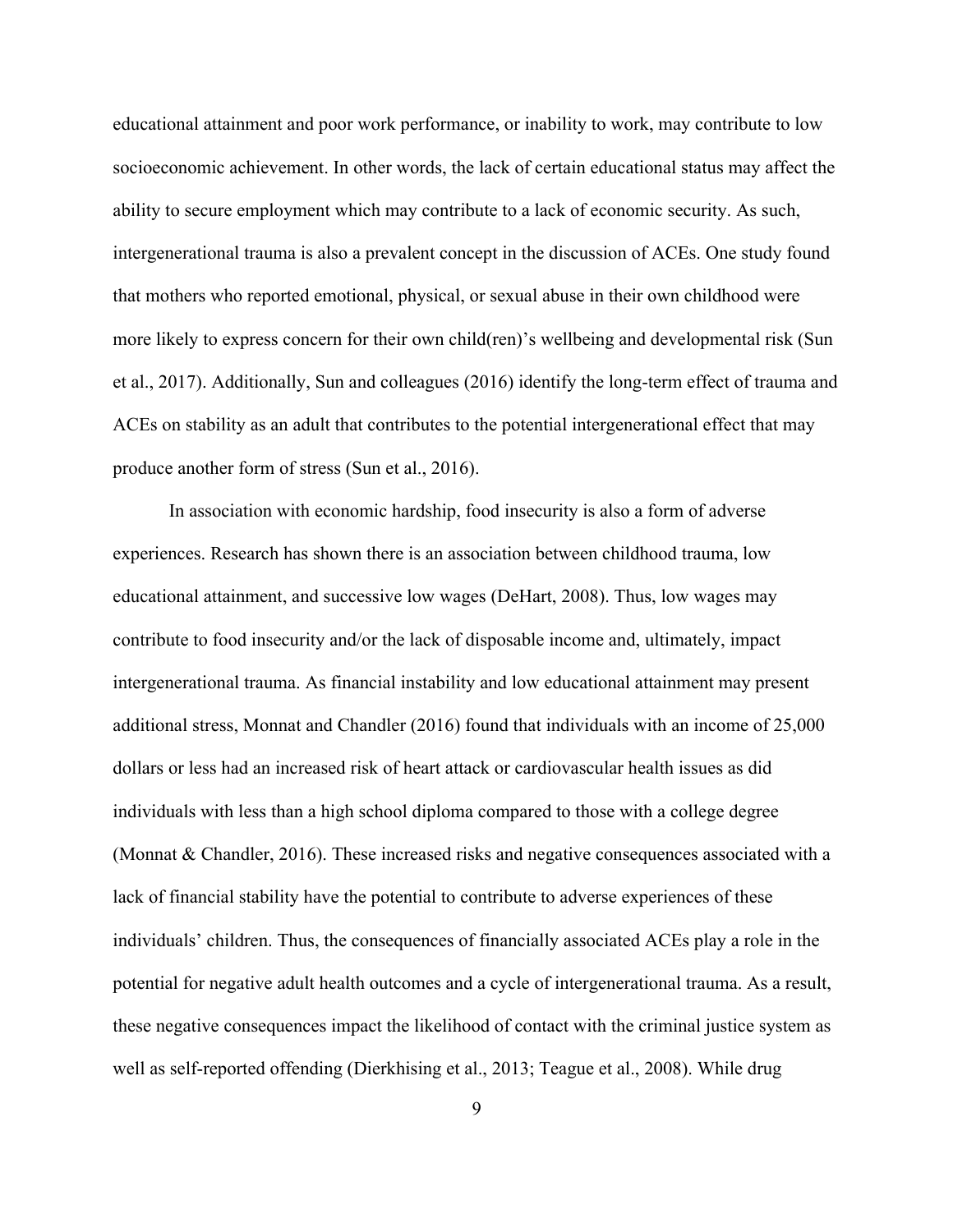offenses are prominent among those who experienced childhood trauma (DeHart et al., 2014), a relationship has also been found between severe physical abuse and a higher rate of self-reported violent and overall offending (Teague et al., 2008).

#### **Co-occurring Disorders of Mental Health and Substance Use**

As mentioned, emotional and psychological issues are a major consequence of ACEs, and these issues may result in negative coping mechanisms such as substance abuse. The exploration into the idea that individuals could suffer from multiple disorders that occur at the same time was pioneered by researchers Woody and Blaine (1979). This research sought to explain the relationship between depression and substance use disorders as CODs (Woody & Blaine, 1979). Substance use disorders and psychiatric disorders have been shown to experience a high prevalence of co-occurrence. Grant and colleagues (2004) used data from the National Epidemiological Survey on Alcohol and Related Conditions (NESARC) to analyze the prevalence of co-occurring substance use disorders and certain psychiatric disorders and found that out of those in the general population who identified a substance use disorder, 20 percent had at least one type of mood disorder and 18 percent had an anxiety disorder (Grant et al., 2004). Similarly, the 2019 National Survey on Drug Use and Health (NSDUH) (2020) found that approximately 25% of adults 18 years and older had either any mental health issue or a substance use disorder (SAMSHA, 2020). In consideration of the co-occurrence of mental health, approximately 12% of the population 12 years and older experienced some form of mental health issue and substance use in the previous year (SAMSHA, 2020).

The prevalence of mental health issues and substance use also highlights the need for treatment among approximately one-fourth of the general population (Grant et al., 2004;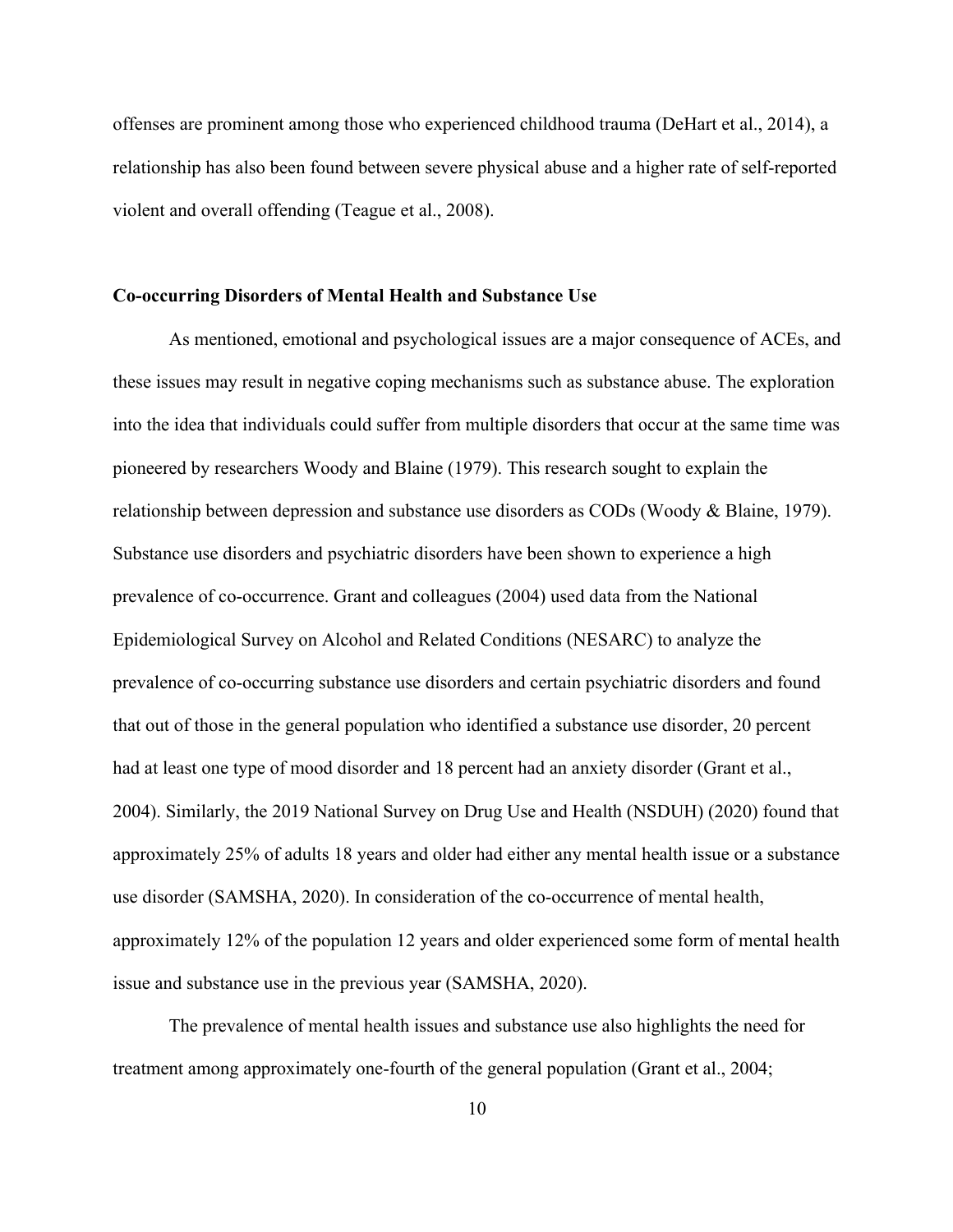SAMSHA, 2004, 2012, 2021). The NSDUH found that only six percent of individuals with CODs received both mental health and substance abuse treatment in the past year (SAMSHA, 2004). In comparison, a later NSDUH in 2019 found that only about eight percent of individuals with CODs received treatment for both issues (SAMSHA, 2020). These national studies highlight the persistent issue of CODs of mental health issues and substance use within the United States. In a similar vein, this population of individuals with CODs also have higher rates of current unemployment, poor health, residential instability, and arrest in the past year (SAMSHA, 2013). The NSDUH reported that 15.9 percent of individuals with CODs were arrested in the past year compared to 12.6 percent and approximately two percent of individuals who had any substance use disorder only and any mental illness only, respectively (SAMSHA, 2013). Indeed, James and Glaze (2006) found that inmates with mental health issues are more likely the be dependent on substances, to be violent recidivists, and to have served three or more prior sentences.

#### **Criminal Justice Involvement**

Research has found a relationship among ACEs and risky behavior, depressed mood, and substance use (Anda et al., 2006; Felitti et al., 1998). Notably, risky behavior and substance use may lead to interactions with the criminal justice system. The history of ACEs and victimization often results in individuals with maladaptive and anti-social behaviors as coping mechanisms that may contribute to involvement with the criminal justice system (Baglivio et al., 2014; DeHart et al., 2014). The phenomenon of the victim-offender overlap is pervasive among ACEs and offending. For instance, Baglivio and colleagues (2014) found that ACEs increased the likelihood of involvement in the criminal justice system among youths and increased the risk of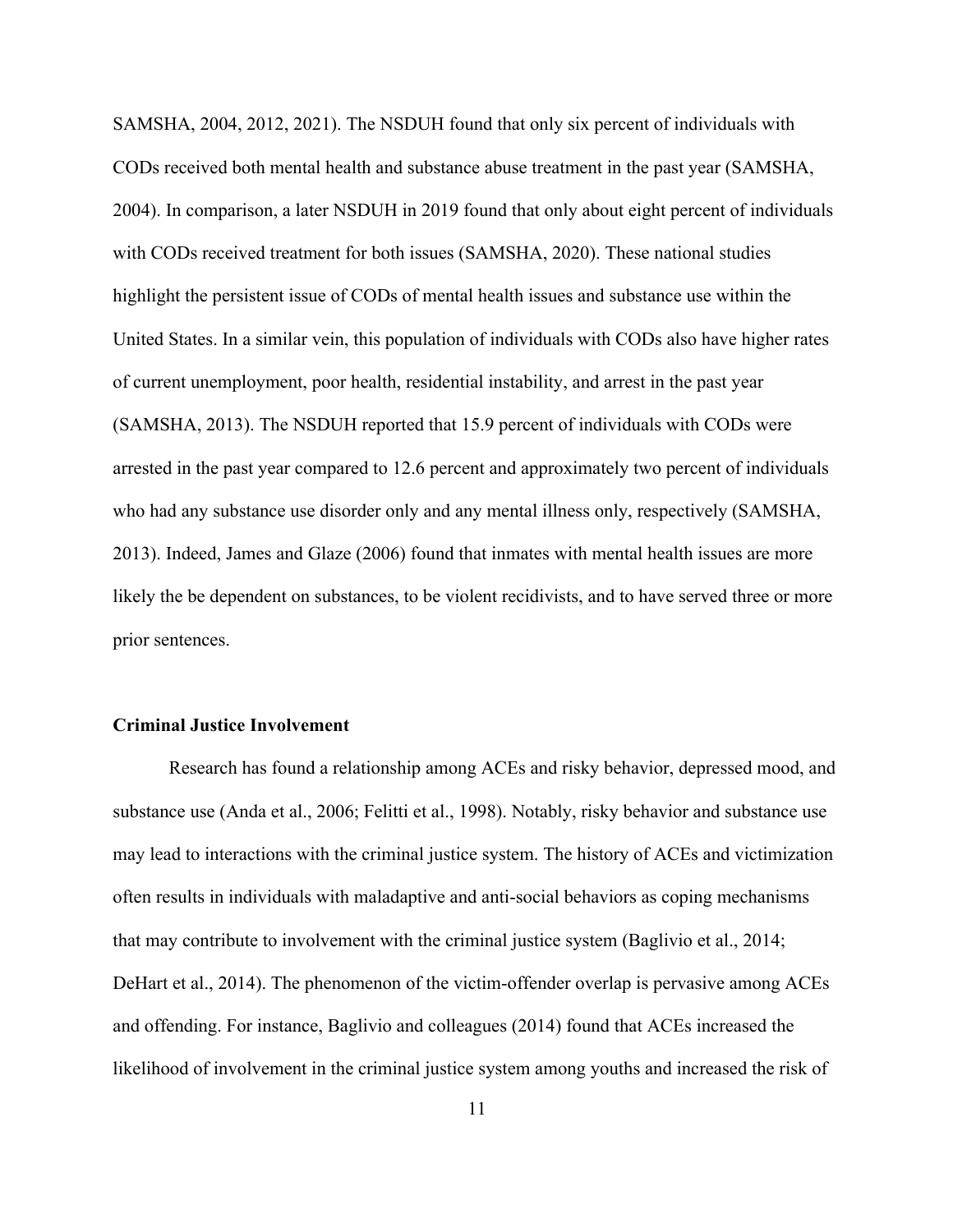reoffending. Adolescents who have experienced one or more ACEs have an increased risk of recurring interaction with the criminal justice system once they have initially offended (Baglivio et al., 2015). The chance of reoffending as a juvenile also leads to potential justice system interaction as an adult. Individuals who were first arrested as juveniles reported a higher number of traumatic events compared to individuals who were first arrested as adults (Carlson & Shafer, 2010). These findings support the idea that ACEs may contribute to later offending and maladaptive behaviors as an adult.

Moreover, a gender-responsive approach has been supported as females report a significantly higher rate of PTSD compared to males (Dierkhising et al., 2013) as well as higher rates of mental health problems (James & Glaze, 2006). While men have higher rates of offending compared to women and make up the majority of the incarcerated population (92%), the relationship between previous trauma, substance use, and mental health is a critical area of focus among all of those with criminal justice involvement (Carson, 2020). Indeed, women are incarcerated at a disproportionate rate for drug crimes compared to men although they make-up a significantly smaller percentage of the incarcerated population (Carson, 2014). Ultimately, the association among sex, childhood trauma, and CODs shows a pervasive relationship between victimization and offending with specific sex differences (DeHart et al., 2014; Teague et al., 2008). This relationship has been referred to as a cycle in which individuals' use of substances as a coping mechanism for childhood trauma leads to criminal behavior and, thus, interaction with the criminal justice system (Altintas & Bilici, 2018).

Previous research has also found gender differences in the types and prevalence of ACEs between men and women. In addition, DeHart (2008) identified a relationship for women between childhood trauma and subsequent criminal offending. Green and colleagues (2016)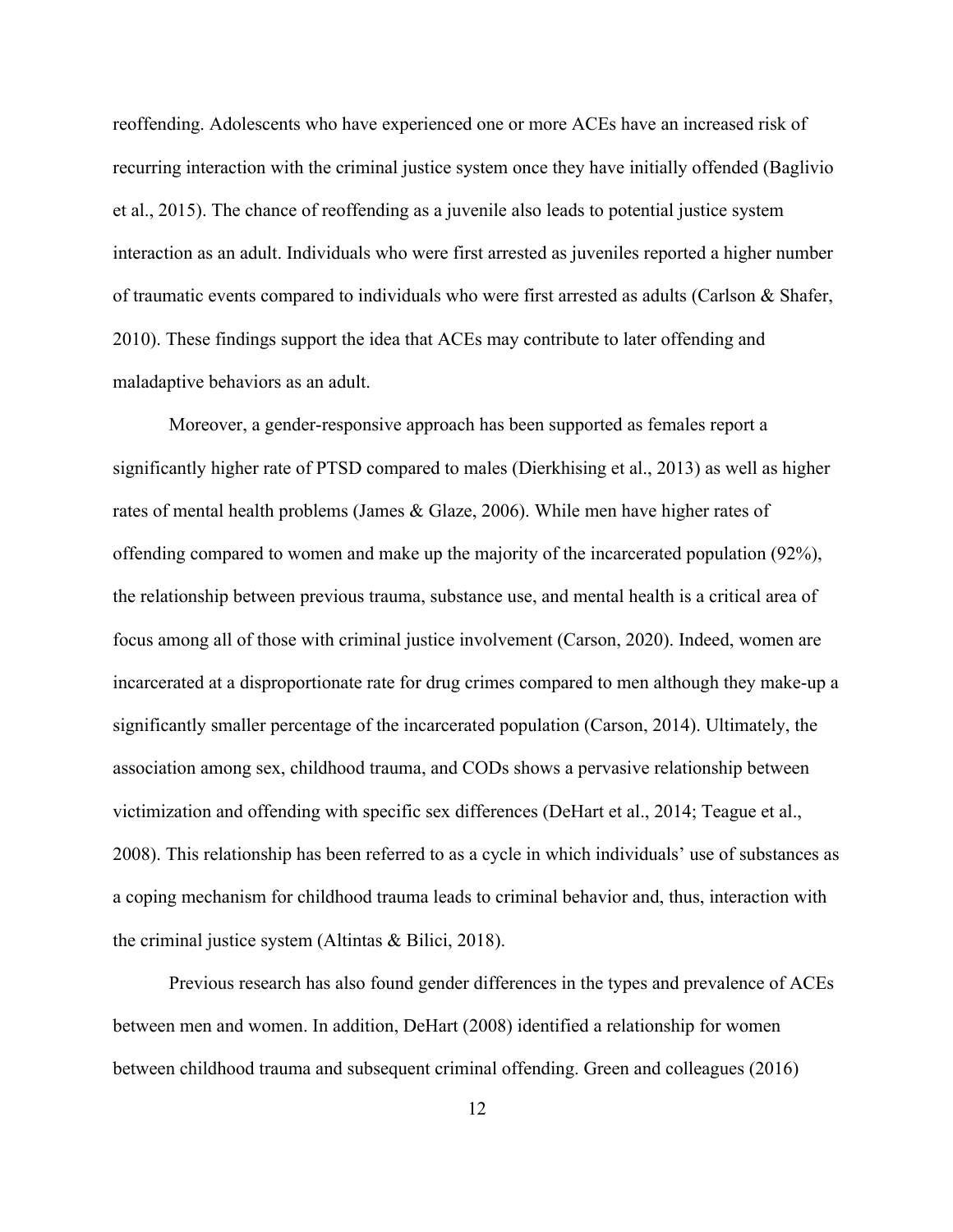found that approximately two-thirds of the female inmates in their sample had at least one lifetime mental disorder and 83 percent reported at least one substance use disorder. In particular, participants who were older and not employed prior to incarceration had an association with substance use disorder (Green et al., 2016). This study found a dose-response relationship among trauma exposure and mental disorders, including bipolar disorder and post-traumatic stress disorder (PTSD) (Green et al., 2016). That is, the amount of exposure to trauma was found to be related to the negative outcomes of bipolar disorder and PTSD. DeHart and colleagues (2014) also found similar rates of mental illness and substance use disorder as half of females in this study met the criteria for a serious mental illness and 85 percent reported a substance use disorder. Adult female inmates have also reported higher rates of sexual abuse compared to males (Chen & Gueta, 2016). In response to offending, research has found that sexual abuse victims, especially females, have a higher likelihood of being arrested as an adult compared to men (Siegel & Williams, 2003). Females who experienced sexual abuse in childhood were more likely to be arrested for drug offenses as an adult (Siegel & Williams, 2003). Thus, this research begs the discussion of pathways to offending in response to gender.

#### *Juveniles*

Although research on exposure to ACEs varies in prevalence, it is conservatively estimated that approximately half of all children have experienced at least one form of ACE (Bethell et al., 2014; Felitti et al., 1998; Mersky et al., 2013), and those individuals who experienced one form of ACE also had an increased probability of experiencing another form of ACE (Felitti et al., 1998; Mersky et al., 2013). In response to ACEs, juveniles involved with the justice system have shown higher rates of adverse experiences compared to juveniles in the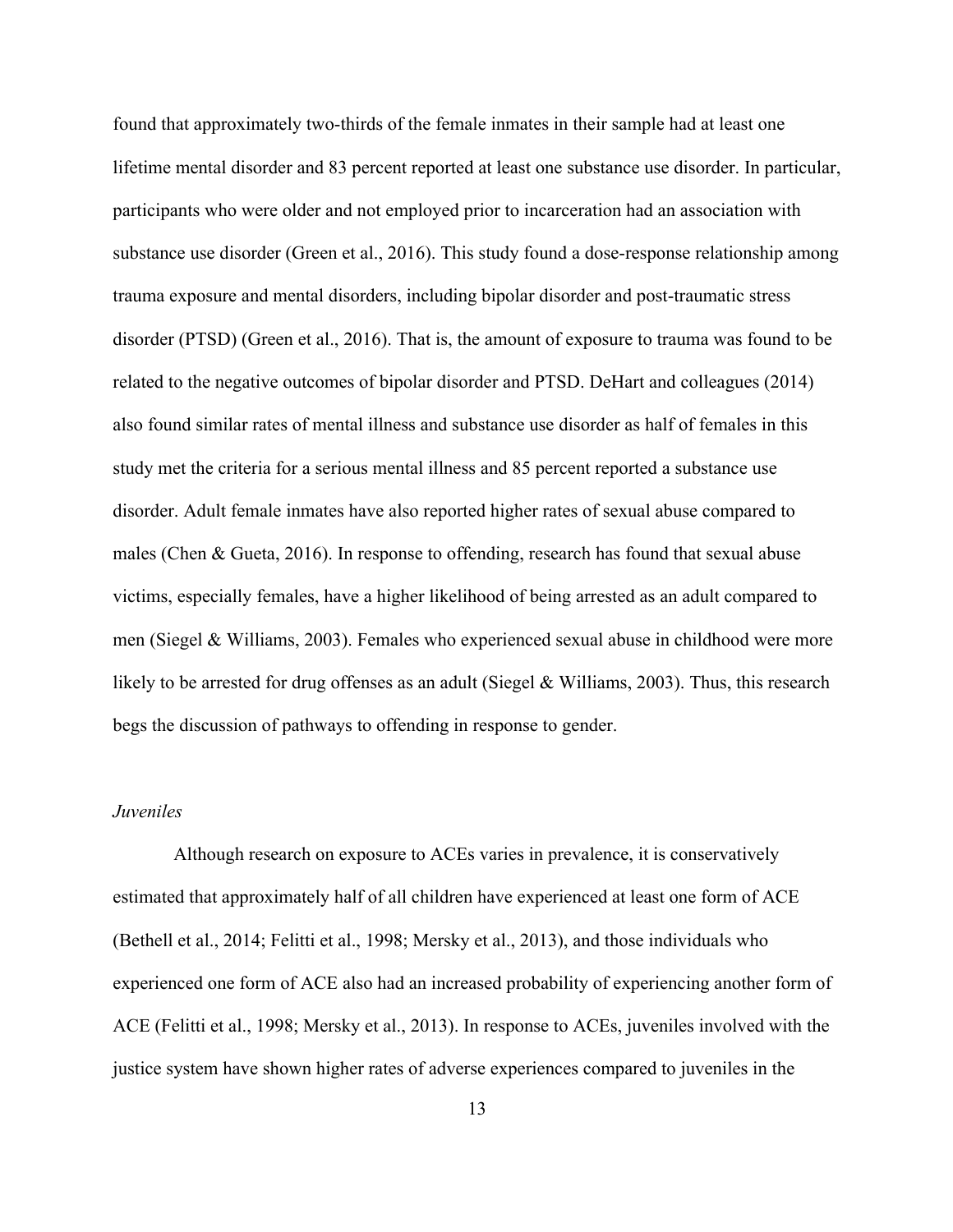general population with up to 92 percent of juveniles involved in the justice system experiencing at least one form of traumatic exposure (Abram et al., 2004; Dierkhising et al., 2013). Juveniles who have experienced various forms of adverse exposure also have high rates of substance and alcohol use as well as a high prevalence of posttraumatic stress disorder (PTSD) (Dierkhising et al., 2013). For example, the 2017 National Survey on Drug Use and Health reported that approximately five million adolescents participated in problematic substance use (Substance Abuse and Mental Health Services Administration, 2018). Similarly, as of 2019, approximately four percent of the juvenile population ages 12 to 17 met the criteria for a substance use disorder (Substance Abuse and Mental Health Services Administration, 2020). As such, it is reasonable to assume there is a link between childhood trauma and co-occurring mental health and substance use disorders among justice-involved youth. The relationship between ACEs and recidivism is also pertinent as juvenile offenders who report more ACEs have higher rates of recidivism compared to juvenile offenders who report fewer ACEs (Craig et al., 2017; Fox et al., 2015). This also impacts the system as a whole because justice-involved youth who have higher rates of recidivism and are more likely to come into contact with the system as an adult (Loeber et al., 2008; Tracy & Kempf-Leonard, 1996).

Additionally, housing insecurity or homelessness is a pervasive aspect of childhood trauma. In one study on childhood homelessness, only approximately three percent of participants who reported homelessness did not report at least one form of ACE (Radcliff et al., 2019). Thus, the vast majority of participants (approximately 97%) who reported homelessness also reported at least one or more ACEs. A startling finding of the same study is that approximately 74 percent of adults who reported homelessness as a child also reported four or more ACEs and identified housing insecurity as another measure of adverse experiences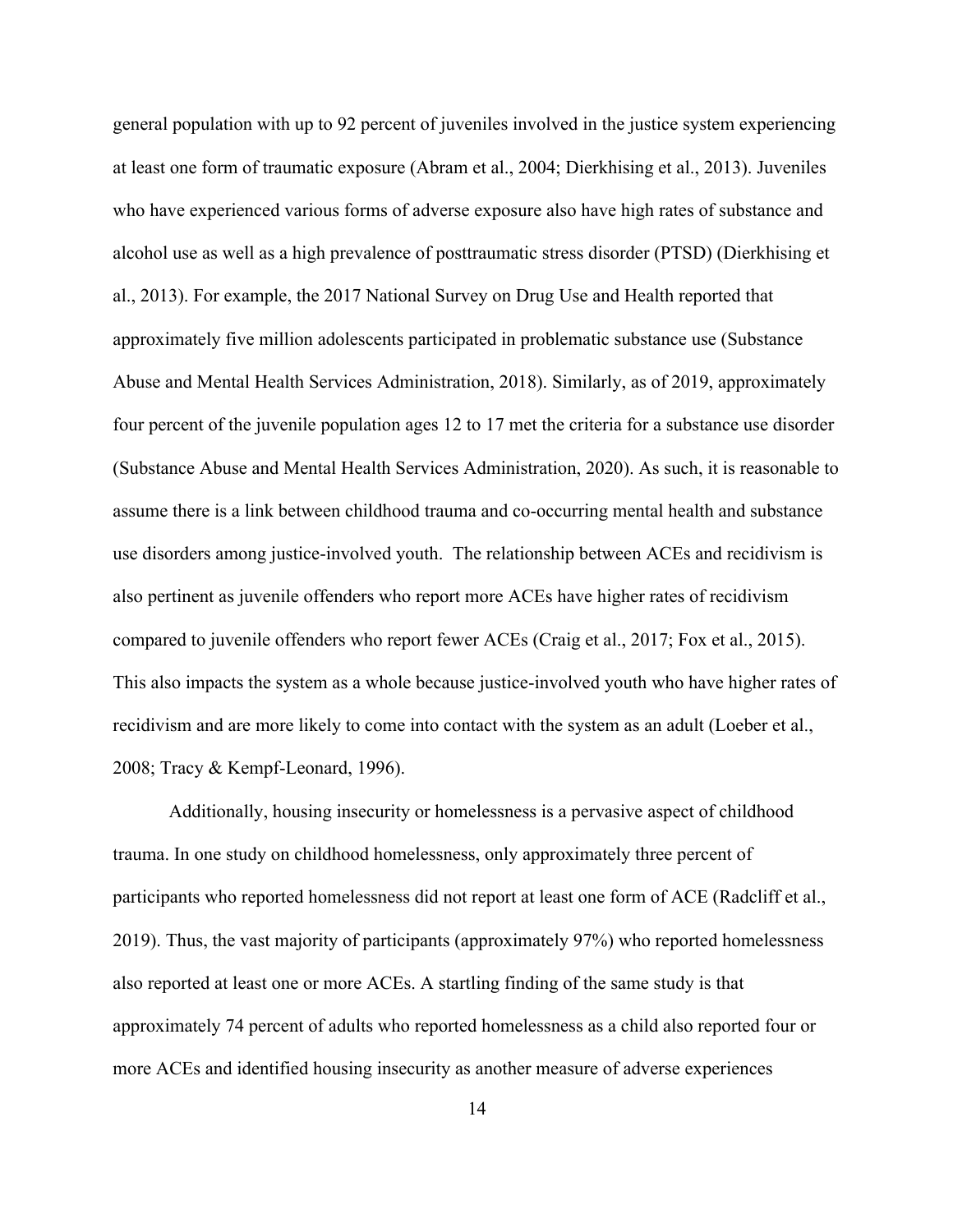(Radcliff et al., 2019). Victimization, in particular childhood victimization, may result in a loss of a secure home. DeHart (2008) identified a relationship for women between childhood sexual abuse and subsequent criminal offending such as running away and substance use (DeHart, 2008). Juveniles who have experienced childhood sexual abuse have shown a higher likelihood of attempting to run away (Siegel & Williams, 2003). The attempt to run away often occurs among females as a mechanism to escape the abuse (Siegel & Williams, 2003). Upon leaving the home, adolescents may experience homelessness and subsequent substance use due to living on the street (Tompsett et al., 2013). These individuals may also escape abuse in the home just to be subject to abuse from those encountered while on the street (DeHart, 2008). This includes individuals using sex-work as a trade for food and/or shelter as well as an introduction to illicit substances that may be used as a coping mechanism for the lack of a stable home (DeHart, 2008). Ultimately, participation in sex-work and the use of illicit substances may lead to encounters with the criminal justice system as these are considered criminal offenses.

#### *Adults*

Van der Feltz-Cornelis and colleagues (2019) explored general revictimization and found it to occur more frequently in adults who reported a higher number of ACEs compared to the adults who reported a low ACE score (Van der Feltz-Cornelis et al., 2019). High ACE scores were four or greater ACEs and low scores were less than four (Van der Feltz-Cornelis et al., 2019). These findings suggest the correlation between ACEs and adult adverse experiences (AAE) may be discussed with the concept of polyvictimization, or the exposure to multiple forms of victimization (Finkelhor et al., 2007), which was initially explored in regard to child maltreatment and has been related to ACEs and outcomes (Turner et al., 2010). This concept can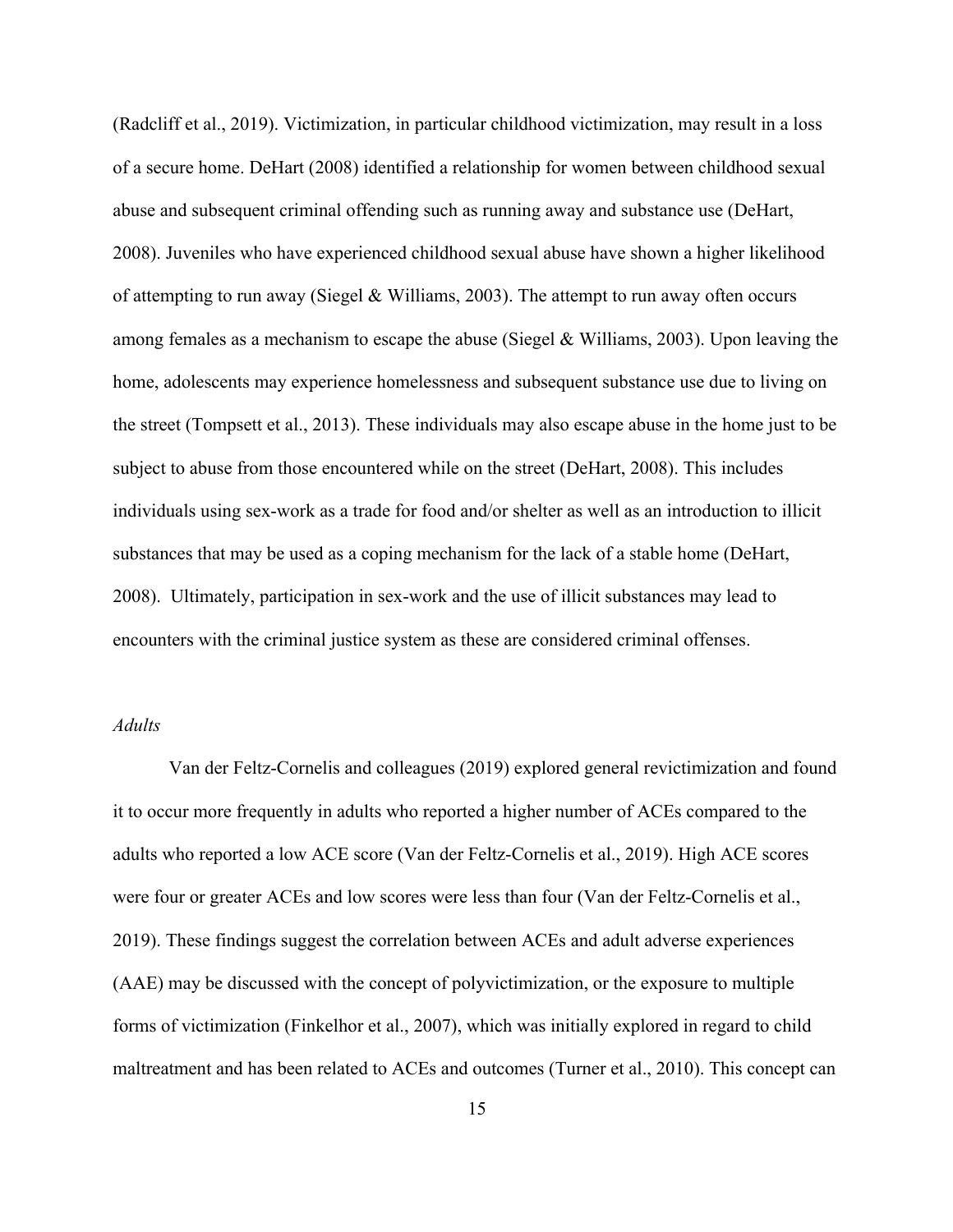be applied to childhood maltreatment that may continue into adult victimization as well as multiple forms of victimization that occur once in adulthood. In particular, those involved with the criminal justice system have been identified as a subgroup of poly-victims (Ford, 2017). Overall, Bethell and colleagues (2014) highlight the importance and continuing research into ACEs among children and adults, particularly longitudinal research to explore potential preventative practices and protective factors against negative outcomes.

Similar to juveniles, adult prison inmates report a high prevalence of ACEs and trauma (Altintas & Bilici, 2018). Indeed, Altintas and Bilici (2018) found that 37 percent of inmates in their study experienced physical neglect and 68 percent experienced emotional neglect during their lifetime. Similarly, Dube and colleagues (2001) found that 64 percent of inmates in a study on suicide attempts and ACEs reported experiencing at least one form of adverse exposure as a child. Suicide attempts have also been linked to maladaptive coping behaviors such as alcohol and drug abuse as well as mental health issues (Callanan & Davis, 2012). Previous research has found that females are more likely to attempt suicide with medication whereas males are more likely to complete suicide with a firearm (Callanan & Davis, 2012). Additionally, female inmates who attempt suicide are more likely to report childhood trauma including sexual victimization and history of psychiatric disorders (Altintas & Bilici, 2018).

The exploration into a population of female and male jail inmates may add to the existing literature of ACEs and CODs. Moreover, there are many more individuals who cycle through jails as opposed to prison each year, and this may provide the opportunity to reach a more diverse sample if jail populations are used. For example, women in jail experience high rates of trauma exposure and psychiatric disorders (Green et al., 2016; James & Glaze, 2006). A national sample of female jail inmates found that the majority (85%) of participants had a lifetime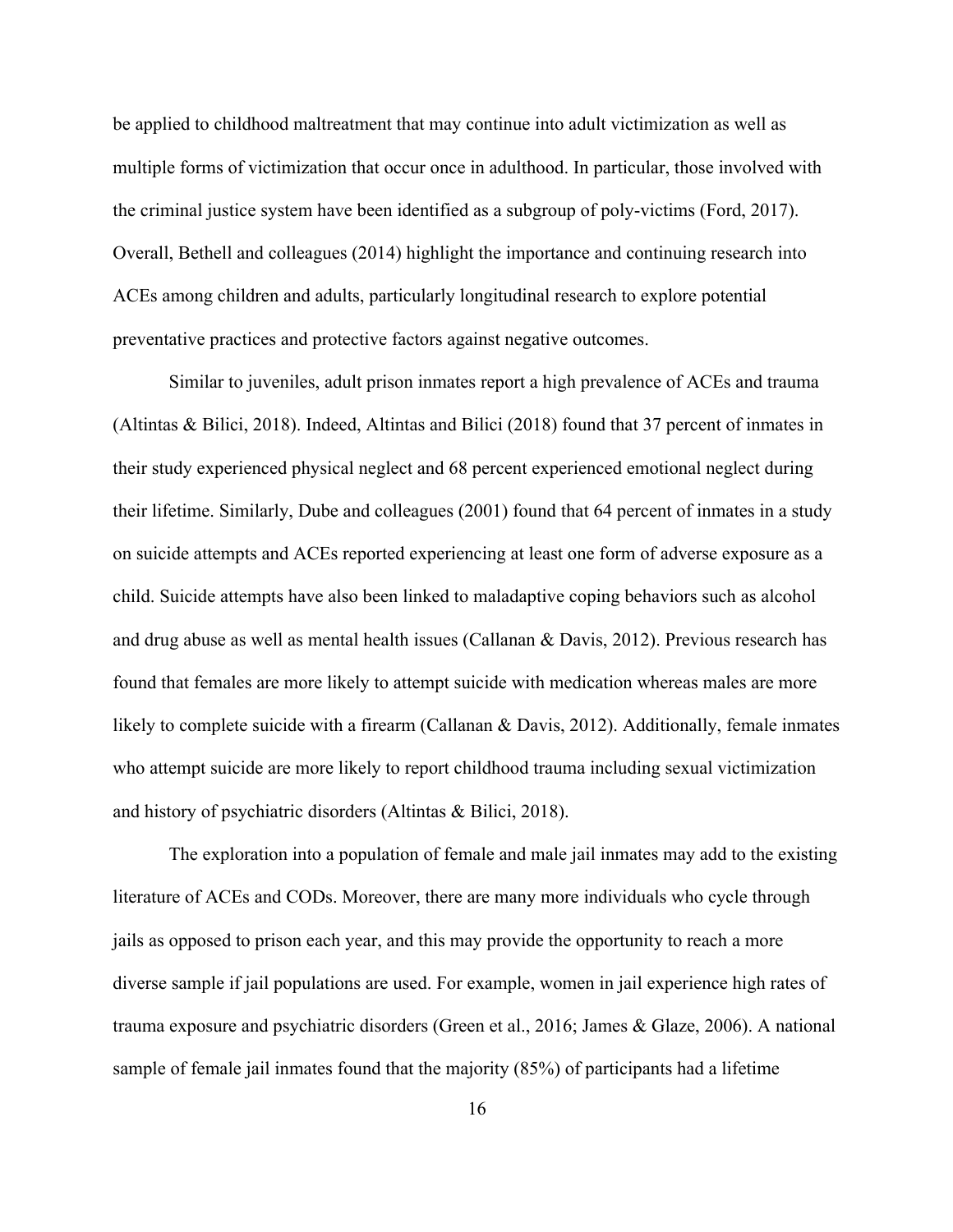substance use disorder, approximately half had a serious mental illness, and reported high rates of ACEs as well as victimization as an adult (DeHart et al., 2014). Additionally, LeBel and Rose (2020) found that female inmates in jail experienced approximately five ACEs on average and approximately 60% scored four or higher on the ACEs scale. As previously mentioned, research has found different rates of ACEs for males and females, and this may account for the frequent use of female-only samples (Johns et al., 2021). However, samples that include male and female inmates allow for greater comparison.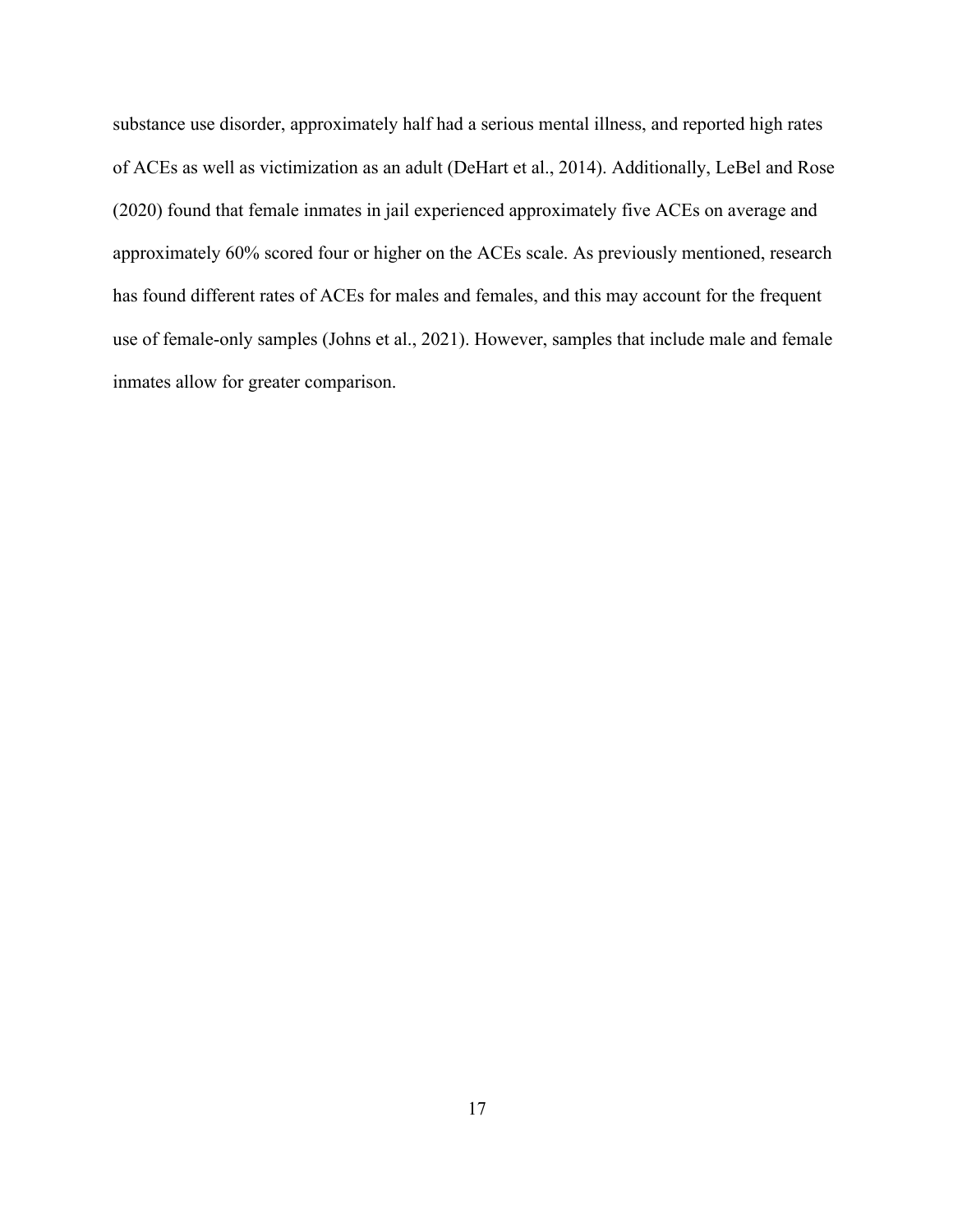#### CHAPTER III

#### METHODOLOGY

#### **Current Study**

As previous literature has highlighted, there are a multitude of consequences in relation to childhood trauma. Prevalent consequences include mental health issues and substance use which can lead to involvement with the criminal justice system (Baglivio et al., 2014; Van der Feltz-Cornelis et al., 2019; Grant et al., 2004; SAMSHA, 2013). The aim of the current study is to examine the relationship between ACEs and the co-occurrence of mental health issues and substance abuse among inmates. Specifically, there is consideration for sex differences and parental status. This study utilizes a secondary data analysis from an Inmate History and Needs Survey to answer the following research questions:

RQ1- Is there a relationship between an inmate's experience of ACEs and later CODs?

RQ2- Do rates of CODs differ among male and female inmates?

RQ3- For parents, is there a relationship between CODs and living with children prior to incarceration?

#### **Data and Sample**

In order to explore the current research questions this study utilizes a secondary data analysis from an Inmate History and Needs Survey. The use of secondary data provides prompt availability and affordability of data for examination of current issues without inconvenience to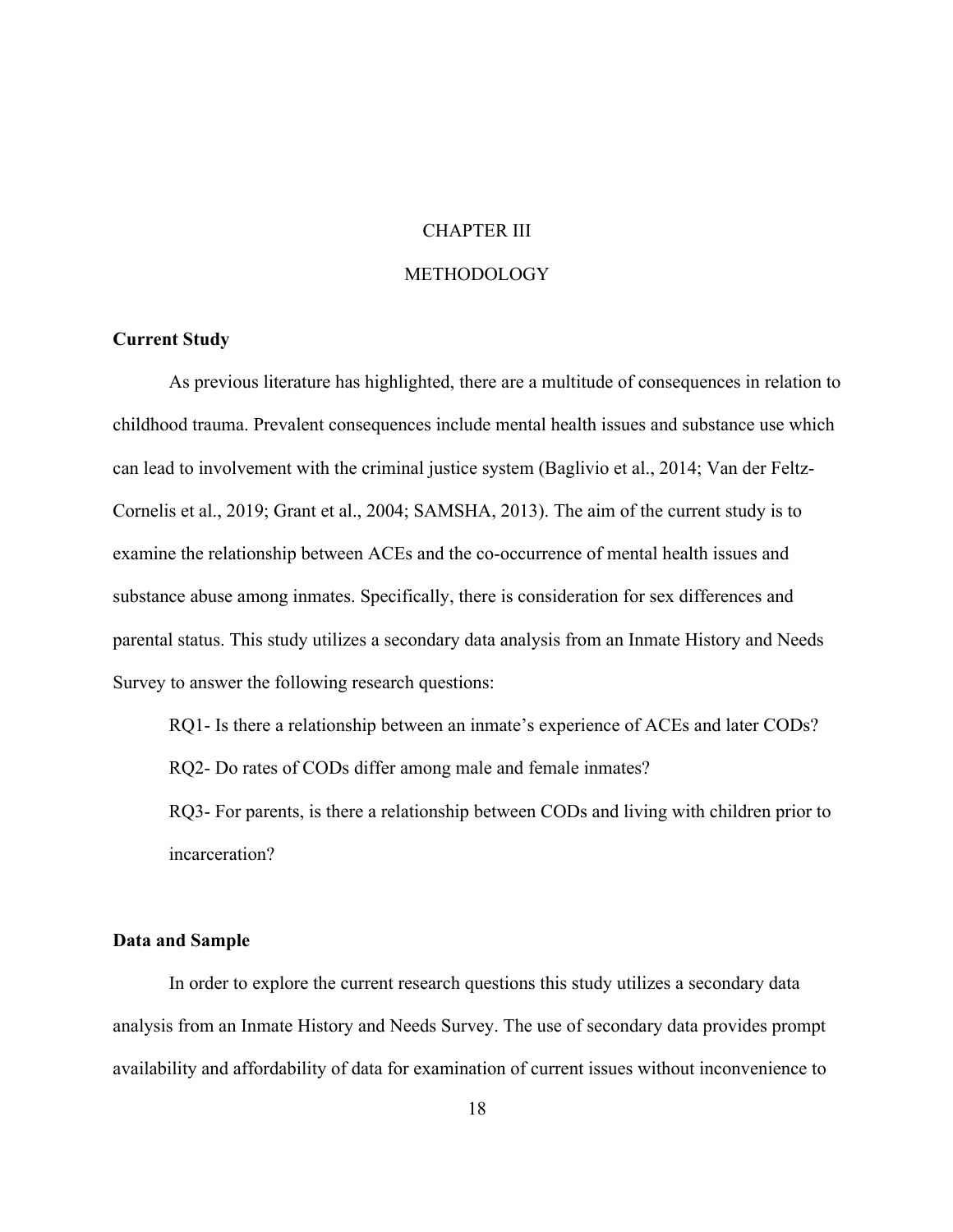participants (Vartanian, 2011). In this case, the current epidemic of substance abuse and mental health issues can be explored in relation to ACEs through the use of a secondary data collection. There is also the benefit of re-analysis and re-interpretation of existing data to explore new research questions and add to the versatility of the data collection (Johnston, 2017).

In 2019, the original survey explored demographic characteristics, inmate history, inmate needs, and perceptions on drug use and policies among inmates.<sup>1</sup> In particular, the goal was to evaluate the need for specialized jail- and community-based drug addiction and recovery services. This voluntary survey was originally administered to 59 females and 107 males by several trained researchers from the research team at three rural Tennessee jails. The rural jails were located in Grundy, Marion, and Sequatchie Counties. These facilities were selected as the result of a convenience sample of jail administrators who agreed to give access to the research team. Each survey was conducted in-person and assigned a code number that cannot be identified or connected to any participant. The original data was collected by the research team and previously approved by IRB. Due to the use of a secondary data analysis technique, the current study was exempt from IRB review.

#### **Measures**

#### *Dependent Variable*

*Co-occurring Disorders.* The main variable of interest in this study is conceptualized as substance use and mental health issues that occur at the same time. This variable was created as a

 $1$  For more specific information about the study and sampling techniques please see Dierenfeldt, R., Garland, T., Policastro, C., & Crittenden, C. (2019). *Drug abuse and recovery in rural Tennessee communities: A needs assessment.* (Technical Report).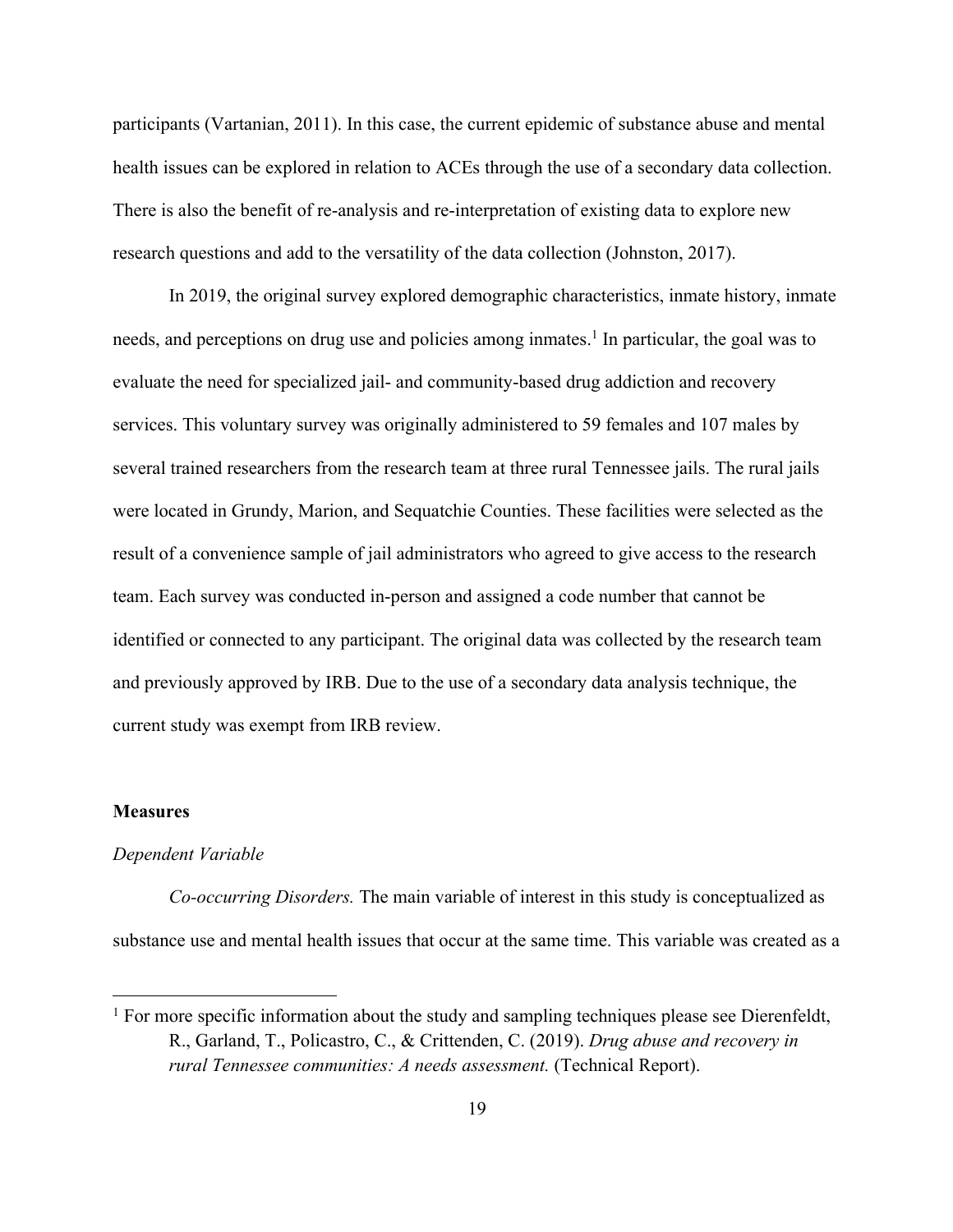summative scale of mental health including self-reported substance and alcohol use, and includes if participants had used marijuana, cocaine, crack cocaine, methamphetamine, pain pills, heroin, fentanyl, ecstasy/molly, LSD, PCP, psilocybin mushrooms, other non-prescribed substances, and/or other illegal drugs. Marijuana is one of the most widely used illicit drugs and it was reflected in the sample (SAMSHA, 2020). Moreover, research suggests that marijuana is often used to self-medicate symptoms of mental illness which may be reflected in these findings, however, cannot be definitively established (Earleywine, 2005; Miech et al., 2015; Sznitman & Zolotov, 2015). Due to the prevalence of use among the current sample (95.2%) and potential use for self-medication purposes, marijuana was not included in the drug scale for the purpose of this study. The mental health variable explored if participants experienced any mental health related issues including anger issues, anxiety/nervousness, depression, bipolar disorder, borderline personality disorder, post-traumatic stress disorder (PTSD), suicidal thoughts, and/or other. These variables were used to create a summative index capturing the co-occurrence of mental health issues and substance use among the sample of inmates. As depicted in Table 1, the variable had an original scale of 10; however, due to low cell counts for nine and 10, the range was truncated at eight. The original mean (3.62) was minimally affected ( $\bar{x}$  = 3.60, SD = 2.19) after truncation. Other measures of central tendency remained the same.

#### *Independent Variables*

*Adverse Childhood Experiences.* The independent variable includes a summative variable of ACEs, which explores any exposure to adverse and/or traumatic experiences as well as household dysfunction in childhood (Felitti et al., 1998). The survey posed 10 questions to measure ACEs prior to the age of 18 based upon existing measures from Felitti and colleagues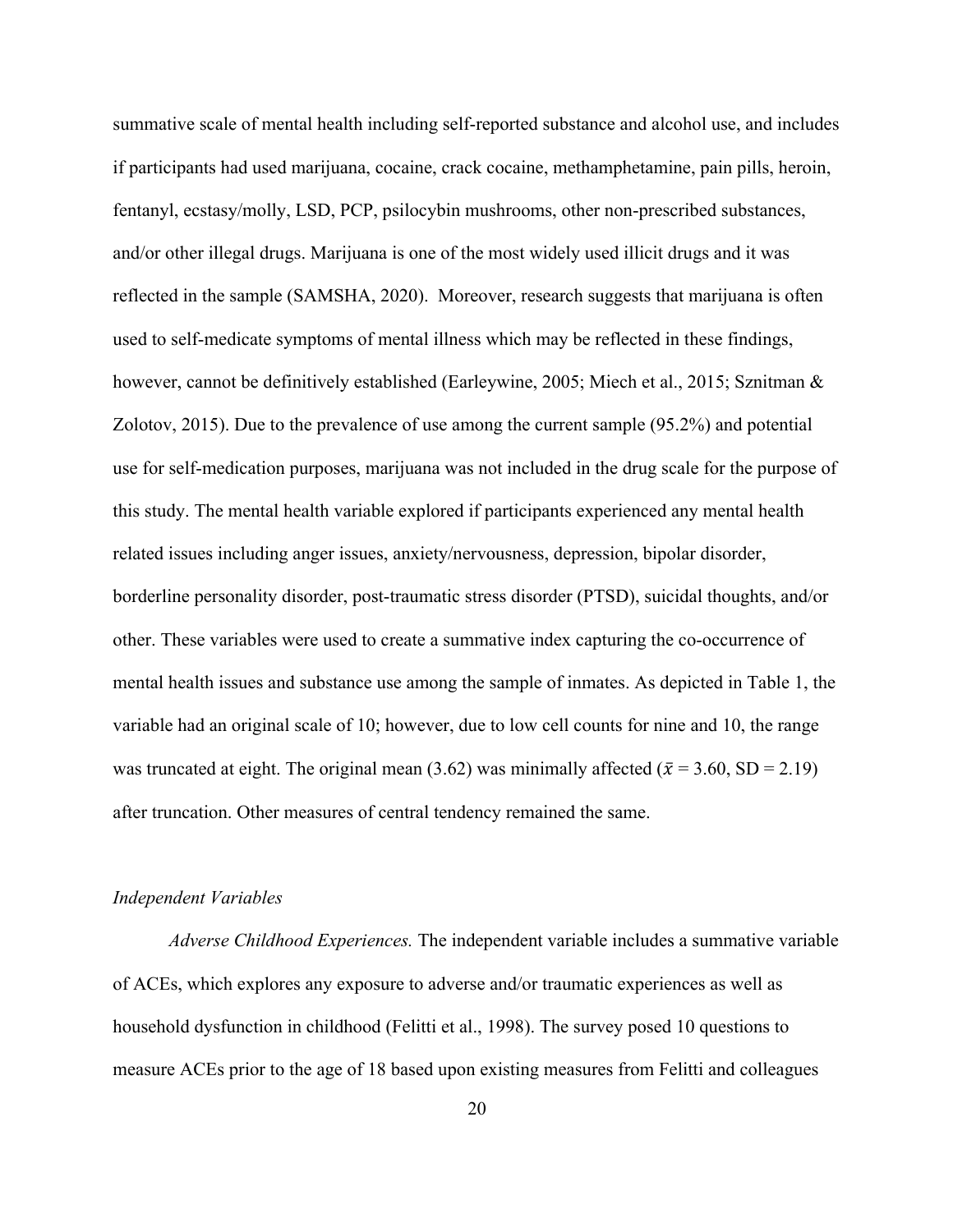(1998). For example, this variable included "yes" or "no" responses to questions such as "Did a parent or other adult in the household often push, grab, slap, or throw something at you or ever hit you so hard that you had marks or were injured?" Other questions include "Did you live with anyone who was a problem drinker or alcoholic or used street drugs?" and "Was a household member depressed or mentally ill or did a household member attempt suicide?" The scale had a mean of  $3.77$  (SD = 2.81) and a range of 10 (see Table 1).

*Sex.* Sex was measured with the question, "What is your sex?" The responses were dichotomized into "male" or "female." The original survey included the response of "other" with the opportunity to specify one's sex; however, no participants indicated "other" as a response. As shown in Table 1, 64.5% ( $n = 107$ ) of the respondents were male and 35.5% ( $n = 59$ ) were female.

*Sexual Orientation.* This variable was measured with the question, "What is your sexual orientation?" The responses included: "heterosexual," "bisexual," "homosexual," or "other." Once again, the "other" response allowed for respondents to specify their sexual orientation. As shown in Table 1, the vast majority of the sample identified as heterosexual (93.4%). Respondents who identified as bisexual comprised  $4.8\%$  (n = 8) of the sample while those who identified as homosexual made up  $1.2\%$  (n = 2) and those who identified as "other" made up  $0.6\%$  (n = 1) of the sample. For the purpose of analysis, sexual orientation was dichotomized into "heterosexual" and "non-heterosexual" due to lack of variation. Thus,  $93.4\%$  (n = 155) of the sample was heterosexual and  $6.6\%$  (n = 11) was non-heterosexual.

*Race.* Race was measured by asking the respondents: "What is your race/ethnicity?" The variable was originally measured with the responses of "white (non-Hispanic)," "black/African American," "Hispanic/Latino," "Asian," "Native American/Alaskan Native," "multi-racial," or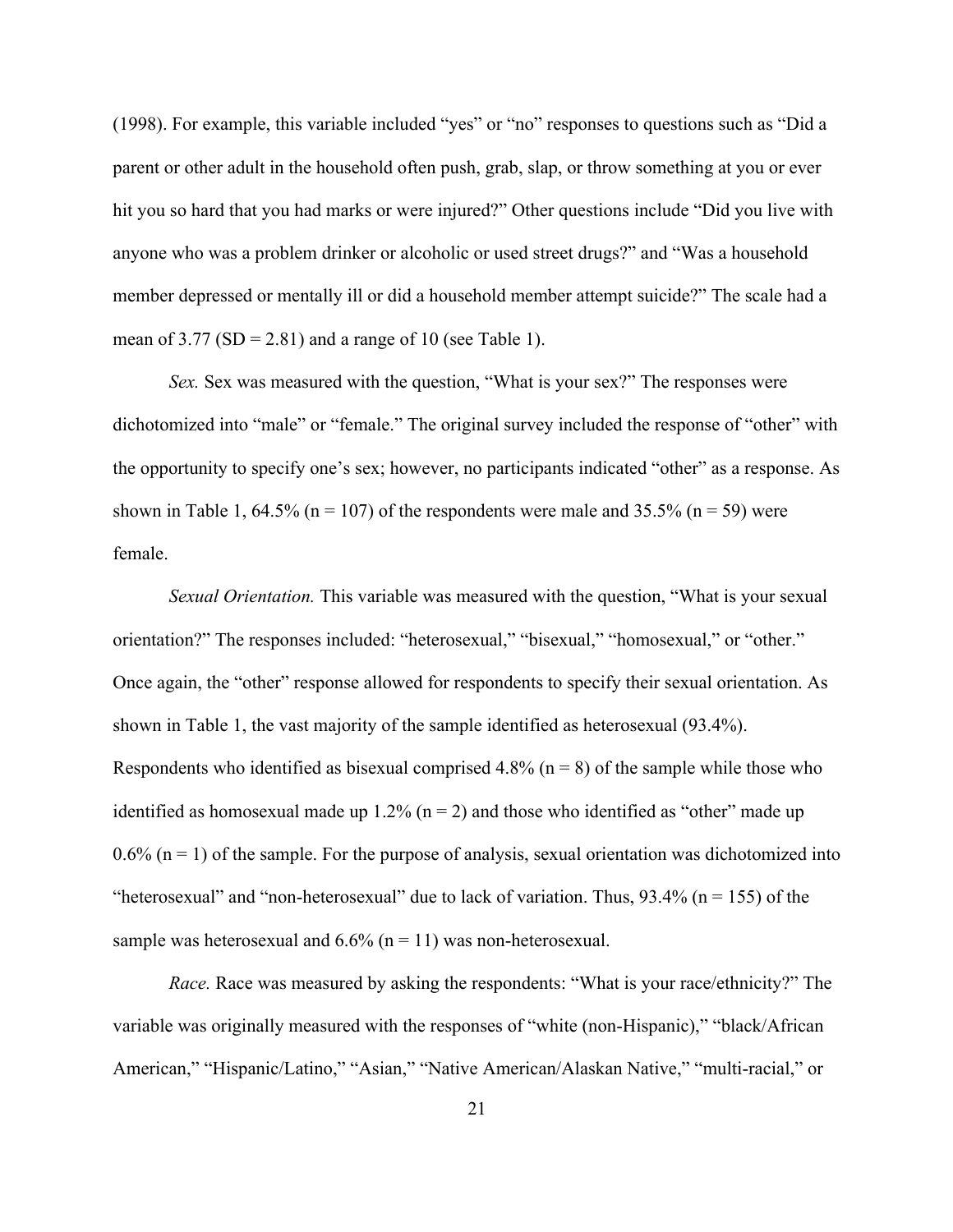"other." Table 1 depicts the univariate statistics of the variable. The majority of the respondents were white and comprised 97% ( $n = 161$ ) of the sample. The sample also included 1.2% ( $n = 2$ ) of participants who identified as black/African American,  $0.6\%$  (n = 1) who identified as Native American/Alaskan Native,  $0.6\%$  (n = 1) who identified as multi-racial, and  $0.6\%$  (n = 1) who identified as other. Race was dichotomized into the categories of "white" and "non-white" due to the vast majority of the sample who self-identified as White. As a result,  $97\%$  (n = 161) of the sample was white and 3% ( $n = 5$ ) was non-white. The racial make-up of this sample is to be expected as participants were housed in rural county jails in a southern state. According to the U.S. Census, the counties in which these jails are located have a racial make-up of between 93.1 -97% white (U.S. Census Bureau, 2020).

*Age.* Age was measured with the question, "What is your current age?" It was measured in years and allowed participants to identify their own age. The mean of this continuous variable was approximately 35 years (SD = 9.16) and had a range of 19 to 61 years of age (see Table 1).

*Employed Prior to Arrest.* This variable was measured by asking the question, "Prior to arrest, were you employed?" The response categories included "yes" or "no." As shown in Table 1, the majority of respondents (59%) were employed prior to arrest, with 41% ( $n = 68$ ) reporting that they were not employed prior to arrest.

*Charge Type.* The type of charge an inmate was incarcerated for was measured by asking the participants, "What is your current criminal charge?" It was an open-ended question in which the responses were recorded and then categorized into five different charge types. The categories included: violent charge, drug charge, property charge, parole violation, and other. For example, the violent charge category included responses such as aggravated assault, domestic assault, and homicide. The self-reported charges of drug possession and the sale and manufacture of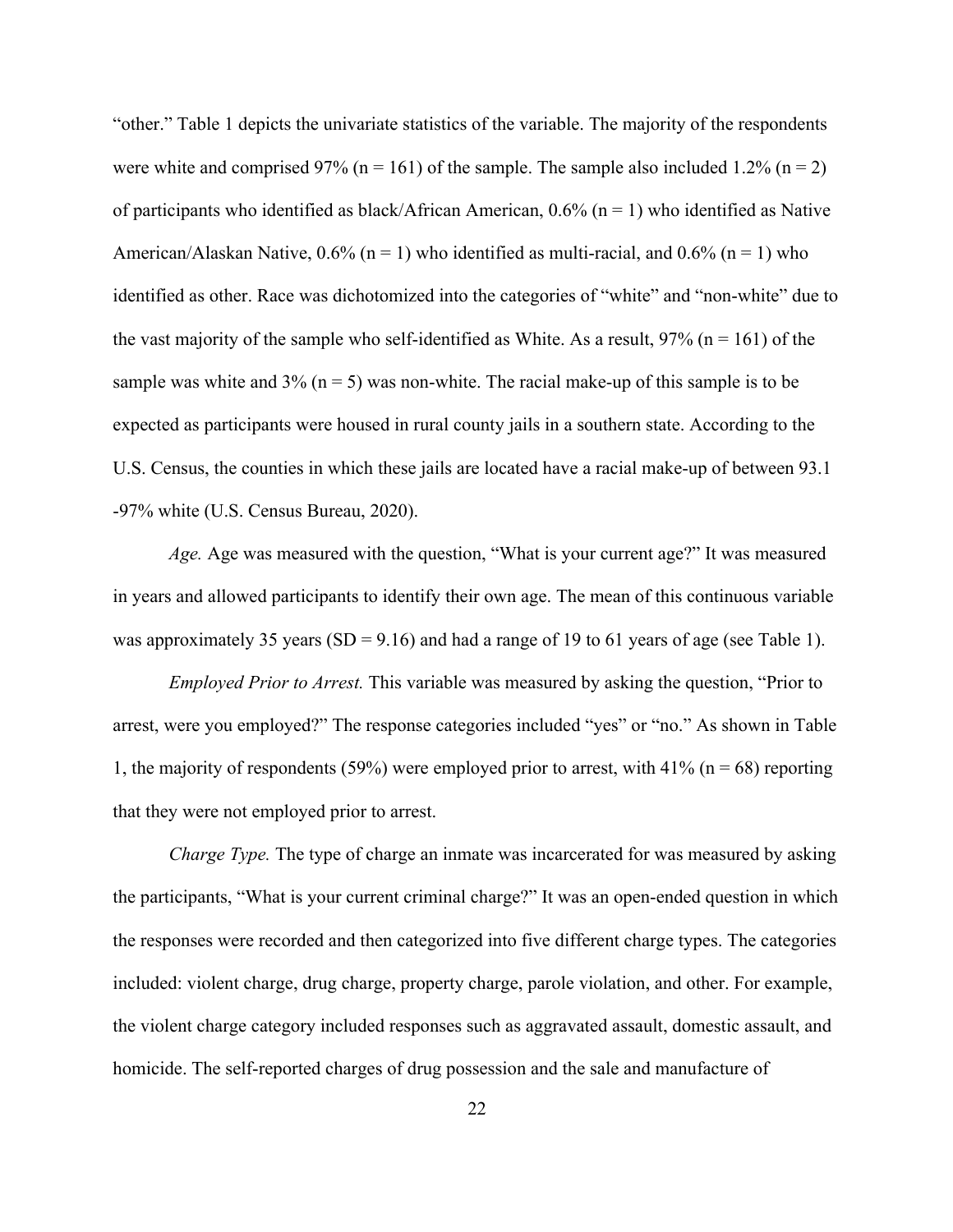methamphetamine fell into the drug charge category. The property charge category included responses of theft and aggravated burglary. Parole violation was recorded for those who indicated their crime involved a violation of parole. The "other" category included charges that did not relate to the previous categories such as evading, failure to appear, and driving on a revoked license. In some cases, respondents had multiple charges reported to the researchers, as such, all current charges were recorded. Table 1 depicts the univariate statistics of charge type. The majority of the sample,  $33.7\%$  (n = 56) reported a current drug charge,  $16.9\%$  (n = 28) reported a current violent charge,  $21.7\%$  (n = 36) reported a current property charge,  $24.7\%$  (n = 41) reported a current parole violation charge, and  $27.1\%$  (n = 45) reported a current charge that was grouped into the "other" category.

*Children Lived with Prior to Arrest.* This variable was used to measure if the participants had any children that lived with them prior to arrest. The question posed by the researchers was, "Did any of your children live with you prior to arrest?" The response categories included "yes" or "no." There were 62.3% ( $n = 81$ ) of participants who had any child(ren) living with them prior to arrest and  $37.7\%$  (n = 49) who did not (see Table 1).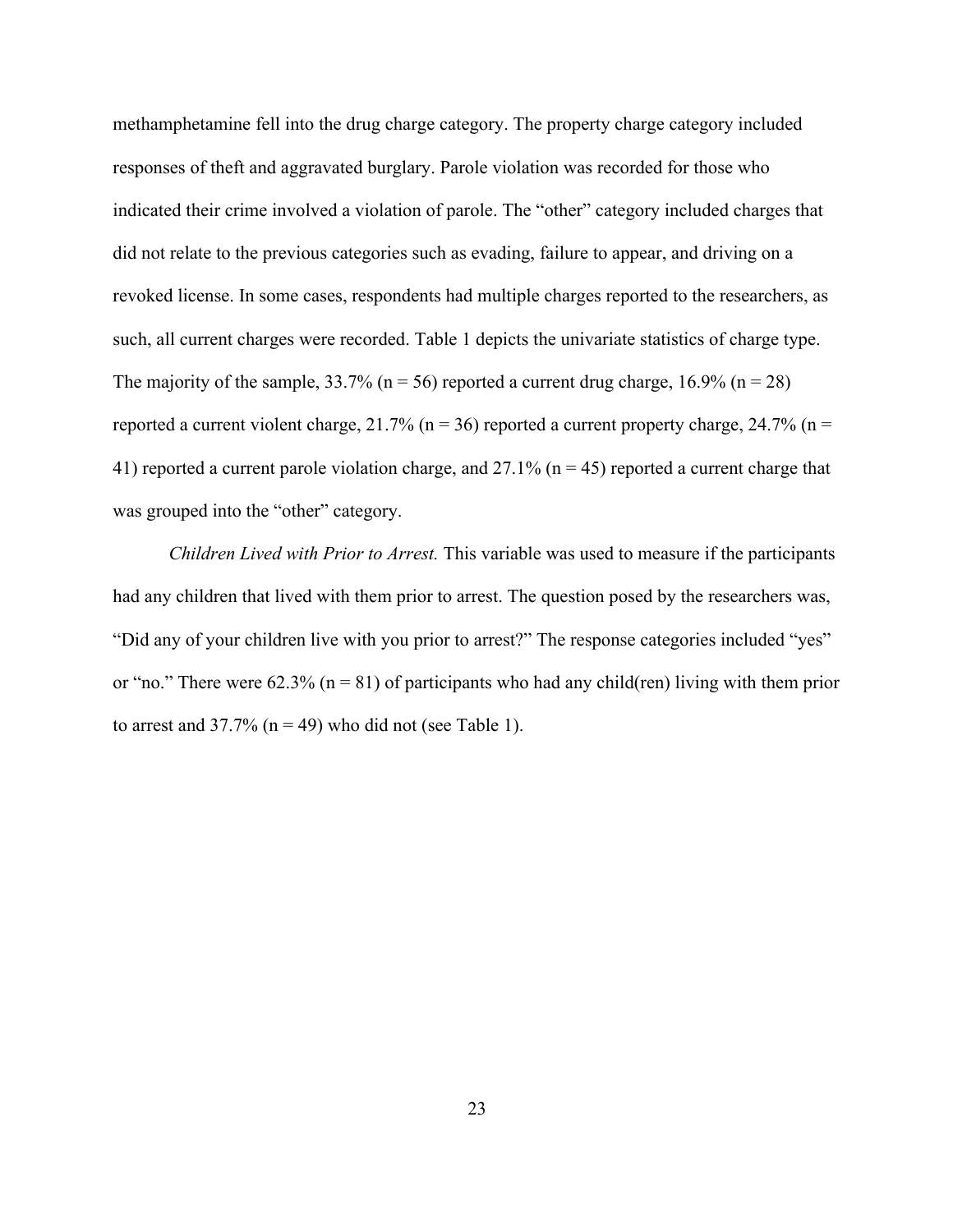| Variable                            | $\boldsymbol{n}$ | $\frac{0}{0}$ | $\bar{\chi}$ | <b>SD</b> | Range    |
|-------------------------------------|------------------|---------------|--------------|-----------|----------|
| COD scale                           |                  |               | 3.60         | 2.19      | $0 - 8$  |
| <b>ACE</b> scale                    |                  |               | 3.77         | 2.81      | $0 - 10$ |
| Age                                 |                  |               | 35.13        | 9.16      | 19-61    |
| <b>Sex</b>                          |                  |               |              |           |          |
| Male $(1)$                          | 107              | 64.5          |              |           |          |
| Female (0)                          | 59               | 35.5          |              |           |          |
| <b>Sexual Orientation</b>           |                  |               |              |           |          |
| Heterosexual                        | 155              | 93.4          |              |           |          |
| <b>Bisexual</b>                     | 8                | 4.8           |              |           |          |
| Homosexual                          | $\overline{2}$   | 1.2           |              |           |          |
| Other                               | $\mathbf{1}$     | 0.6           |              |           |          |
| Race                                |                  |               |              |           |          |
| White                               | 161              | 97            |              |           |          |
| Black/African American              | $\overline{2}$   | 1.2           |              |           |          |
| Native American/Alaskan Native      | $\mathbf{1}$     | $.6\,$        |              |           |          |
| Multi-racial                        | $\mathbf{1}$     | 0.6           |              |           |          |
| Other                               | $\mathbf{1}$     | 0.6           |              |           |          |
| Employed prior to arrest            |                  |               |              |           |          |
| Yes(1)                              | 98               | 59            |              |           |          |
| No(0)                               | 68               | 41            |              |           |          |
| Charge Type                         |                  |               |              |           |          |
| Violent                             | 28               | 16.9          |              |           |          |
| Drug                                | 56               | 33.7          |              |           |          |
| Property                            | 36               | 21.7          |              |           |          |
| Parole Violation                    | 41               | 24.7          |              |           |          |
| Other                               | 45               | 27.1          |              |           |          |
| Children lived with prior to arrest |                  |               |              |           |          |
| Yes(1)                              | 81               | 62.3          |              |           |          |
| No(0)                               | 49               | 37.7          |              |           |          |
| $n = 166$                           |                  |               |              |           |          |

Table 1 Characteristics of sample

### **Analytic Plan**

Given the goal of the current study, univariate, bivariate, and multivariate analyses were employed. The univariate analysis was conducted to provide the frequencies and percentages of the categorical demographic variables and the mean, standard deviation, and range of the continuous variables. The bivariate analysis includes the use of a chi-square analysis as well as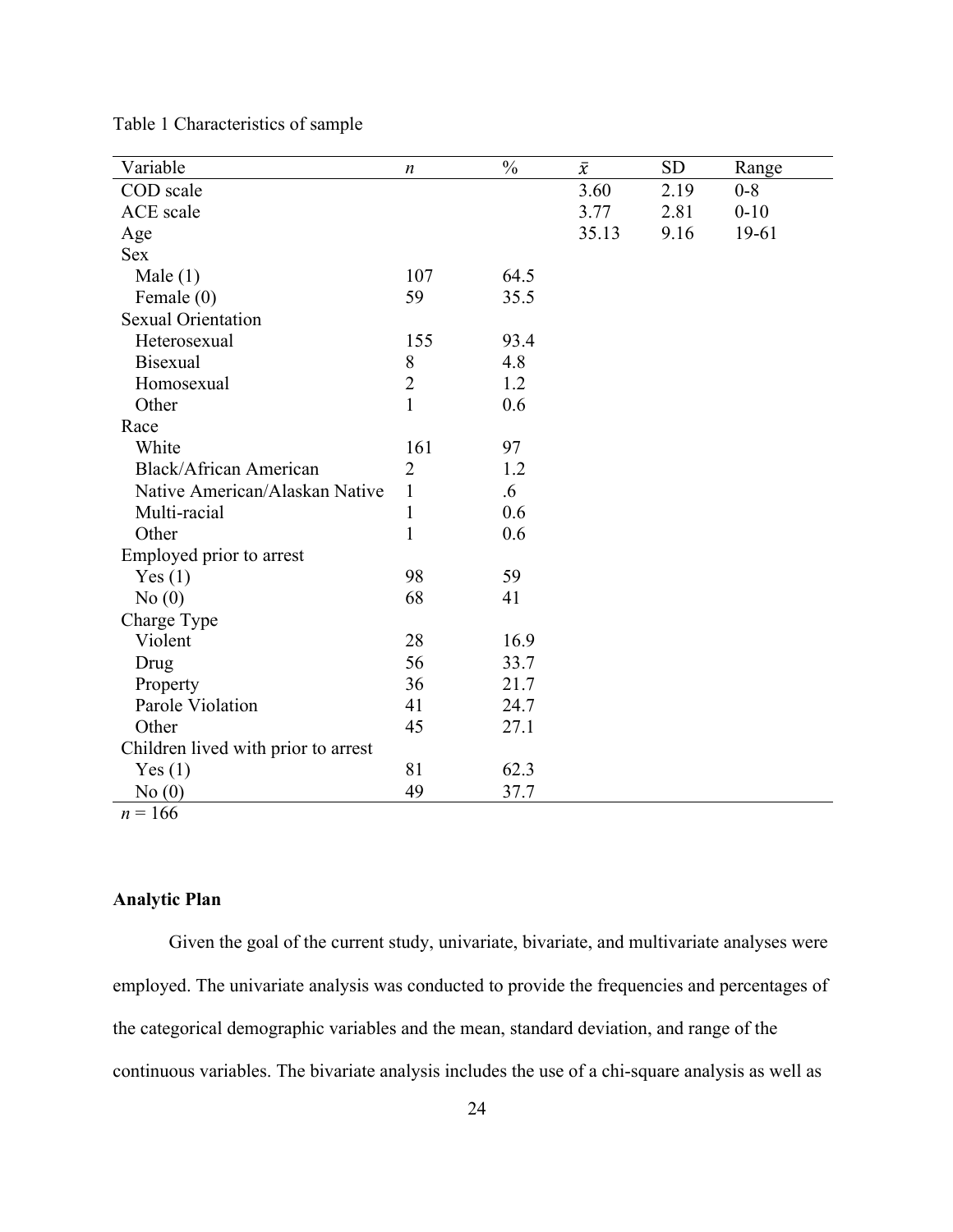an independent sample *t*-test to explore the research question regarding sex and experience with CODs. In order to further explore the ACEs, mental health issues, substance use, and CODs variables, there were dummy variables created for each. That is, dichotomous variables were created for any ACEs reported where any ACEs  $(=1)$  and no ACEs  $(=0)$ . This was also done for the other variables where any mental health issues  $(=1)$  and no mental health issues  $(=0)$ , any substance use  $(=1)$  and no substance use  $(=0)$ , and any CODs  $(=1)$  and no CODs  $(=0)$ . These variables were created to continue with statistical analysis that requires binary variables due to the use of a chi-square analysis and ordinary least squares regression (Gau, 2019). The chisquare analysis was conducted due to the categorical nature of the variables (Gau, 2019). The *t*test was conducted to explore the influence of sex on the ACEs scale and the CODs scale variables. This test was conducted due to the categorical nature of the sex variable and the continuous nature of the ACEs and CODs scale variables (Gau, 2019). In order to explore the association of ACEs, sexual orientation, race, age, sex, living with child(ren) prior to incarceration, type of charge, and employed prior to arrest with the CODs continuous dependent variable, a multiple regression was employed (Gau, 2019). Ordinary least squares was used to analyze the factors that may influence the continuous dependent variable of CODs. This allows for analysis of both categorical and continuous independent variables (Gau, 2019). However, the categorical variables must be dichotomous and, as a result, the categorical independent variables used are binary. This analysis also allows for multiples independent variables to be included to explain variance in the dependent variable (Gau, 2019).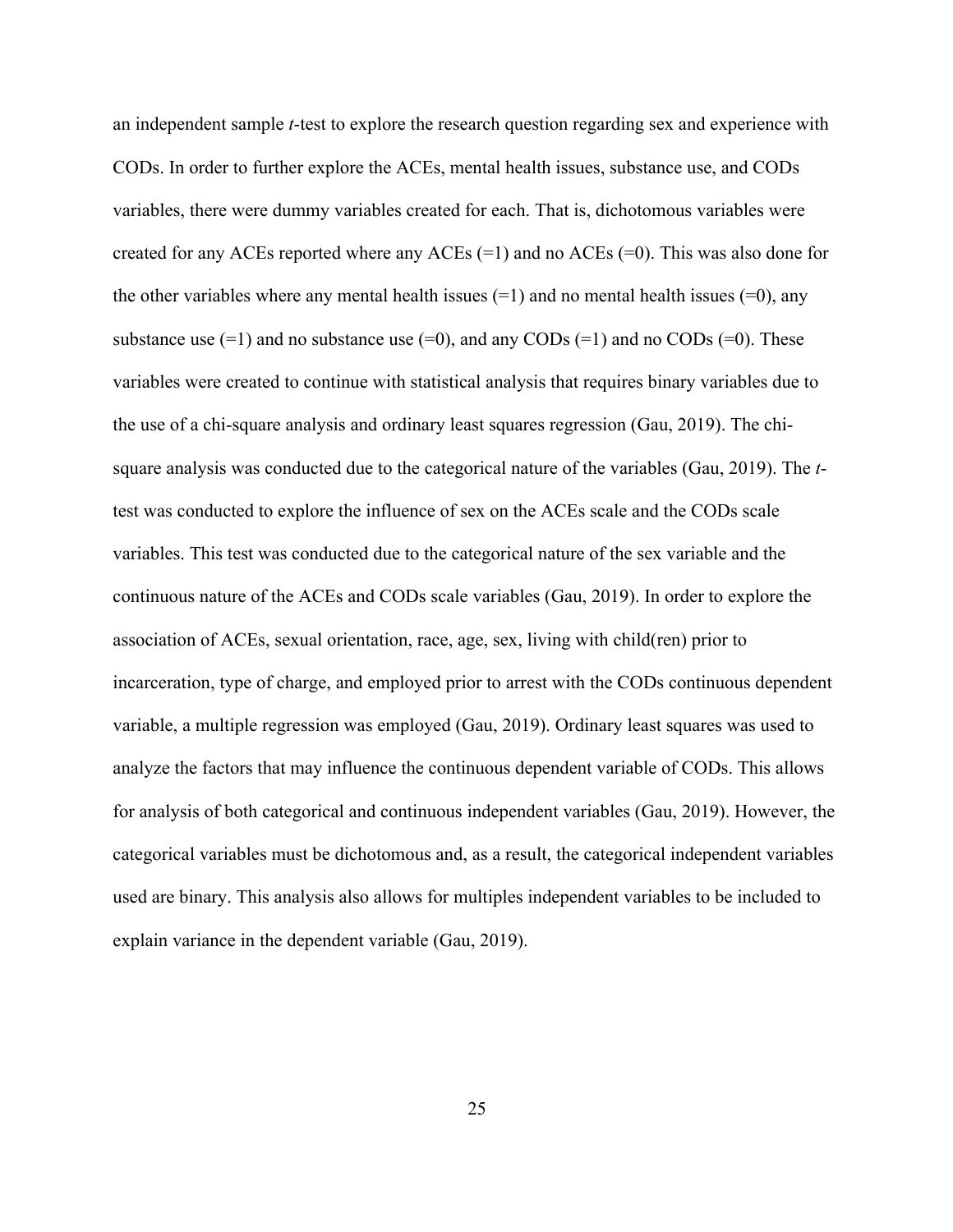#### CHAPTER IV

#### **FINDINGS**

#### **Bivariate Analysis**

There were univariate, bivariate, and multivariate analyses employed in order to adequately analyze the data. Table 1 contains the results of the univariate statistics of the sample. To address the second research question, the influence of sex was examined in relation to the main dependent and independent variables using a chi-square analysis. This analysis was used due to the categorical nature of the variables (Gau, 2019). Table 2 depicts the crosstab analysis of the bivariate results of sex and multiple variables of interest. A significant association was found between sex and multiple variables, with a significantly higher percentage of women being incarcerated for a drug charge, reporting any mental health issues, and reporting any CODs. 44.1% of women compared to 28% of men were incarcerated for a drug charge. Additionally, 93.2% of women compared to 79.4% of men reported any mental health issues and 96.6% of women compared to 86.9% of men reported any CODs. Only one variable was found to have a significantly greater percentage of men: prior employment. 68.2% of men compared to 42.4% of women were employed prior to arrest. All other variables: children lived with prior to arrest, any ACEs, and any substance use were found to be not significant with sex.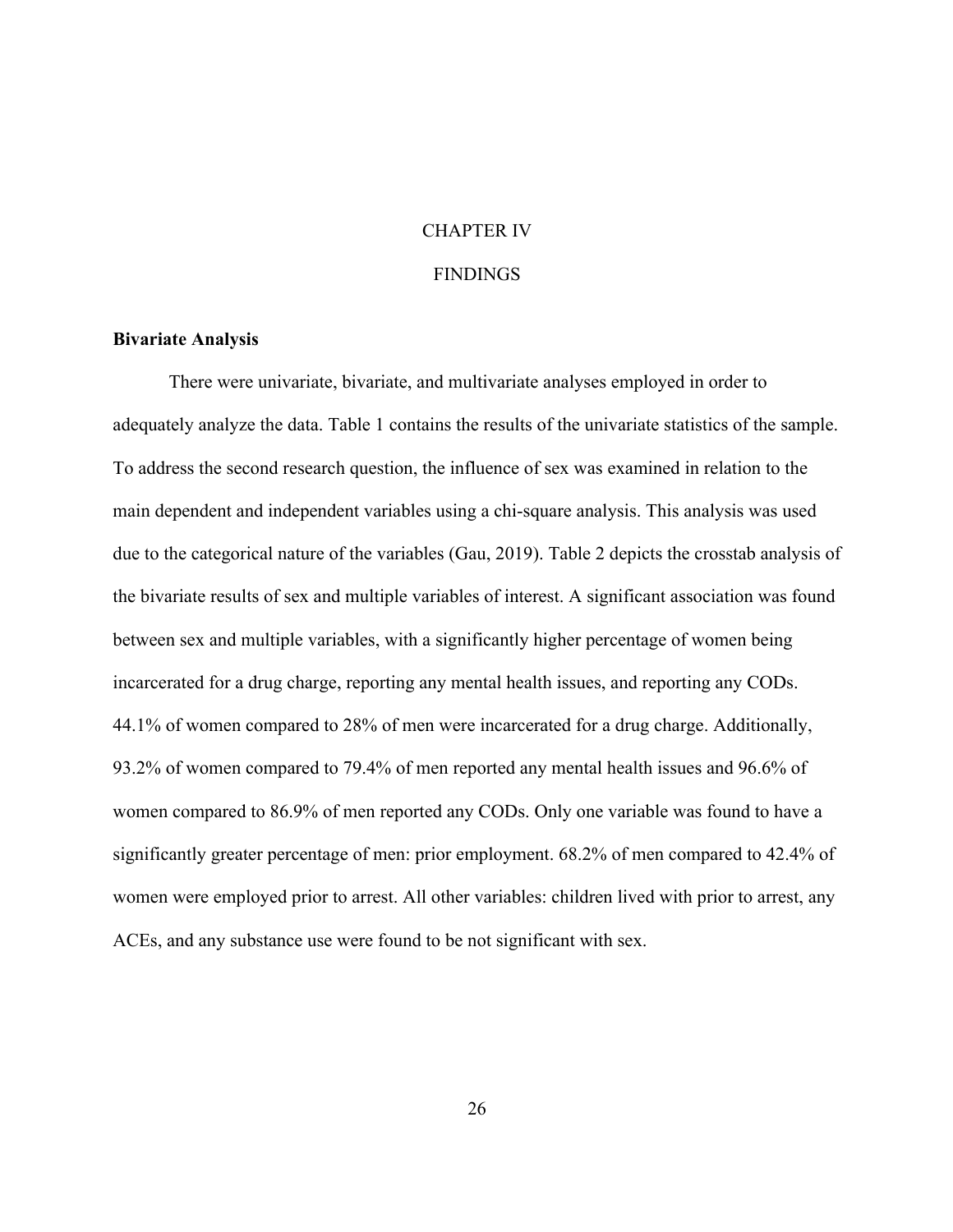#### Table 2 Influence of sex

|                           | Female        | Male          |           |
|---------------------------|---------------|---------------|-----------|
|                           | $\%$ (n)      | $\%$ (n)      |           |
| $ACEs$ (any)              | $94.8\%$ (55) | 85.7% (90)    | 3.159     |
| $CODs$ (any)              | $96.6\% (57)$ | 86.9% (93)    | $4.104*$  |
| Mental Health (any)       | $93.2\% (55)$ | 79.4% (85)    | 5.468*    |
| Substance use (any)       | 94.9% (56)    | 95.3% (101)   | .011      |
| Drug charge               | $44.1\% (26)$ | $28.0\%$ (30) | $4.372*$  |
| Violent charge            | $10.2\%$ (6)  | $20.6\%$ (22) | 2.928     |
| Property charge           | $22.0\%$ (13) | $21.5\% (23)$ | .006      |
| Parole violation          | $32.2\%$ (19) | $20.6\%$ (22) | 2.772     |
| Other charge              | $22.0\%$ (13) | 29.9% (32)    | 1.193     |
| Children lived with prior | 55.9% (33)    | 44.9% (48)    | 1.866     |
| Employed prior            | $42.4\%$ (25) | $68.2\%$ (73) | 10.509*** |

Notes: \*p< .05; \*\*p< .01; \*\*\*p<.001

To analyze the relationship between sex and the ACEs scale and CODs scale, an independent sample t-test was conducted due to the categorical nature of sex and the continuous nature of the CODs and ACEs variables (Gau, 2019). Table 3 depicts the comparison of means using a t-test for the bivariate analysis of sex and ACEs and CODs. There was a significant difference found for both scales. The average ACE score for women ( $\bar{x}$  =4.91, SD=2.92) was significantly higher than the average ACE score for men  $(\bar{x} = 3.13, SD = 2.54)$ ,  $t(164)=3.24$ ,  $p<.001$ . Similarly, the average CODs score for women ( $\bar{x}$  =4.32, SD=2.10) was significantly higher than the average CODs score for men ( $\bar{x}$  =3.21, SD= 2.14),  $t(161)$ =4.06,  $p<0.001$ .

Table 3 Relationship between sex and ACEs scale and CODs scale

|            |               | Female |              | Male       |           |     |
|------------|---------------|--------|--------------|------------|-----------|-----|
|            | $\mathcal{X}$ | SD     | $\bar{\chi}$ | ${\rm SD}$ |           | df  |
| ACEs Scale | 4.91          | 2.92   | 3.13         | 2.54       | $3.24***$ | 164 |
| CODs Scale | 4.32          | 2.10   | 3.21         | 2.14       | $4.06***$ | 161 |

Notes: \**p*< .05; \*\**p*< .01; \*\*\**p*<.001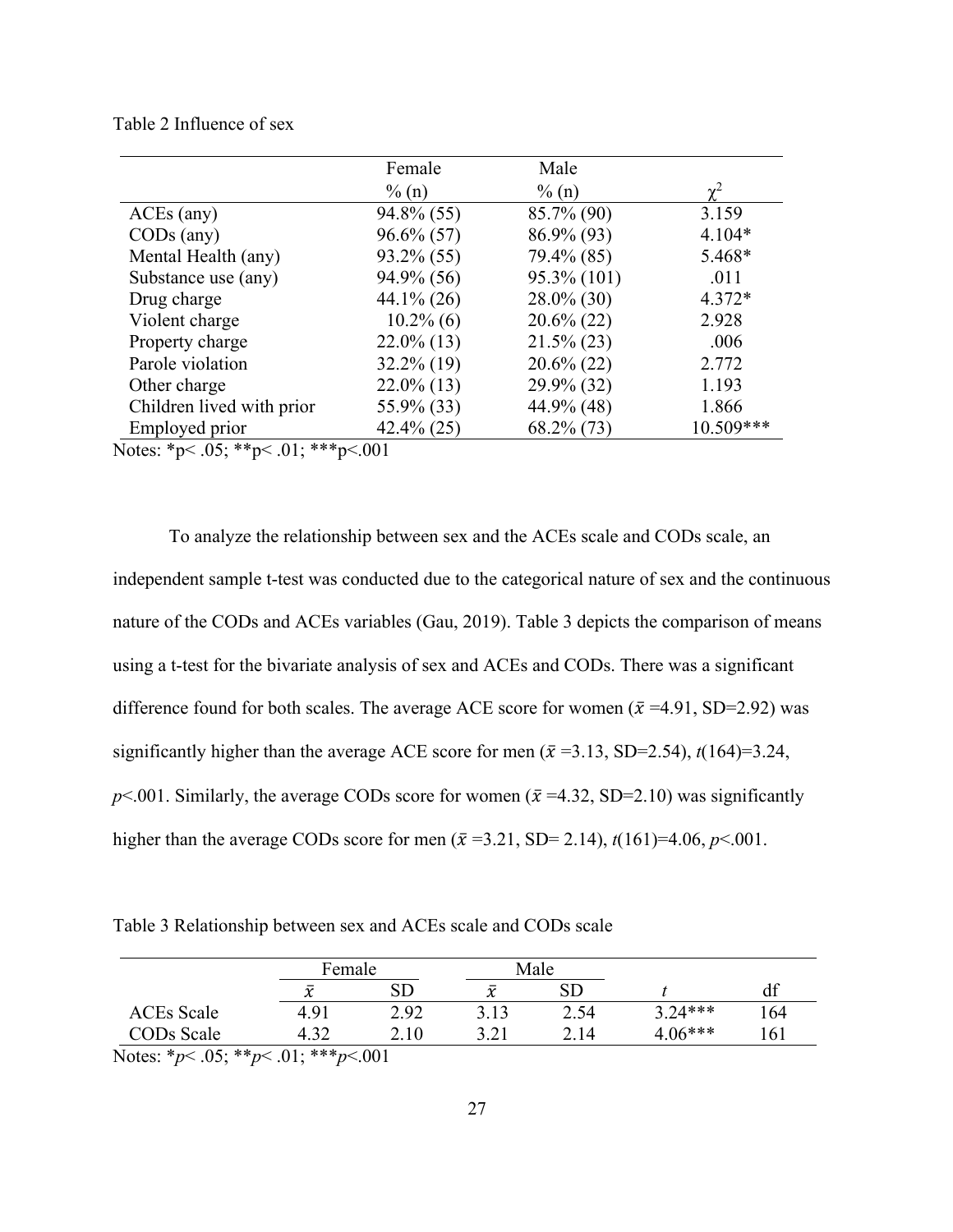For the third research question, a t-test was also used to explore the relationship between CODs and children living with participants prior to incarceration. Table 4 depicts the comparison of means using a t-test analysis of living with children prior to incarceration and CODs. There was no significant finding for this analysis. Inmates who had children living with them prior to incarceration reported an average of  $3.53$  (SD=  $2.31$ ) CODs and inmates who did not have their children living with them prior to incarceration reported an average of 3.67 (SD= 2.08) CODs, *t*(164)= .411, *p*>.05.

Table 4 Relationship between CODs and living with children prior to incarceration

|                                                  |      | Y es<br>No |             |      |     |
|--------------------------------------------------|------|------------|-------------|------|-----|
|                                                  |      |            | $\mathbf v$ |      | df  |
| CODs Scale                                       | 3.53 |            | 3.67        | 2.08 | 164 |
| Notes: * $p$ < .05; ** $p$ < .01; *** $p$ < .001 |      |            |             |      |     |

#### **Multivariate Analysis**

The first research question was addressed with a multiple regression analysis. Ordinary least squares was used to examine the dependent variable, CODs, with ACEs, sexual orientation, race, age, sex, living with child(ren) prior to incarceration, type of charge, and employed prior to arrest. The use of ordinary least squares allows for the dependent variable to be continuous and the independent variables to be continuous or categorical so long as the categorical variables are binary (Gau, 2019), thus this model was used to analyze the relationship among multiple independent variables and the variable of interest, CODs. The regression model was statistically significant  $(p<.001)$  and produced an R-squared value of .349 which indicates that the model explained 34.9% of variance in the dependent variable (Gau, 2019). Only two variables were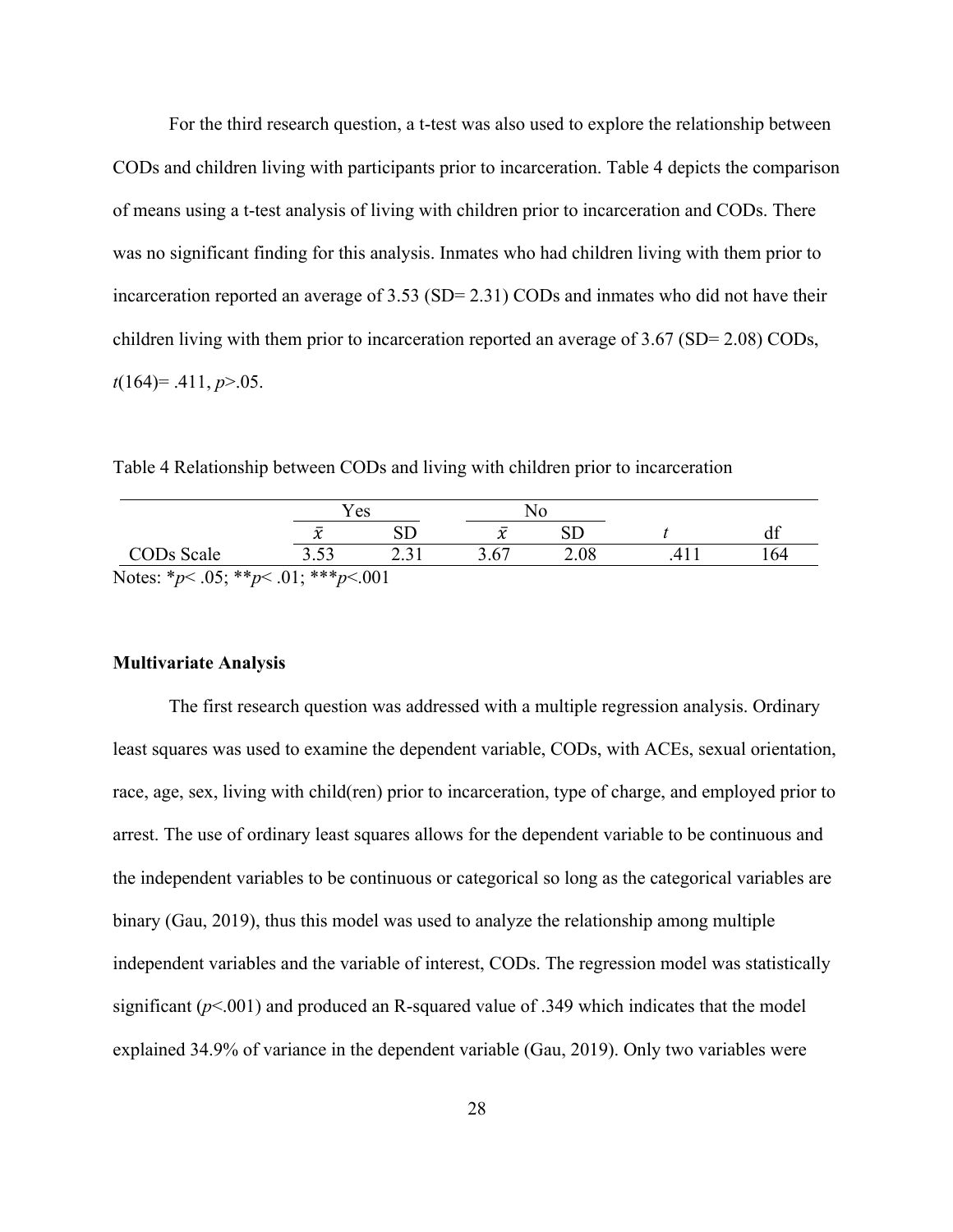found to be associated with experiencing the CODs of mental health issues and substance abuse. The results indicate that a change in one standard deviation in age results in a .218 standard deviation increase in CODs,  $\beta$ =.218*, t*(11)= 2.533,  $p$ < .05, holding all else constant. The beta of .218 indicates that age is a moderate predictor of CODs (Gau, 2019). Also, a change in one standard deviation in ACEs results in a .493 standard deviation increase in CODs,  $\beta$ =.493*,*  $t(11)=$  5.657,  $p$ < .001, holding all else constant. The ACEs variable was the strongest predictor of CODs with a very strong beta of .493 (Gau, 2019). All other variables were found to be not statistically significant.

Table 5 Regression of experiencing CODs

| Variable                                           |            | SE    |
|----------------------------------------------------|------------|-------|
| ACEs scale                                         | $.493***$  | .067  |
| Race (White=1)                                     | $-.004$    | 1.152 |
| $Sex (male=1)$                                     | $-.149$    | .393  |
| Age                                                | $.218*$    | .022  |
| Heterosexual $(=1)$                                | $-.053$    | .772  |
| Children lived with prior to incarceration (yes=1) | $-.025$    | .365  |
| Employed prior to arrest (yes=1)                   | $-.032$    | .367  |
| Charge drugs $(=1)$                                | .045       | .412  |
| Charge violent $(=1)$                              | .149       | .523  |
| Charge property $(=1)$                             | .049       | .463  |
| Charge parole violation $(=1)$                     | .065       | .458  |
| Constant                                           |            | 1.651 |
| R-squared                                          | $.349***$  |       |
| F-ratio                                            | $5.604***$ |       |

Notes: \**p*<.05. \*\**p*<.01. \*\*\**p*<.001

The significance of ACEs provoked further exploration into an analysis of ACEs as the variable of interest. Thus, a regression of ACEs was conducted with the independent variables: sexual orientation, race, age, sex, living with child(ren) prior to incarceration, type of charge, and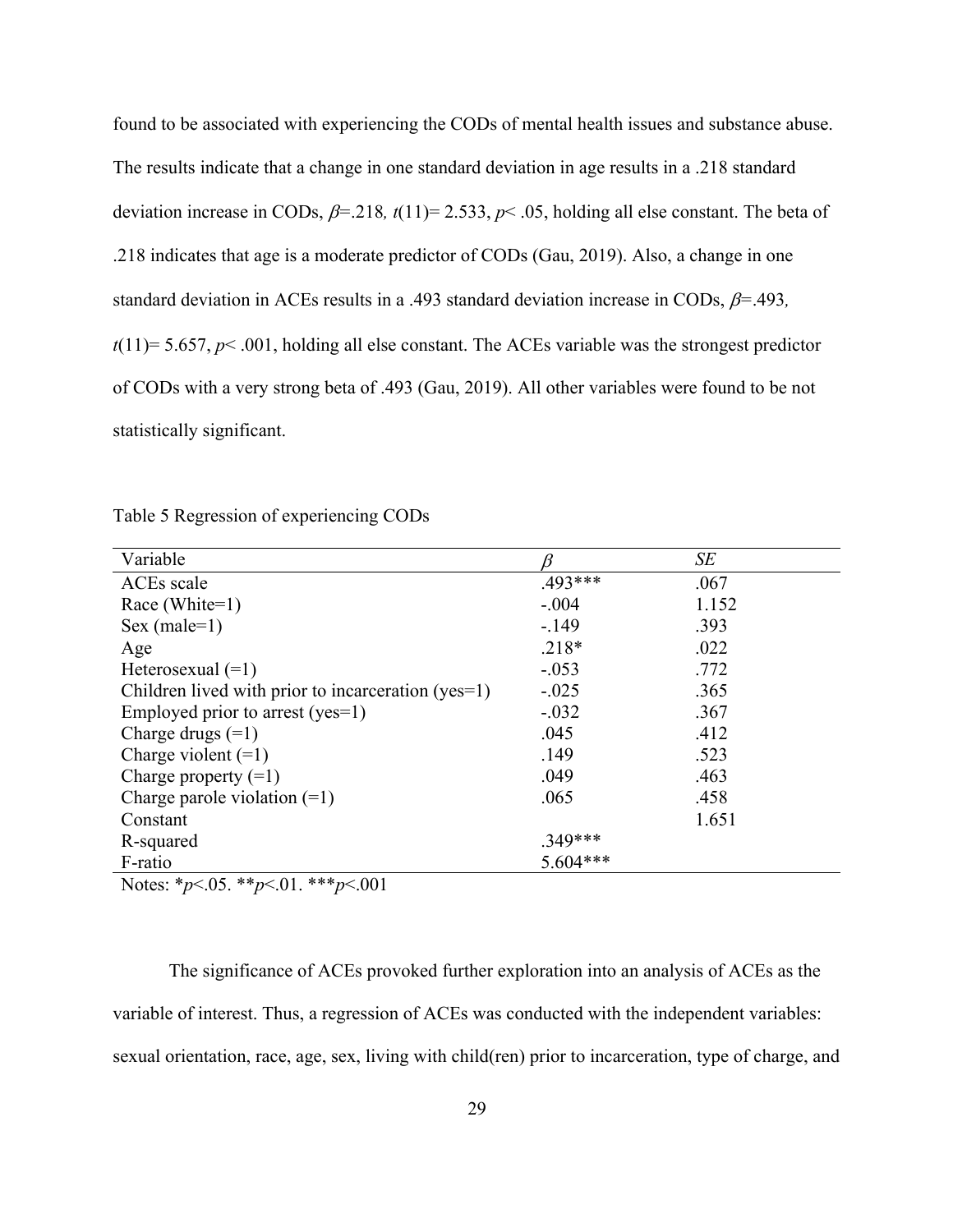employed prior to arrest. This regression model was statistically significant (*p*<.001) and the Rsquared value of .254 indicates that the model explains 25.4% of variance in the ACEs variable (Gau, 2019). There were three variables found to be significantly related to ACEs scores: sex, age, and violent charge. On average, males scored .265 standard deviations lower than females on the ACEs scale,  $\beta$ = -.265, t(10)= -2.970,  $p$ < .01, holding all else constant. The beta weight of -.265 indicates that sex is a moderate predictor of ACEs (Gau, 2019). On average, individuals with a violent charge scored .182 standard deviations higher than those who do not have a violent charge,  $\beta$ =.182,  $t(11)$ = 2.071,  $p$ <.05, holding all else constant. The beta weight of .182 indicates that violent charge is a weak predictor of ACEs (Gau, 2019). Also, a change of one standard deviation in age results in a .310 standard deviation decrease in ACEs,  $\beta$ = -.310,  $t(11)$ = -3.568, *p*< .001, holding all else constant. The beta weight of -.310 indicates that age is a strong predictor of ACEs and is the strongest predictor in the model (Gau, 2019). All other variables were not statistically significant.

|  | Table 6 Regression of ACEs |  |  |
|--|----------------------------|--|--|
|  |                            |  |  |

| Variable                                           |            | SE    |
|----------------------------------------------------|------------|-------|
| $Sex (male=1)$                                     | $-.265**$  | .525  |
| Race (white= $1$ )                                 | $-.059$    | 1.595 |
| Age                                                | $-.310***$ | .029  |
| Heterosexual $(=1)$                                | $-.052$    | 1.070 |
| Children lived with prior to incarceration (yes=1) | $-.075$    | .504  |
| Employed prior to arrest (yes=1)                   | $-.132$    | .516  |
| Charge drugs $(=1)$                                | .067       | .571  |
| Charge violent $(=1)$                              | $.182*$    | .712  |
| Charge property $(=1)$                             | $-.051$    | .641  |
| Charge parole violation $(=1)$                     | $-.120$    | .631  |
| Constant***                                        |            | 2.064 |
| R-squared                                          | $.254***$  |       |
| F-ratio                                            | $3.940***$ |       |

Notes: \**p*<.05. \*\**p*<.01. \*\*\**p*<.001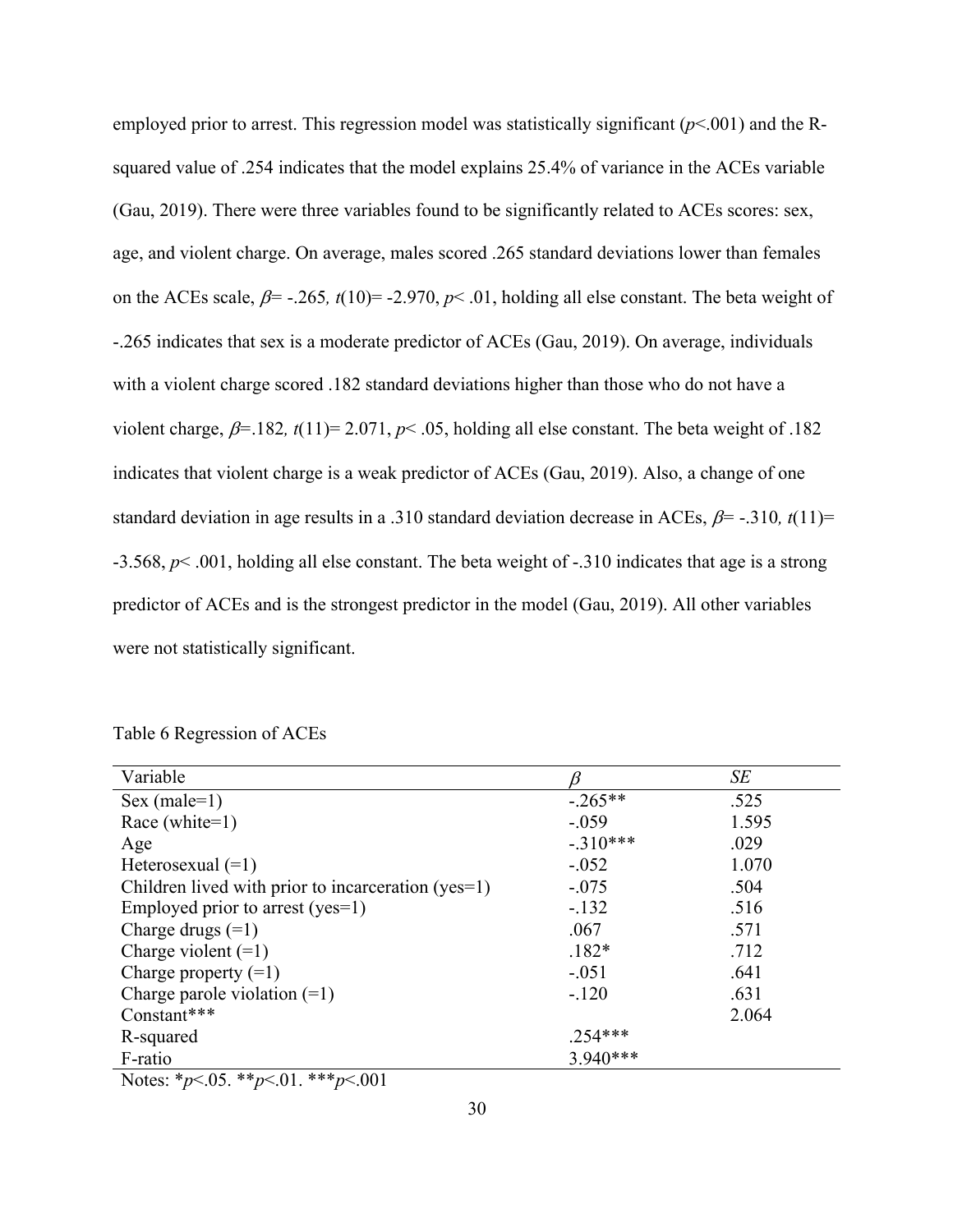#### CHAPTER V

#### **DISCUSSION**

The primary purpose of this study was to explore ACES and CODs among inmates. This study utilized a secondary data analysis of an inmates' history and needs assessment survey to contribute to the extant literature regarding trauma, substance use, and mental health among inmates with consideration of sex. In an effort to explore adverse experiences and negative consequences of jail inmates, this study analyzed multiple variables that may be important for this area of research including sex, age, sexuality, employment, charge type, and living situation with children prior to arrest. As such, the findings of this study contribute to the literature on ACEs and inmates who are housed in a jail, not a prison.

Notably, inmates in the sample reported extremely high rates of drug use (95%), mental health issues (85%), and ACEs (89%). Despite the exclusion of marijuana from the drug use category, the sample still reported extremely high rates of drug use. While high rates were expected from an incarcerated sample, these findings were higher than expected. According to the Bureau of Justice Statistics, 83.5% of sentenced jail inmates reported ever using any drug (Bronson et al., 2017). Additionally, 78% of inmates had ever used marijuana (Bronson et al., 2017) whereas 95.2% of jail inmates had ever used marijuana in the sample for this study. Indeed, there are notable takeaways from my study including differences in sex regarding higher rates of COD and ACEs for females as well as a significantly higher percent of females reporting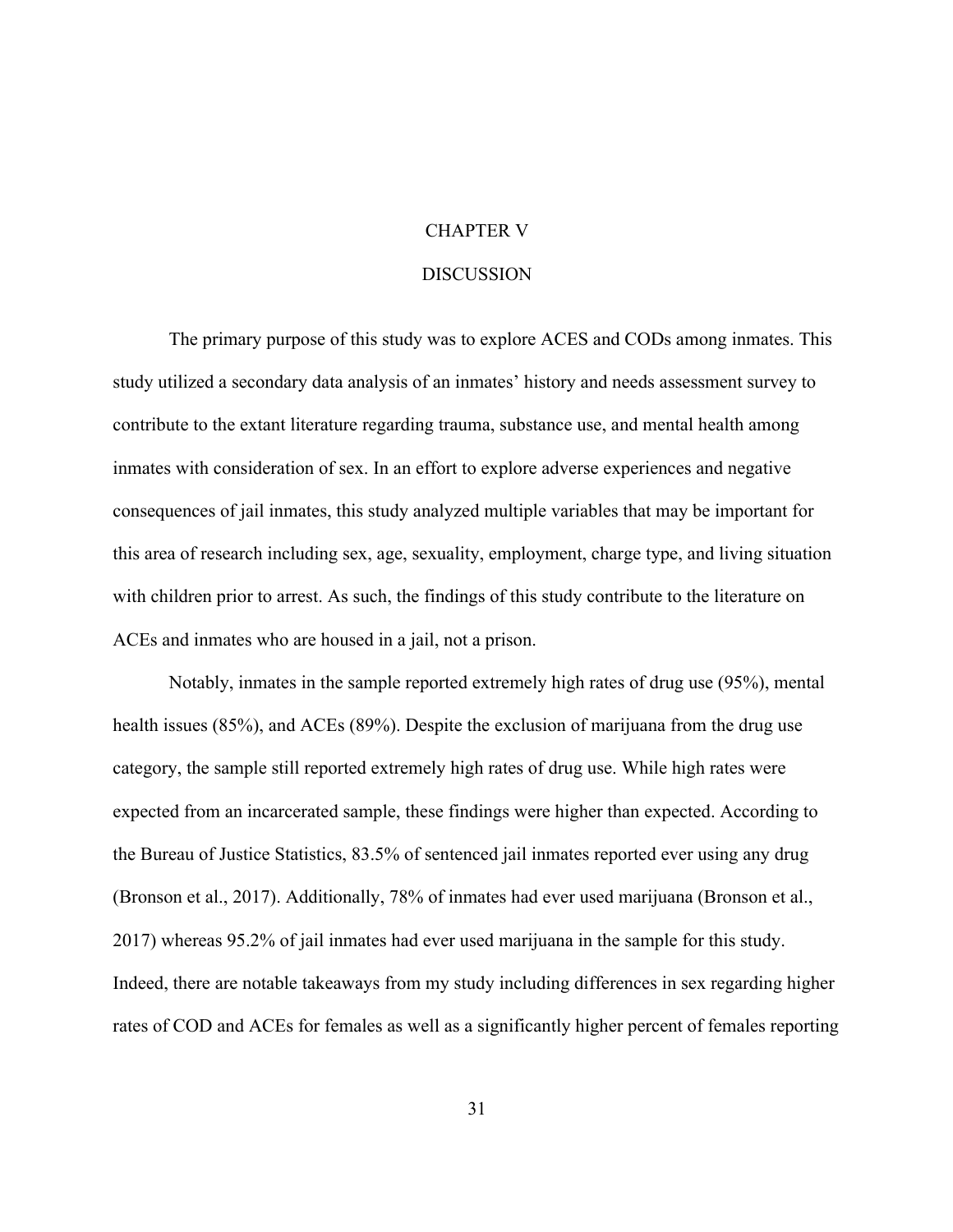any mental health issues and any CODs compared to males. Additionally, there was a positive relationship between ACEs and CODs.

Overall, male and female inmates were found to differ in their rates of CODs and ACEs. Females experience significantly higher rates of ACEs and CODs compared to males. This was only significant for CODs in the bivariate analysis. When all other demographic variables were taken into account through multivariate analysis then sex fell out of significance. This is in line with previous research that has shown females experience high rates of physical and sexual abuse as well as substance use disorders and mental illness (Baglivio & Epps, 2016; DeHart, 2008; DeHart et al., 2014; Fazel et al., 2006; Green et al., 2016; James & Glaze, 2006; National Institute on Drug Abuse, 2008). While the initial study conducted by Felitti and colleagues (1998) also explored physical health consequences of ACEs including obesity and sexually transmitted diseases, the findings of this study support the relationship found among ACES, substance use, and mental health issues. There may also be a relationship among multiple different adverse experiences that occurs through polyvictimization that contributes to CODs. This potential relationship could also increase the prevalence of substance use and mental health issues, especially among females.

In a similar vein, a significantly higher percentage of females were found to experience any mental health issues and any CODs compared to males. Prior research supports the findings of mental health as female inmates report higher rates of mental illness compared to men (Steadman et al., 2009). The focus on inmates also contributes to the literature regarding ACEs by highlighting the prevalence of childhood trauma among the incarcerated jail population. Globally, it is estimated that 40% of people have experienced ACEs (Kessler et al., 2010), this study also supports the argument that inmates have an extremely high prevalence of ACEs with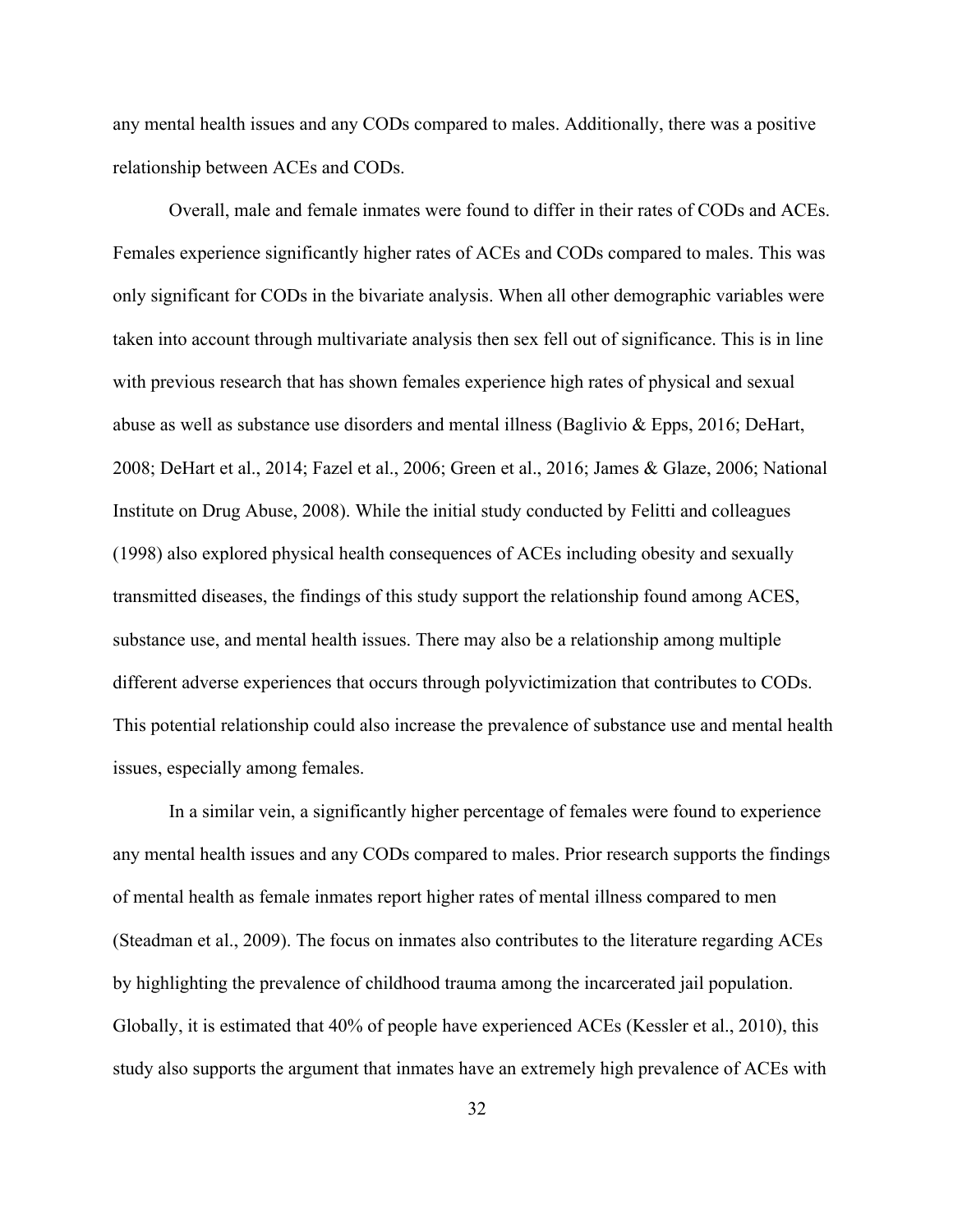89% of the sample reporting at least one ACE. In turn, this finding supports the calls for early intervention in childhood trauma to mitigate negative outcomes which may include interaction with the criminal justice system. Due to the sex differences identified in this study, there is support for the argument that males and females experience and cope with traumatic experiences in distinct ways (i.e., Belknap, 2007; Salisbury & van Voorhis, 2009). This includes differences in offending or potential pathways to offending. Moreover, there has been a push for a genderresponsive approach to corrections that sex differences found in this study support. These findings include the higher rates of CODs and ACEs for females, as well as the significantly higher percent of females who reported mental health issues compared to males (Covington & Bloom, 2007).

There was also a positive relationship between ACEs and CODs. That is, as ACEs increase, so do CODs. Similar to findings from previous research (see Anda et al., 2006), multiple forms of childhood trauma increase negative consequences and coping mechanisms such as substance use and depression. Due to ACEs being explored as a form of childhood trauma before the age of 18, there is also the possibility that these forms of trauma occurred before the CODs of mental health and substance abuse. This is important because there is potential to infer causality among ACES, mental health issues, and CODs. If there is a causal relationship, then there are critical implications for prevention of later CODs; and as such, contributes to the extant literature regarding ACEs. These findings also align with previous research (see Lensch et al., 2021) of a positive association between CODs and ACEs. That is, as CODs increase, so do ACEs. Indeed, as previous studies have shown, there is support for a relationship between multiple traumatic experiences in childhood, mental health issues, and substance use (Anda et al., 2010; Mersky et al., 2013).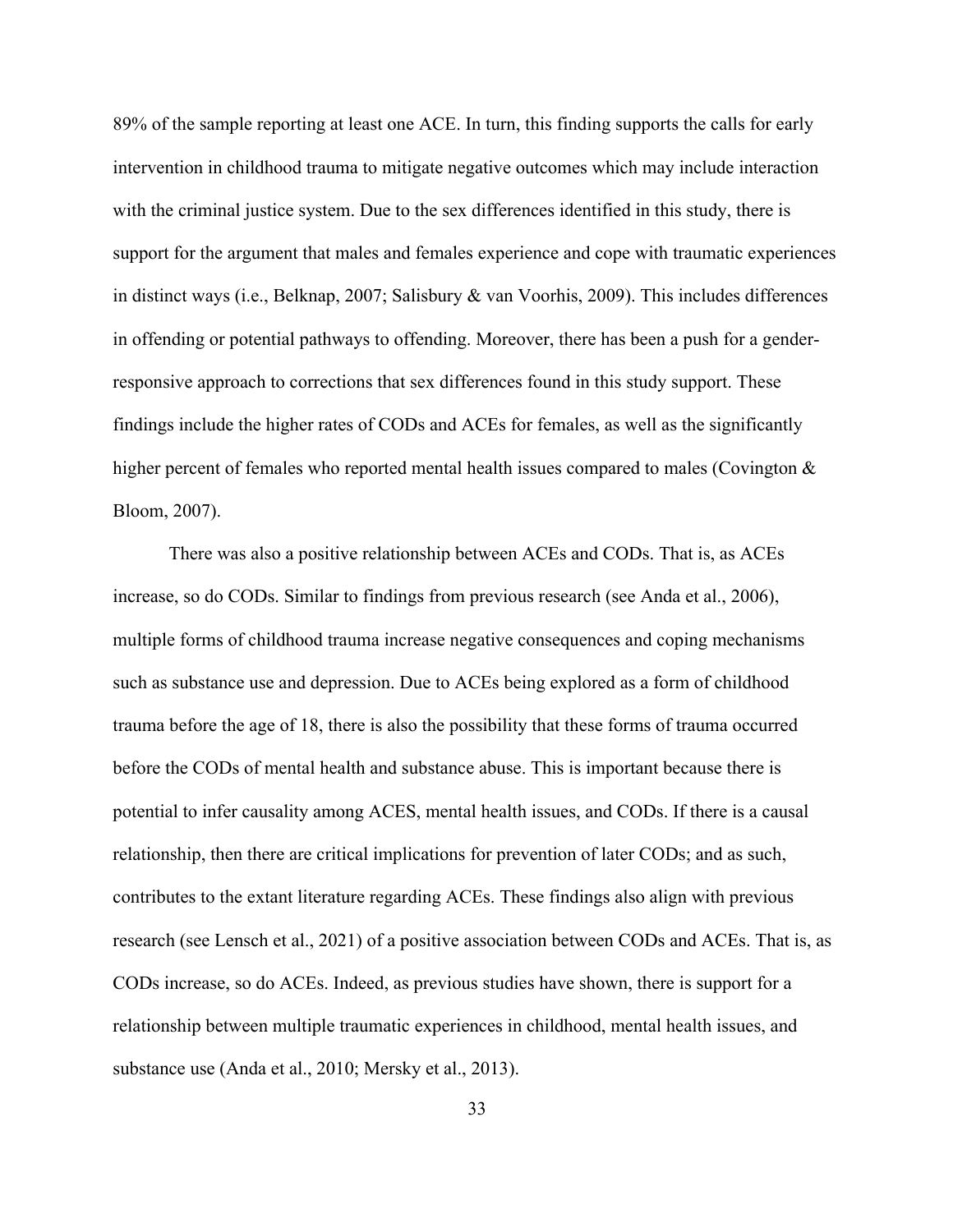#### **Limitations**

Despite pertinent findings, this study is not without limitations. A major limitation of this data is the lack of variation in the demographic make-up of the sample as well as the topics of interest: ACEs, mental health issues, and substance use. Since the original survey was conducted in three rural counties in a southern state, there is also a lack of demographic diversity among the data. Despite this limitation, the exploration of a rural sample is also a strength. There is limited existing research regarding rural contexts (Bales & Garduno, 2016). As a result, the race and sexuality variables were dichotomized into white and non-white and heterosexual and nonheterosexual, respectively, and therefore, do not provide specific findings for various groups that fall into the "non-" categories. These variables were dichotomized to continue with statistical analysis because the vast majority of the sample was white (97%) and heterosexual (93.4%). In order for cell counts to be appropriate for statistical analysis, this step had to be taken to explore the data. This is a limitation as it does not contribute to the much needed research into inmates who are not heterosexual, cisgender, and/or white individuals. Apart from demographic diversity, the sample also had a lack of diversity in the topics of interest. Approximately 85% reported any mental illness, 95% reported any substance use, and 89% reported at least one ACE. While the lack of variance is a limitation, these findings also suggest that childhood trauma, mental health issues, and substance use issues are prominent areas of adversity faced by those who encounter the criminal justice system and are taken into custody.

Another limitation is the possibility of underreporting or misremembering events. There are weaknesses associated with the ACE measures due to the retrospective nature of questions and there is the possibility that individuals did not remember adverse events accurately if they were identified (Bremner, 1999). Similarly, the self-report nature of the survey may result in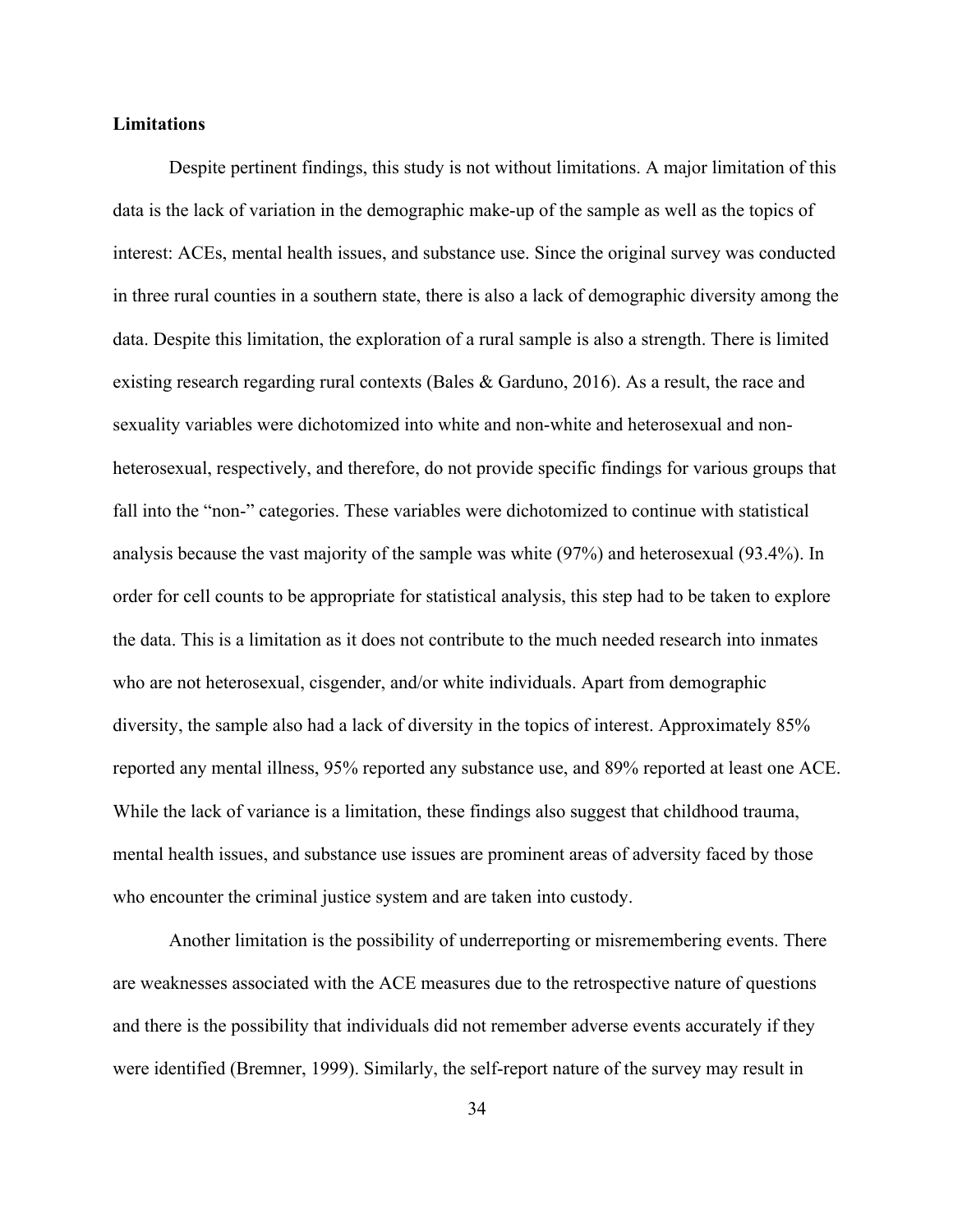participants failing to answer questions honestly and/or accurately (Felitti et al., 1998). This study is also cross-sectional and occurs at one point in time. Therefore, it does not allow for a time-sequence (or causal) relationship to be determined. Moreover, the methodology used in this study also produces a limitation due to the use of a secondary data analysis. This is a limitation because the original data was not collected by the current researcher (Vartanian, 2011). As such, the survey instrument and interviews may have been conducted in a different manner or explored varying topics if the current researcher participated in original data collection (Vartanian, 2011). Additionally, there may be specific areas in which the original data cannot be used to answer research questions that are of interest to the current researcher.

#### **Future Research**

Future research should work to obtain a more diverse sample of jail inmates to contribute to richer data and literature exploring jail populations. I encourage further exploration into inmates who are not heterosexual and white. This would contribute to the literature in an important manner if approached with consideration for intersectionality (Crenshaw, 1989). An intersectional approach may increase the understanding of ACEs and CODs among jail inmates. This approach would encompass a gender-responsive approach as well as consideration for race, ethnicity, sexuality, socioeconomic status, and other aspects of one's intersections. As previous research has shown there is a relationship among various intersections with substance use, mental health illness, and criminal justice involvement that begs specific attention (Hsieh & Ruther, 2016; Kerr et al., 2014; Rodriguez-Seijas et al., 2019; Strompolis et al., 2019). Moreover, future research should work to analyze a representative sample of jail inmates that is generalizable to the population of U.S. jails. There should also be exploration into a longitudinal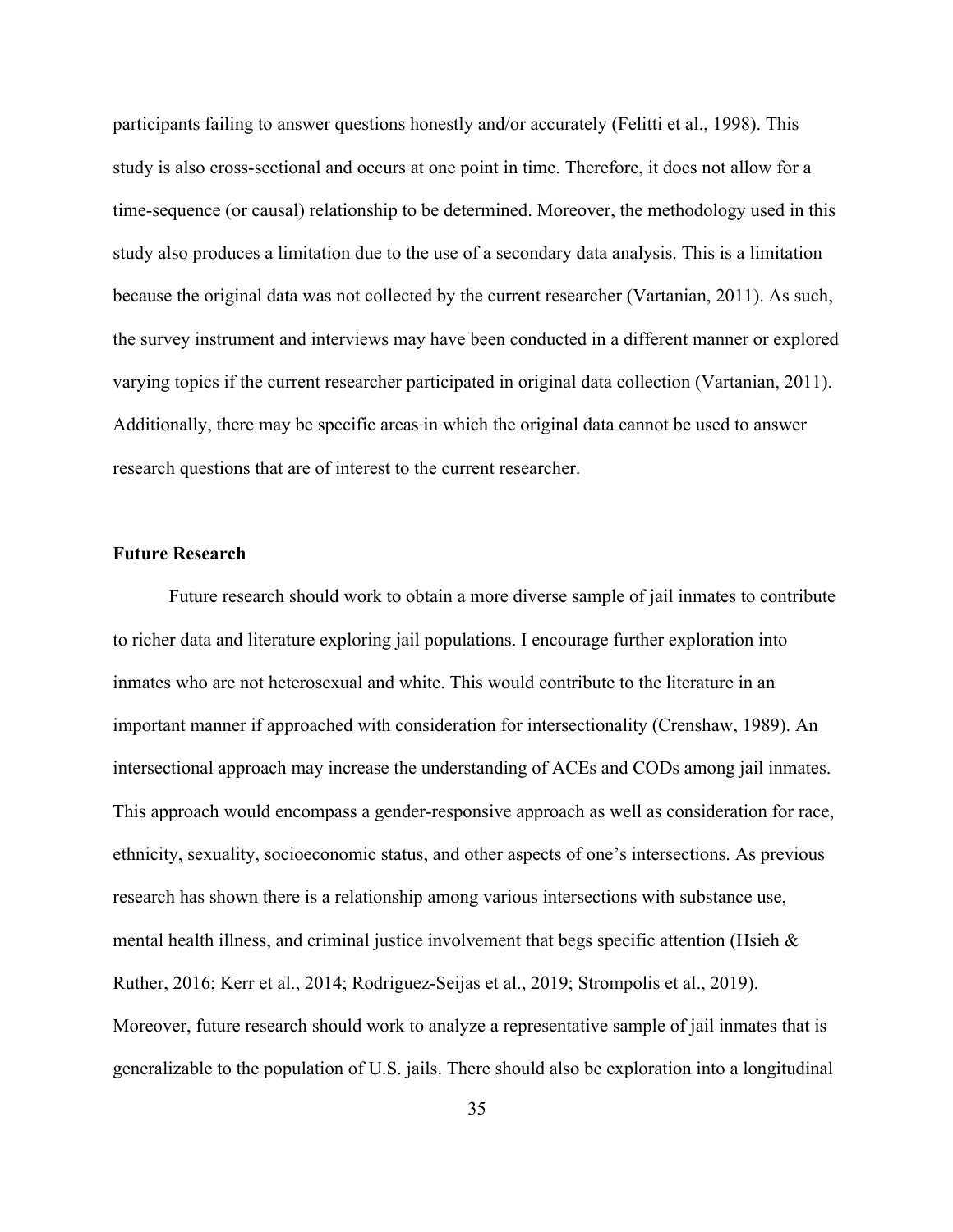relationship between ACEs and CODs of substance use and mental health issues. As such, this area would also benefit from exploration into ACEs and AAEs to compare the relationship of trauma experienced as a child and trauma experienced as an adult.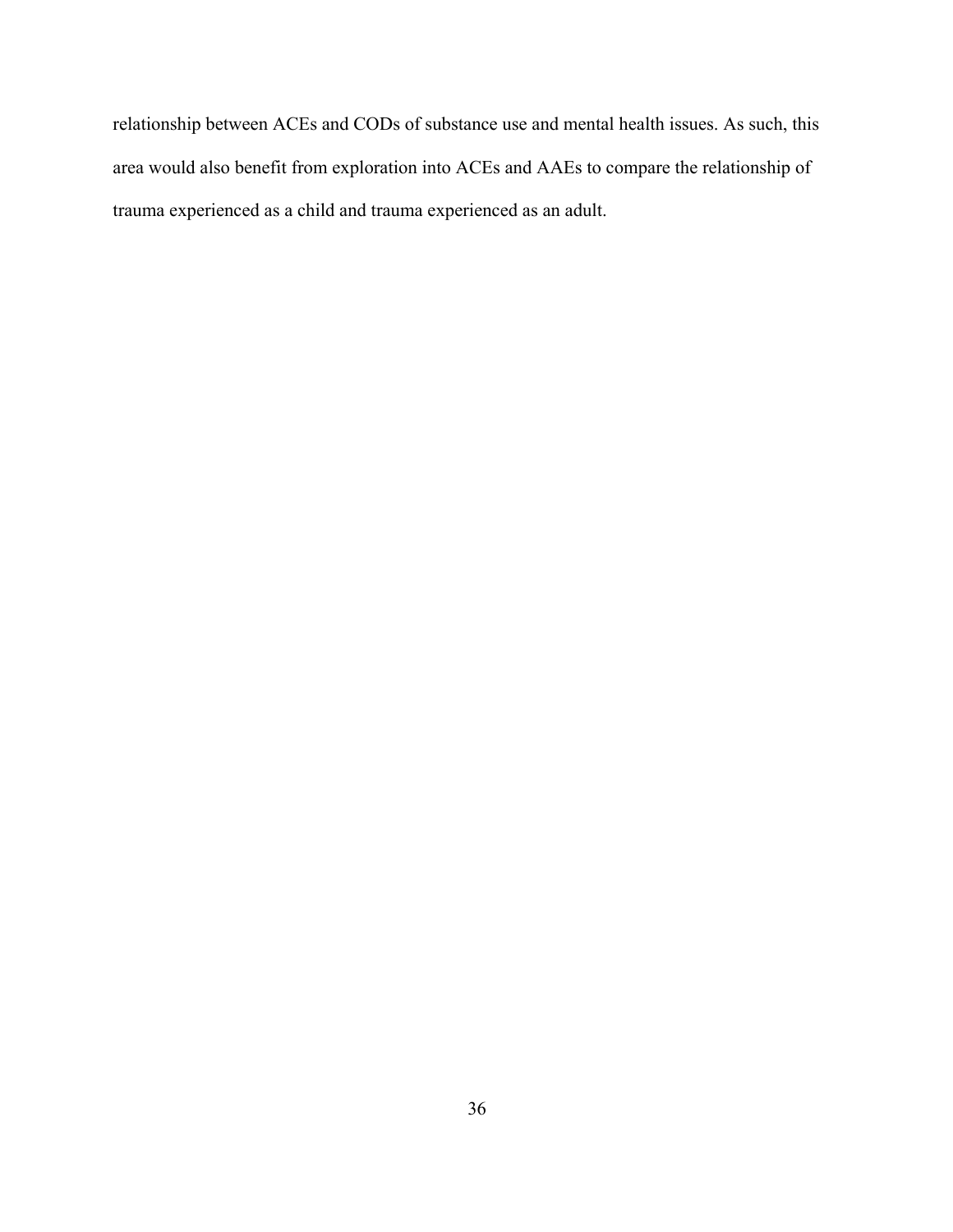#### CHAPTER VI

#### **CONCLUSION**

Overall, the findings from this study highlight the high prevalence of ACEs and CODs among a sample of jail inmates that begs an emphasis on correctional programs that include substance use and mental health treatment with consideration for gender differences. The need for appropriate and efficient correctional treatment is apparent in the extremely high rates of mental health issues, substance abuse, and childhood trauma identified by this sample. As U.S. jails experience many more individuals cycling through the facilities compared to prisons, this setting provides useful information for programs needs within jails. Although jails are meant to be more temporary institutions compared to prisons, there is still a need for appropriate programming for the inmates who would benefit from substance abuse treatment and mental health services. In 2020, there were 8.7 million individuals admitted to local jails across the U.S. (Minton & Zeng, 2021), and it can be inferred that many of these individuals experienced some form of substance use and/or mental health issue. This number highlights the opportunity that the exploration into jail populations holds for appropriate intervention and treatment. Thus, the findings of this study contribute in a meaningful way to existing literature regarding jail inmates and presents important findings regrading sex, ACEs, and CODs of mental health issues and substance use.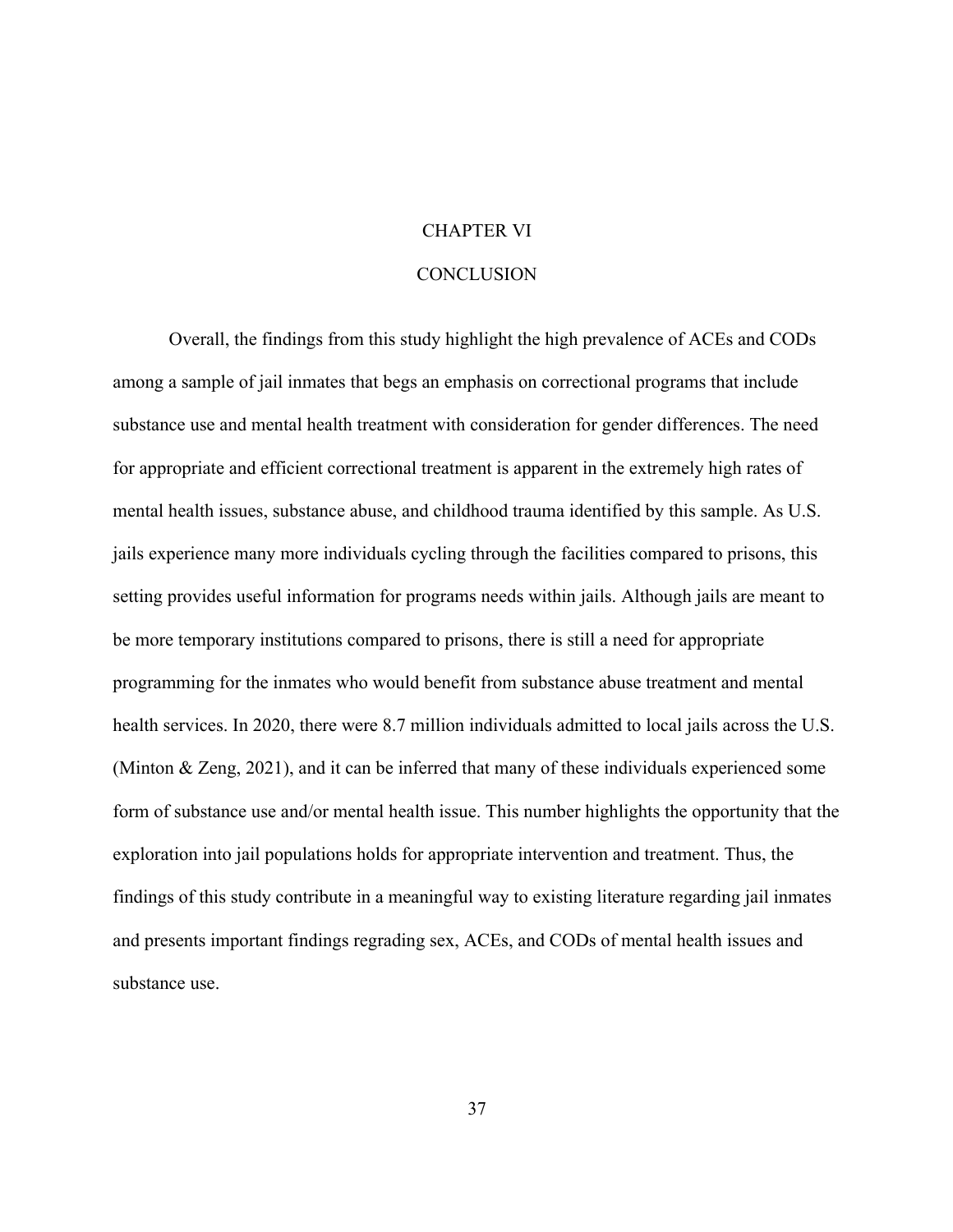#### REFERENCES

- Abram, K. M., Teplin, L. A., Charles, D. R., Longworth, S. L., McClelland, G. M., & Dulcan, M. K. (2004). Posttraumatic stress disorder and trauma in youth in juvenile detention. *Archives of General Psychiatry, 61*(4), 403-410. 10.1001/archpsyc.61.4.403
- Altintas, M., & Bilici, M. (2018). Evaluation of childhood trauma with respect to criminal behavior, dissociative experiences, adverse family experiences and psychiatric backgrounds among prison inmates. *Comprehensive Psychiatry, 82*(1), 100-107. https://doi.org/10.1016/j.comppsych.2017.12.006
- Anda, R. F., Butchart, A., Felitti, V. J., & Brown, D. W. (2010). Building a framework or global surveillance of the public health implications of adverse childhood experiences. *American Journal of Preventive Medicine, 39*(1), 93-98. 10.1016/j.amepre.2010.03.015
- Anda, R. F., Felitti, V. J., Bremner, J. D., Walker, J. D., Whitfield, C., Perry, B. D., Dube, S. R., & Giles, W. H. (2006). The enduring effects of abuse and related adverse experiences in childhood: A convergence of evidence from neurobiology and epidemiology. *European Archives of Psychiatry and Clinical Neuroscience, 256*(3), 174-186. 10.1007/s00406- 005-0624-4
- Baglivio, M. T., & Epps, N. (2016). The interrelatedness of adverse childhood experiences among high-risk juvenile offenders. *Youth Violence and Juvenile Justice, 14*(3), 179-198. 10.1177/1541204014566286
- Baglivio, M. T., Epps, N., Swartz, K., Huq, M. S., Sheer, A., & Hardt, N. S. (2014). The prevalence of adverse childhood experiences (ACE) in the lives of juvenile offenders. *Journal of Juvenile Justice, 3*(2), 1-23.
- Baglivio, M. T., Wolff, K. T., Piquero, A. R., & Epps, N. (2015). The relationship between adverse childhood experiences (ACE) and juvenile trajectories in a juvenile offender sample. *Journal of Criminal Justice, 43*(3), 229-241. https://doiorg.proxy.lib.utc.edu/10.1016/j.jcrimjus.2015.04.012
- Baker, A. J. L., Brassard, M. R., & Rosenzweig, J. (2021). Psychological maltreatment: Definition and reporting barriers among American professionals in the field of child abuse. *Child Abuse and Neglect, 114*(1), 104941-104941. 10.1016/j.chiabu.2021.104941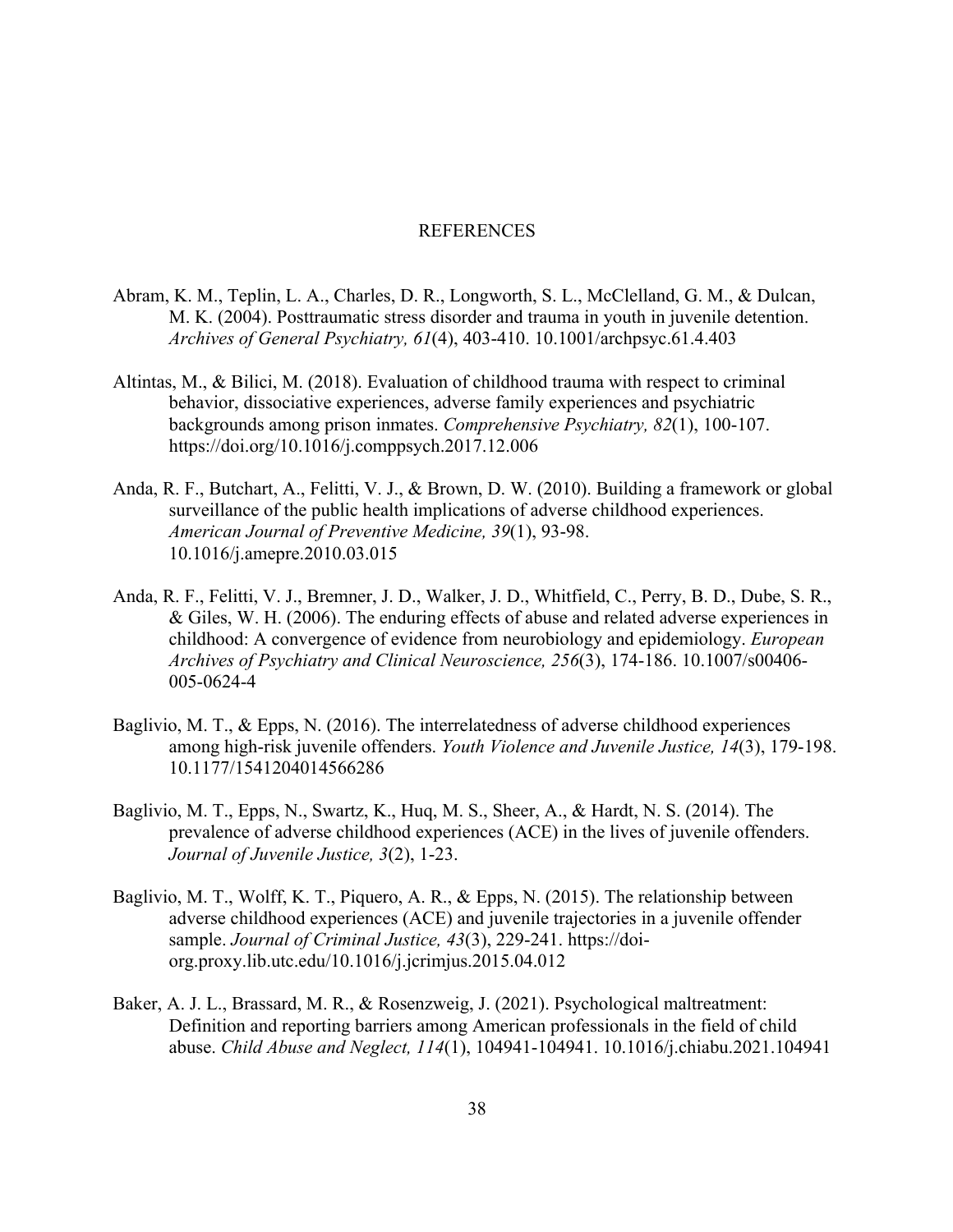- Bales, W. D., & Garduno, S. L. (2016). Confinement in local jails: Institutions and their clients neglected by criminologists. In T. G. Blomberg, J. M. Brancale, K. M. Beaver, & W. D. Bales (Eds.), *Advancing criminology and criminal justice policy* (pp. 267-281). New York, NY: Routledge.
- Belknap, J. (2007). *The invisible woman: Gender, crime, and justice* (3rd ed.). Belmont, CA: Thompson Wadsworth
- Bethell, C. D., Newacheck, P., Hawes, E., & Halfon, N. (2014). Adverse childhood experiences: Assessing the impact on health and school engagement and the mitigating role of resilience. *Health Affairs, 33*(12), 2106-2115. 10.1377/hlthaff.2014.0914
- Boullier, M., & Blair, M. (2018). Adverse childhood experiences. *Paediatrics and Child Health, 28*(3), 132-138. https://doi-org.proxy.lib.utc.edu/10.1016/j.paed.2017.12.008
- Bremner, J. D. (1999). Does stress damage the brain? *Biological Psychiatry, 45*(7), 797-805. https://doi.org/10.1016/S0006-3223(99)00009-8
- Bronson, J., Stroop, J., Zimmer, S., & Berzofsky, M. (2017). Drug use, dependence, and abuse among state prisoners and jail inmates, 2007-2009 [NCJ 250546]. US Department of Justice, Bureau of Justice Statistics. Retrieved from https://bjs.ojp.gov/content/pub/pdf/dudaspji0709.pdf
- Burt, A. S., Barnes, A. R., McGue, M., & Iacono, W. G. (2008). Parental divorce and adolescent delinquency: Ruling out the impact of common genes. *Developmental Psychology, 44*(6), 1668-1677. 10.1037/a0013477
- Butler, T., Indig, D., Allnutt, S., & Mamoon, H. (2011). Co-occurring mental illness and substance use disorder among Australian prisoners. *Drug and Alcohol Review, 30*(2), 188-194. https://doi.org/10.1111/j.1465-3362.2010.00216.x
- Callanan, V. J., & Davis, M. S. (2012). Gender differences in suicide methods. *Social Psychiatry and Psychiatric Epidemiology, 47*(6), 857-869. http://dx.doi.org/10.1007/s00127-011- 0393-5
- Campbell, J. A., Walker, R. J., & Egede, L. E. (2016). Associations between adverse childhood experiences, high-risk behaviors, and morbidity in adulthood. *American Journal of Preventive Medicine, 50*(3), 344–352. 10.1016/j.amepre.2015.07.022
- Carlson, B. E., & Shafer, M. S. (2010). Traumatic histories and stressful life events of incarcerated parents: Childhood and adult trauma histories. *The Prison Journal*, *90*(4), 475–493. https://doi.org/10.1177/0032885510382224

Carson, E. A. (2014). Prisoners 2013. Washington, DC: Bureau of Justice Statistics.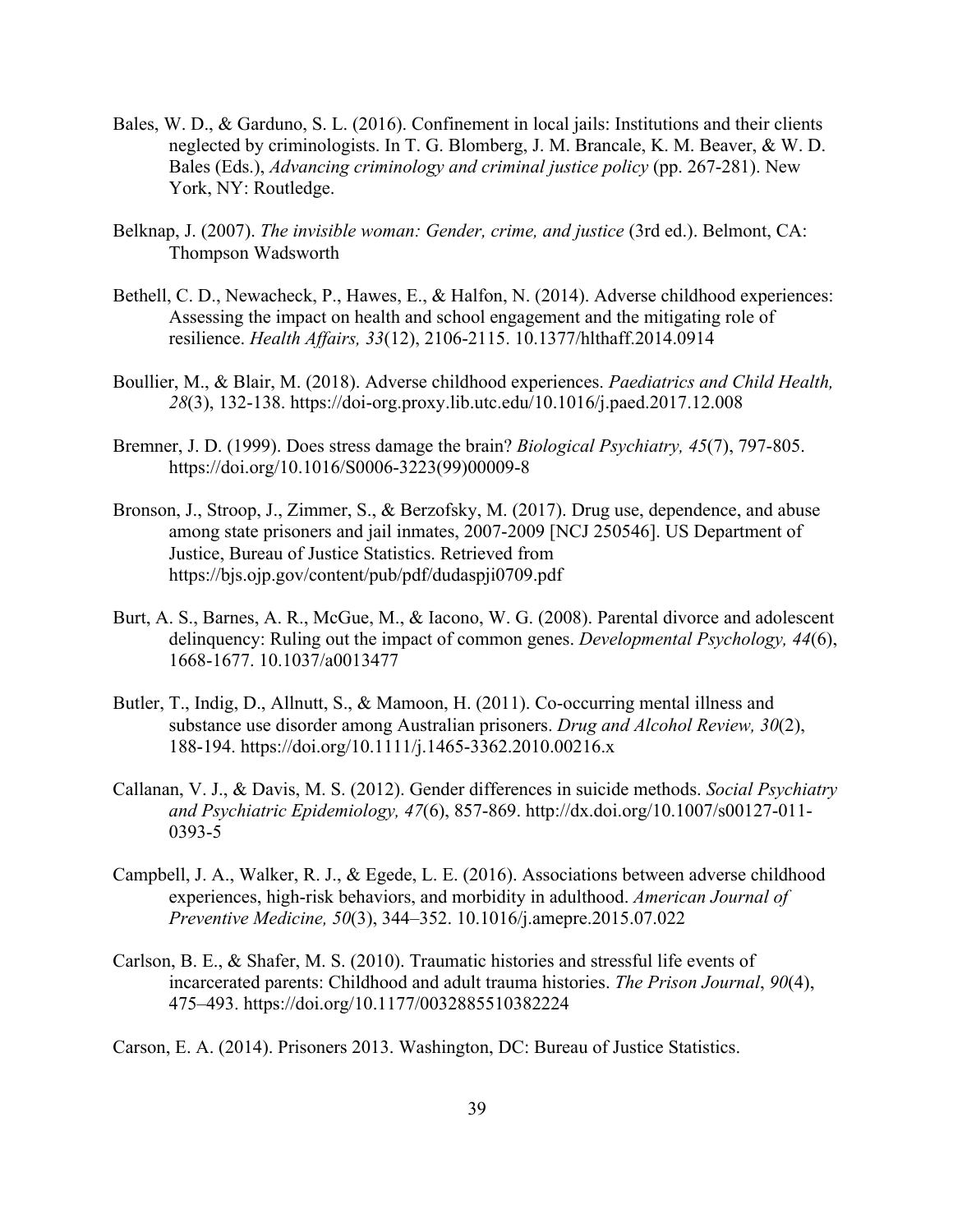- Carson, E. A. (2020). *Prisoners in 2019* (NCJ 25515). Washington, D.C.: Bureau of Justice Statistics.
- Chen, G., & Gueta, K. (2016). Childhood abuse and mental health problems: Does gender matter? *Psychiatric Quarterly, 87*(1), 189-202. 10.1007/s11126-015-9371-5
- Child and Adolescent Health Measurement Initiative. (2017). 2016 National Survey of Children's Health, Sampling and Survey Administration. Data Resource Center, supported by Cooperative Agreement 1-U59-MC06980-01 from the U.S. Department of Health and Human Services, Health Resources and Services Administration (HRSA), Maternal and Child Health Bureau (MCHB). www.childhealthdata.org
- Covington, S. S., & Bloom, B. E. (2007). Gender responsive treatment and services in correctional settings. *Women and Therapy, 29*(3-4), 9-33. https://doi.org/10.1300/J015v29n03\_02
- Craig, J. M., Piquero, A. R., Farrington, D. P., & Ttofi, M. M. (2017). A little early risk goes a long bad way: Adverse childhood experiences and life-course offending in the Cambridge study. *Journal of Criminal Justice, 53*(1), 34-45. https://doi.org/10.1016/j.jcrimjus.2017.09.005
- Crenshaw, K. (1989). Demarginalizing the intersection of race and sex: A black feminist critique of antidiscrimination doctrine, feminist theory and antiracist politics. University of Chicago Legal Forum, 1(8), 139 – 167.
- Cronholm, P. F., Forke, C. M., Wade, R., Bair-Merritt, M. H., Davis, M., Harkins-Schwarz, M., Pachter, L. M., & Fein, J. A. (2015). Adverse childhood experiences: Expanding the concept of adversity. *American Journal of Preventive Medicine*, *49*(3), 354–361. https://doi.org/10.1016/j.amepre.2015.02.001
- Crouch, E., Probst, J. C., Radcliff, E., Bennett, K. J., & McKinney, S. H. (2019). Prevalence of adverse childhood experiences (ACEs) among US children. *Child Abuse & Neglect*, *92*(1), 209–218. https://doi.org/10.1016/j.chiabu.2019.04.010
- DeHart, D., Lynch, S., Belknap, J., Dass-Brailsford, P., & Green, B. (2014). Life history models of female offending: The roles of serious mental illness and trauma in women's pathways to jail. *Psychology of Women Quarterly, 38*(1), 138-151. https://doiorg.proxy.lib.utc.edu/10.1177/0361684313494357
- DeHart, D. D. (2008). Pathways to prison: Impact of victimization in the lives of incarcerated women. *Violence Against Women, 14*(12), 1362–1381. https://doi.org/10.1177/1077801208327018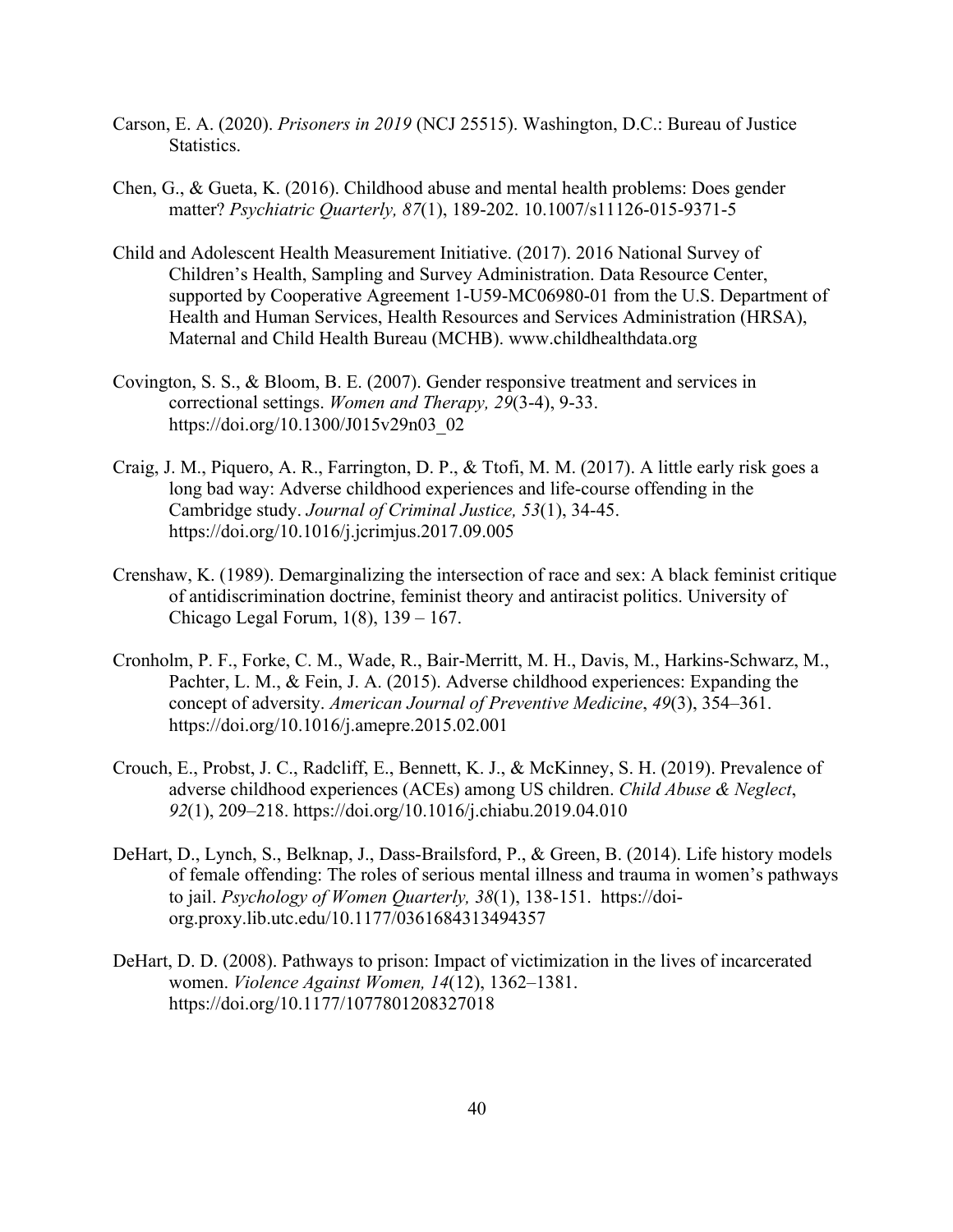- DeLisi, M., Alcala, J., Kusow, A., Hochstetler, A., Heirigs, M. H., Caudill, J. W., Trulson, C. R., & Baglivio, M. T. (2017). Adverse childhood experiences, commitment offense, and race/ethnicity: Are the effects crime-, race-, and ethnicity-specific? *International Journal of Environmental Research and Public Health, 14*(3), 331-343. DOI:10.3390/ijerph14030331
- Dierenfeldt, R., Garland, T., Policastro, C., & Crittenden, C. (2019). *Drug abuse and recovery in rural Tennessee communities: A needs assessment.* (Technical Report).
- Dierkhising, C. B., Ko, S. J., Woods-Jaeger, B., Briggs, E. C., Lee, R., & Pynoos, R. S. (2013). Trauma histories among justice-involved youth: Findings from the National Child Traumatic Stress Network. *European Journal of Psychotraumatology, 4*(1), 1483-1492. 10.3402/ejpt.v4i0.20274
- Dube, S. R., Anda, R. F., Felitti, V. J., Chapman, D. P., Williamson, D. F., & Giles, W. H. (2001). Childhood abuse, household dysfunction, and the risk of attempted suicide throughout the life span: Findings from the adverse childhood experiences study. *Journal of the American Medical Association, 286*(24), 3089-3096. 10.1001/jama.286.24.3089
- Dube, S. R., Felitti, V. J., Dong, M., Chapman, D. P., Giles, W. H., & Anda, R. F. (2003). Childhood abuse, neglect, and household dysfunction and the risk of illicit drug use: The adverse childhood experiences study. *Pediatrics, 111*(3), 564-572. 10.1542/peds.111.3.564
- Earleywine, M. (2005). *Understanding marijuana: A new look at scientific evidence.* Oxford University Press, New York.
- Everson, M. D., Smith, J. B., Hussey, J. M., English, D., Litrownik, A. J., Dubowitz, H., Thompson, R., Dawes Knight, E., & Runyan, D. K. (2008). Concordance between adolescent reports of childhood abuse and child protective service determinations in an at-risk sample of young adolescents. *Child Maltreatment, 13*(1), 14-26.
- Fazel, S., Bains, P., & Doll, H. (2006). Substance abuse and dependence in prisoners: A systematic review. *Addiction (Abington, England), 101*(2), 181-191.
- Felitti, V. J., Anda, R. F., Nordenberg, D., Williamson, D. F., Spitz, A. M., Edwards, V., Koss, M. P., & Marks, J. S. (1998). Relationship of childhood abuse and household dysfunction to many of the leading causes of death in adults: The adverse childhood experiences (ACE) study. *American Journal of Preventive Medicine, 14*(4), 245-258. https://doi.org/10.1016/S0749-3797(98)00017-8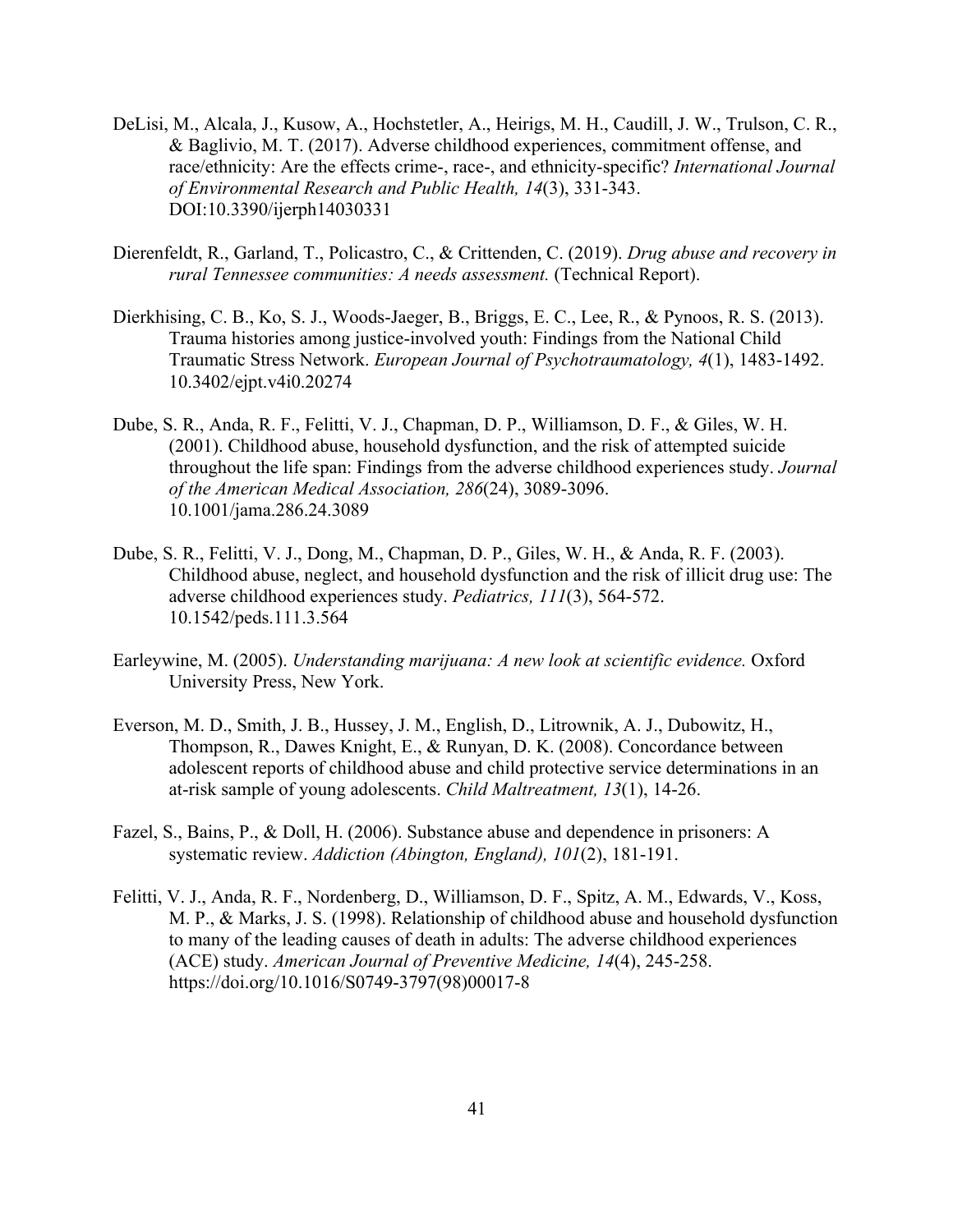- Finkelhor, D., Ormrod, R. K., & Turner, H. A. (2007). Re-victimization patterns in a national longitudinal sample of children and youth. *Child Abuse and Neglect, 31*(5), 479–502. http://dx.doi.org/10.1016/j.chiabu.2006.03.012
- Ford, J. D. (2017). *Polyvictimization.* Oxford Bibliographies.
- Fox, B. H., Perez, N., Cass, E., Baglivio, M. T., & Epps, N. (2015). Trauma changes everything: Examining the relationship between adverse childhood experiences and serious, violent and chronic juvenile offenders. Child Abuse & Neglect, 46, 163–173.
- Gau, J. M. (2019). *Statistics for criminology and criminal justice* (3rd Edition). Sage Publications
- Grant, B. F., Stinson, F. S., Dawson, D. A., Chou, S. P., Dufour, M. C., Compton, W., Pickering, R. P., & Kaplan, K. (2004). Prevalence and co-occurrence of substance use disorders and independent mood and anxiety disorders: Results from the National Epidemiologic Survey on Alcohol and Related Conditions. *Archives of General Psychiatry, 61*(8), 807- 816. 10.1001/archpsych.61.8.807
- Green, B. L., Dass-Brailsford, P., Hurtado de Mendoza, A., Mete, M., Lynch, S. M., Dehart, D. D., & Belknap, J. (2016). Trauma experiences and mental health among incarcerated women. *Psychological Trauma: Theory, Research, Practice, and Policy, 8*(4), 455-463. 10.1037/tra0000113
- Hsieh, N., & Ruther, M. (2016). Sexual minority health and health risk factors: Intersection effects of gender, race, and sexual identity. American Journal of Preventive Medicine, 50(6), 746-755. https://doi.org/10.1016/j.amepre.2015.11.016
- Jackson, D. B., Testa, A., & Fox, B. (2021). Adverse childhood experiences and digital media use among U.S. children. *American Journal of Preventative Medicine, 60*(4), 462- 470. 10.1016/j.amepre.2020.09.018
- James, D., & Glaze, L. (2006). *Mental health problems of prison and jail inmates. Bureau of Justice Statistics Special Report*. Washington, DC: United States Department of Justice.
- Johns, L., Maharjan, S., Magana, G., Kamptner, L., & Lewin, M. (2021). Adverse childhood experiences and adulthood negotiation in intimate partner violence: The sequentially paradoxical role of interpersonal sensitivity among female inmates. *Journal of Interpersonal Violence, 36*(13-14), 6883-6902. 10.1177/0886260518823298
- Johnston, M. P. (2017). Secondary data analysis: A method of which the time has come. *Qualitative and Quantitative Methods in Libraries, 3*(3), 619-626.
- Kerr, D. L., Ding, K., & Chaya, J. (2014). Substance use of lesbian, gay, bisexual and heterosexual college students. American Journal of Health Behavior, 38, 951–962. https://doi.org/10.5993/AJHB.38.6.17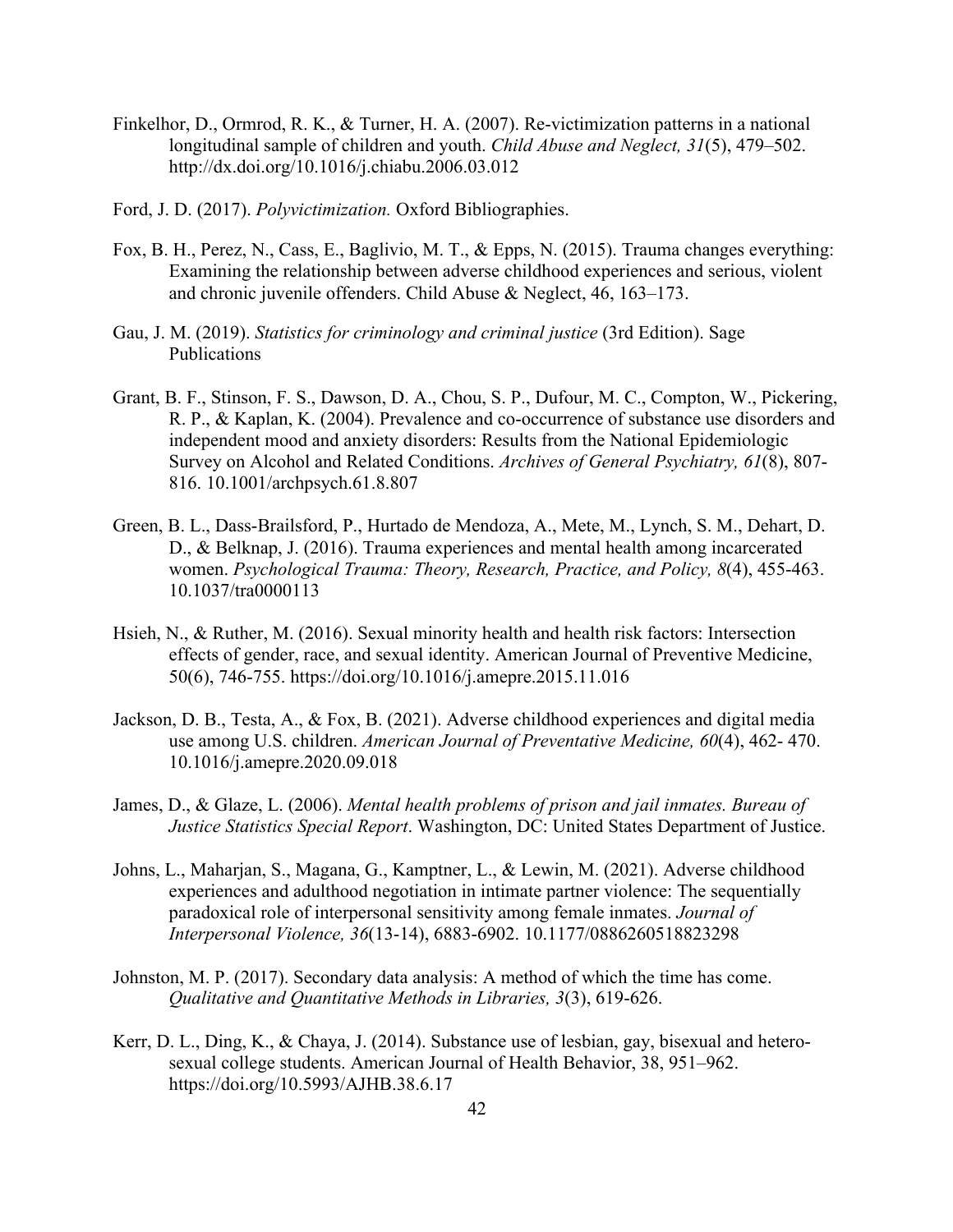- Kessler, R. C., McLaughlin, K. A., Green, J. G., Gruber, M. J., Sampson, N. A., Zaslavsky, A. M., Aguilar-Gaxiola, S., Alhamzawi, A. O., Alonso, J., Angermeyer, M., Benjet, C., Bromet, E., Chatterji, S., de Girolamo, G., Demyttenaere, K., Fayyad, J., Florescu, S., Gal, G., Gureje, O., . . . Williams, D. R. (2010). Childhood adversities and adult psychopathology in the WHO World Mental Health Surveys. *The British Journal of Psychiatry, 197*(5), 378–385. https://doi.org/10.1192/bjp.bp.110.080499
- LeBel, T. P., & Rose, S. J. (2020). The persistent impact of childhood trauma: Current mental health challenges faced by women in jail. *Corrections: Policy, Practice, and Research, 1*(1), 1-23. 10.1080/23774657.2020.1848480
- Lensch, T., Clements-Nolle, K., Oman, R. F., Evans, W. P., Lu, M., & Yang, W. (2021). Adverse childhood experiences and co-occurring psychological distress and substance abuse among juvenile offenders: The role of protective factors. *Public Health, 194*(), 42- 47. 10.1016/j.puhe.2021.02.014
- Loeber, R., Farrington, D. P., Stouthamer-Loeber, M., & White, H. R. (Eds.). (2008). *Violence and serious theft: Development and prediction from childhood to adulthood.* Routledge/Taylor & Francis Group.
- McLaughlin, K. A., Green, J. G., Gruber, M. J., Sampson, N. A., Zaslavsky, A. M., & Kessler, R. C. (2010). Childhood adversities and adult psychopathy in the National Comorbidity Survey Replication (NCS-R) III: Associations with functional impairment related to DSM-IV disorders. *Psychological Medicine, 40*(5), 847-859. 10.1017/S0033291709991115
- Mersky, J. P., Topitzes, J., & Reynolds, A. J. (2013). Impacts of adverse childhood experiences on health, mental health, and substance use in early adulthood: A cohort study of an urban, minority sample in the U.S. *Child Abuse and Neglect, 37*(11), 917-925. https://doi.org/10.1016/j.chiabu.2013.07.011
- Miech, R. A., Johnston, L., O'Malley, P. M., Bachman, J. G., Schulenberg, J., & Patrick, M. E. (2015). Trends in use of marijuana and attitudes toward marijuana among youth before and after decriminalization: The case of California 2007-2013. *International Journal of Drug Policy, 26*(4), 336-344.10.1016/j.drugpo.2015.01.009
- Minton, T. D., & Zeng, Z. (2021). *Jail inmates in 2020 - statistical tables* [NCJ 303308]. U.S. Department of Justice, Bureau of Justice Statistics. https://bjs.ojp.gov/content/pub/pdf/ji20st.pdf
- Monnat, S. M., & Chandler, R. F. (2016). Long-term physical health consequences of adverse childhood experiences. *The Sociological Quarterly, 56*(4), 723-752. https://doiorg.proxy.lib.utc.edu/10.1111/tsq.12107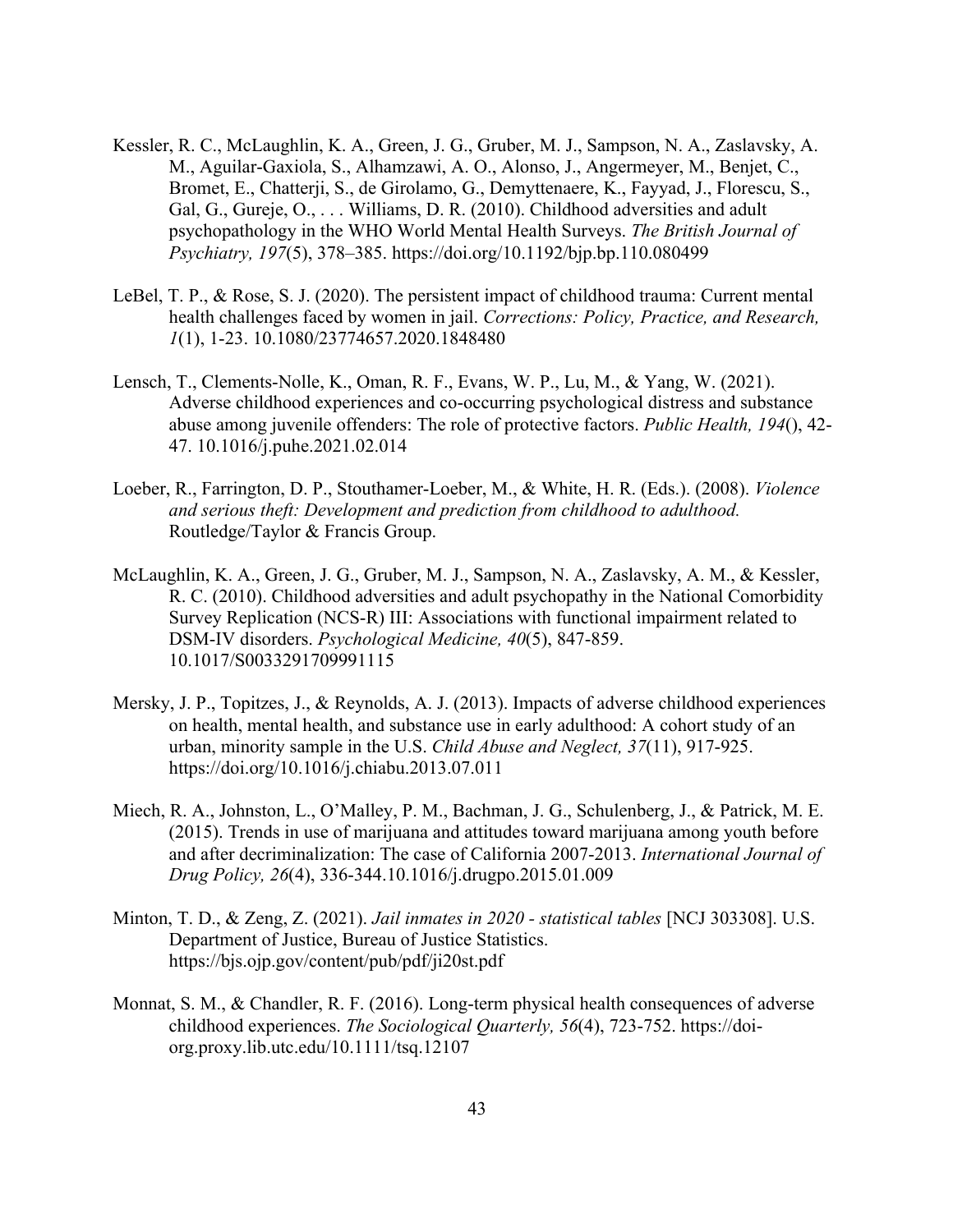- National Institute on Drug Abuse. (2008). *Comorbidity: Addiction and other mental illnesses*  (NIH Publication No. 10-5771). Washington, DC: U.S. Department of Health and Human Services.
- Radcliff, E., Crouch, E., Strompolis, M., & Srivastav, A. (2019). Homelessness in childhood and adverse childhood experiences (ACEs). *Maternal and Child Health Journal, 23*(6), 811- 820. https://doi-org.proxy.lib.utc.edu/10.1007/s10995-018-02698-w
- Rodriguez-Seijas, C., Eaton, N. R., & Pachankis, J. E. (2019). Prevalence of psychiatric disorders at the intersection of race and sexual orientation: Results from the National Epidemiological Survey of Alcohol and Related Conditions-III. Journal of Consulting and Clinical Psychology, 87(4), 321-331. http://dx.doi.org/10.1037/ccp0000377
- Salisbury, E. J., & van Voorhis, P. (2009). Gendered pathways: A quantitative invstigation of women probationers' paths to incarceration. *Criminal Justice and Behavior, 36*(6), 541- 566. 10.1177/0093854809334076
- Schilling, E. A., Aseltine, R. H. Jr., & Gore, S. (2007). Adverse childhood experiences and mental health in young adults: A longitudinal survey. *BMC Public Health, 7*(1), 30. doi:10.1186/1471-2458-7-30
- Siegel, J. A., & Williams, L. M. (2003). The relationship between child sexual abuse and women delinquency and crime: A prospective study. *Journal of Research in Crime and Delinquency, 40*(1), 71–94. https://doi.org/10.1177/0022427802239254
- Steadman, H. J., Osher, F. C., Robbins, P. C., Case, B., & Samuels, S. (2009). Prevalence of serious mental illness among jail inmates. *Psychiatric Services, 60*(6), 761-765. https://doi.org/10.1176/ps.2009.60.6.761
- Strompolis, M., Tucker, W., Crouch, E., & Radcliff, E. (2019). The intersectionality of adverse childhood experiences, race/ethnicity, and income: Implications for policy. *Journal of Prevention and Intervention in the Community, 47*(4), 310-324. https://doiorg.proxy.lib.utc.edu/10.1080/10852352.2019.1617387
- Substance Abuse and Mental Health Services Administration (SAMHSA). (2004). *Overview of findings from the 2004 National Survey on Drug Use and Health*, NSDUH. US Department of Health and Human Services (Publication No. SMA 05-4061). Rockville, MD: Substance Abuse and Mental Health Services Administration.
- Substance Abuse and Mental Health Services Administration (SAMHSA). (2012). *Results from the 2010 National Survey on Drug Use and Health: Mental health findings*, NSDUH. US Department of Health and Human Services (Publication No. SMA 11-4667). Rockville, MD: Substance Abuse and Mental Health Services Administration.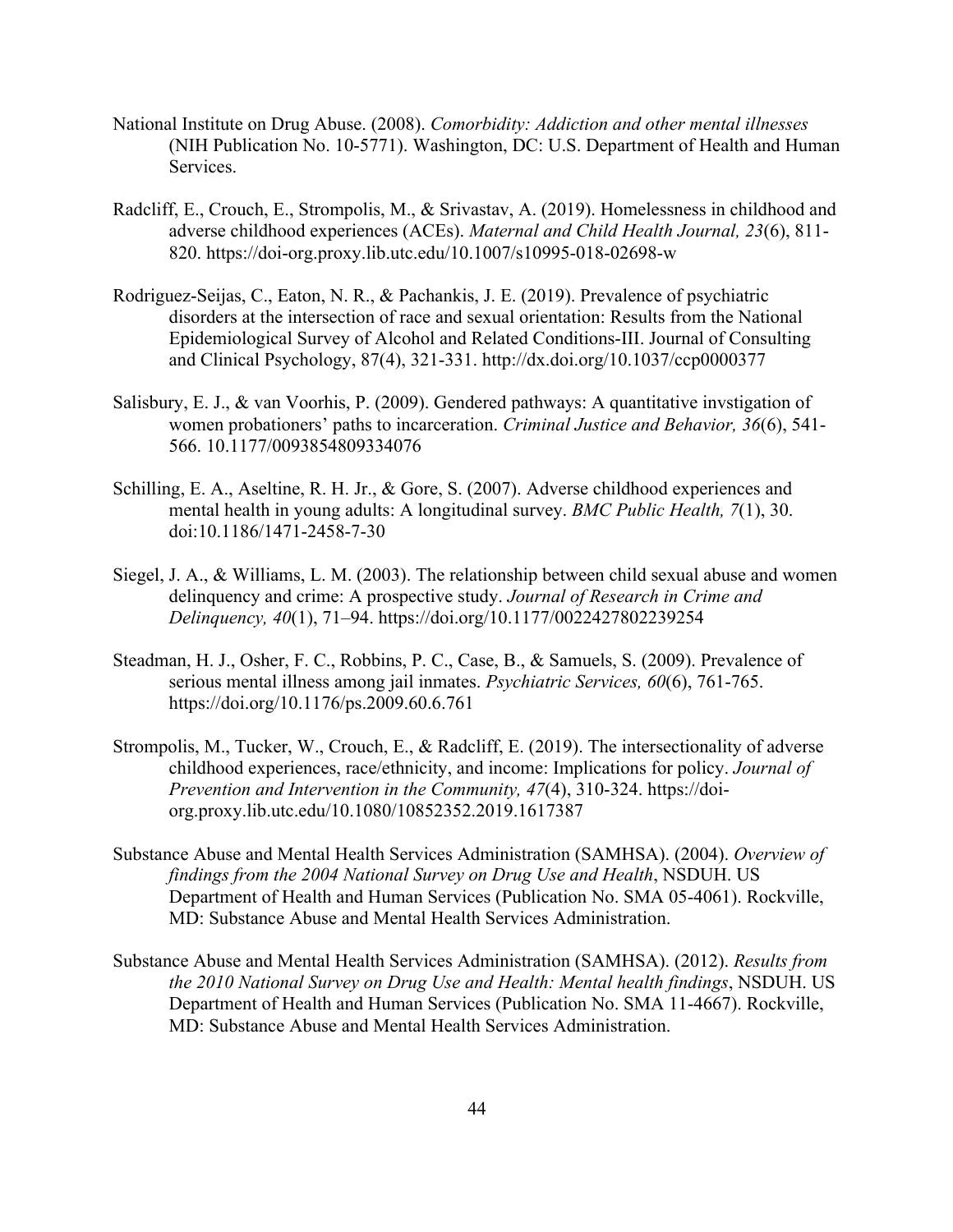- Substance Abuse and Mental Health Services Administration (SAMHSA). (2013). *Results from the 2012 National Survey on Drug Use and Health: Mental Health Findings*, NSDUH. Series H-47. US Department of Health and Human Services (Publication No. SMA 13- 4805). Rockville, MD: Substance Abuse and Mental Health Services Administration.
- Substance Abuse and Mental Health Services Administration (SAMHSA). (2018). *Results from the 2017 National Survey on Drug Use and Health: Detailed Tables.* Rockville, MD: Center for Behavioral Health Statistics and Quality.
- Substance Abuse and Mental Health Services Administration (SAMHSA). (2020). *Key substance use and mental health indicators in the United States: Results from the 2019 National Survey on Drug Use and Health* (HHS Publication No. PEP20-07-01-001, NSDUH Series H-55). Rockville, MD: Center for Behavioral Health Statistics and Quality.
- Sun, J., Patel, F., Frank, D. A., Heeren, T. C., & Chilton, M. (2016). Childhood adversity and adult reports of food insecurity among households with children. *American Journal of Preventive Medicine, 50*(5), 561-572. https://doi.org/10.1016/j.amepre.2015.09.024
- Sun, J., Patel, F., Rose-Jacobs, R., Frank, D. A., Black, M. M., & Chilton, M. (2017). Mothers' adverse childhood experiences and their young children's development. *American Journal of Preventive Medicine, 53*(6), 882-891. 10.1016/j.amepre.2017.07.015
- Sznitman, S. R., & Zolotov, Y. (2015). Cannabis for therapeutic purposes and public health safety: A systematic and critical review. *International Journal of Drug Policy, 26*(1), 20- 29. 10.1016/j.drugpo.2014.09.005
- Teague, R., Mazerolle, P., Legosz, M., & Sanderson, J. (2008). Linking childhood exposure to physical abuse and adult offending: Examining mediating factors and gendered relationships. *Justice Quarterly, 25*(2), 313-348. 10.1080/07418820802024689
- Thompson, L. A., Filipp, S. L., Mack, J. A., Mercado, R. E., Barnes, A., Bright, M., Shenkman, E. A., & Gurka, M. J. (2020). Specific adverse childhood experiences and their association with other adverse childhood experiences, asthma and emotional, developmental and behavioral problems in childhood. *Pediatric Research, 88*(1), 100- 109. 10.1038/s41390-020-0784-y
- Tompsett, C., Domoff, S., & Toro, P. (2013). Peer substance use and homelessness predicting substance abuse from adolescence through early adulthood. *American Journal of Community Psychology, 5*1(3-4), 520–529. 10.1007/s10464-013-9569-3
- Tracy, P. E., & Kempf-Leonard, K. (1996). *Continuity and discontinuity in criminal careers (1st ed).* Springer.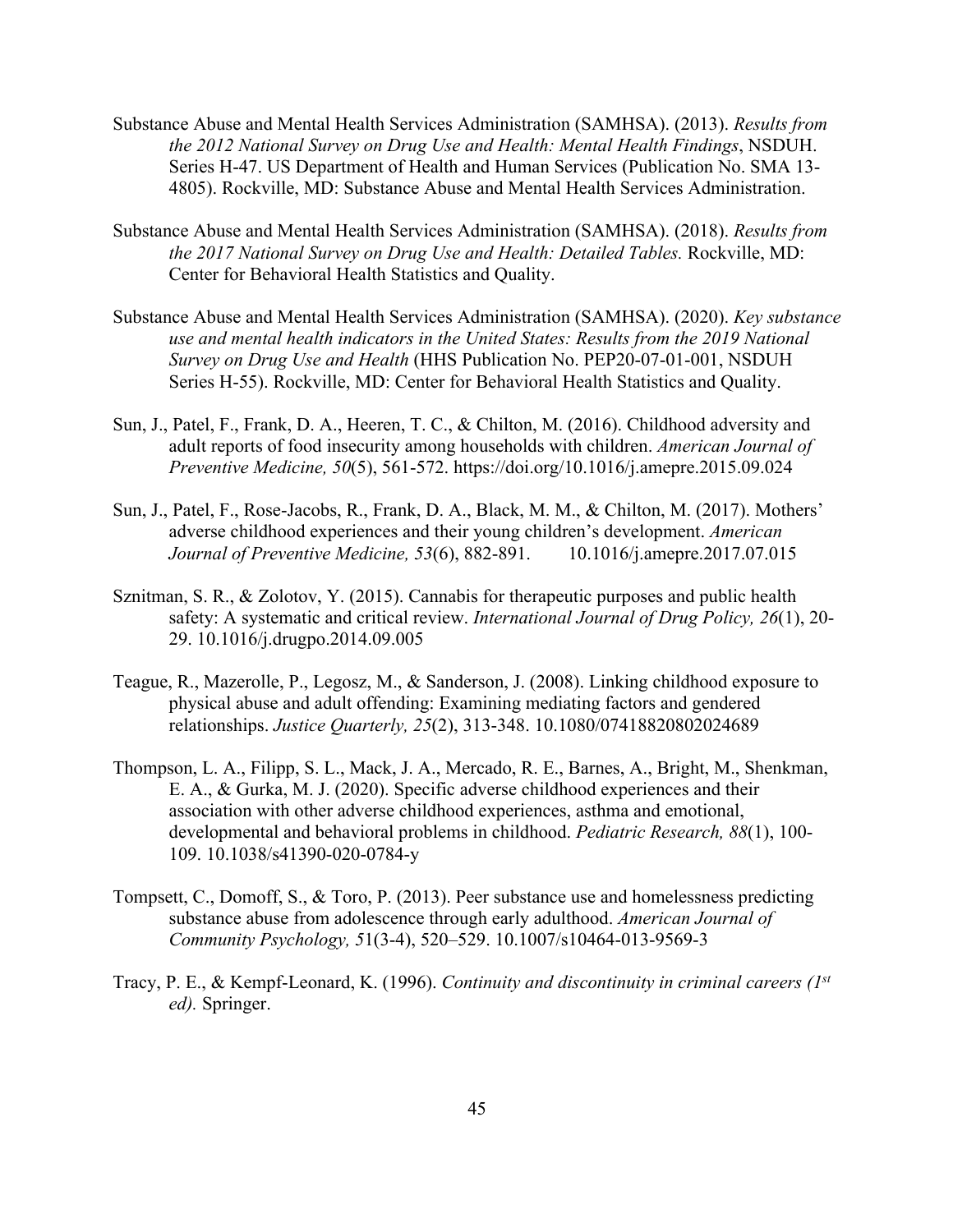- Turner, H. A., Finkelhor, D., & Ormrod, R. (2010). Poly-victimization in a national sample of children and youth. *American Journal of Preventive Medicine, 38*(3), 323-330. 10.1016/j.amepre.2009.11.012
- U.S. Census Bureau. (2020). *Quick facts.* Retrieved from https://www.census.gov/quickfacts
- U.S. Centers for Disease Control and Prevention. (2020). *Preventing adverse childhood experiences.* National Center for Injury Prevention and Control, Division of Violence Prevention. https://www.cdc.gov/violenceprevention/aces/index.html
- Van der Feltz-Cornelis, C. M., Potters, E. C., van Dam, A., Koorndijk, R. P. M., Elfeddali, I., & van Eck van der Sluijs, J. F. (2019). Adverse childhood experiences (ACE) in outpatients with anxiety and depressive disorders and their association with psychiatric and somatic comorbidity and revictimization. Cross-sectional observational study. *Journal of Affective Disorders, 246*, 458-464. https://doi-org.proxy.lib.utc.edu/10.1016/j.jad.2018.12.096

Vartanian, T. R. (2011). *Secondary data analysis*. Oxford University Press.

- Widom, C. S., Fisher, J. H., Nagin, D. S., & Piquero, A. R. (2018). A prospective examination of criminal career trajectories in abused and neglected males and females followed up into middle adulthood. *Journal of Quantitative Criminology, 34*(3), 831-852. doi.org/10.1007/s10940-017-9356-7
- Windisch, S., Simi, P., Blee, K., & DeMichele, M. (2020). Measuring the extent and nature of adverse childhood experiences (ACE) among former White supremacists. *Terrorism and Political Violence*, (Ahead of print), 1–22. https://doi.org/10.1080/09546553.2020.1767604
- Woody, G. E., & Blaine, J. (1979). Depression in narcotic addicts: Quite possibly more than a chance association. In: R. Dupont, A. Goldstein, & J. O'Donnell (Eds.), *Handbook on drug abuse*. (pp. 277-285). Washington, DC: US Government Printing Office.